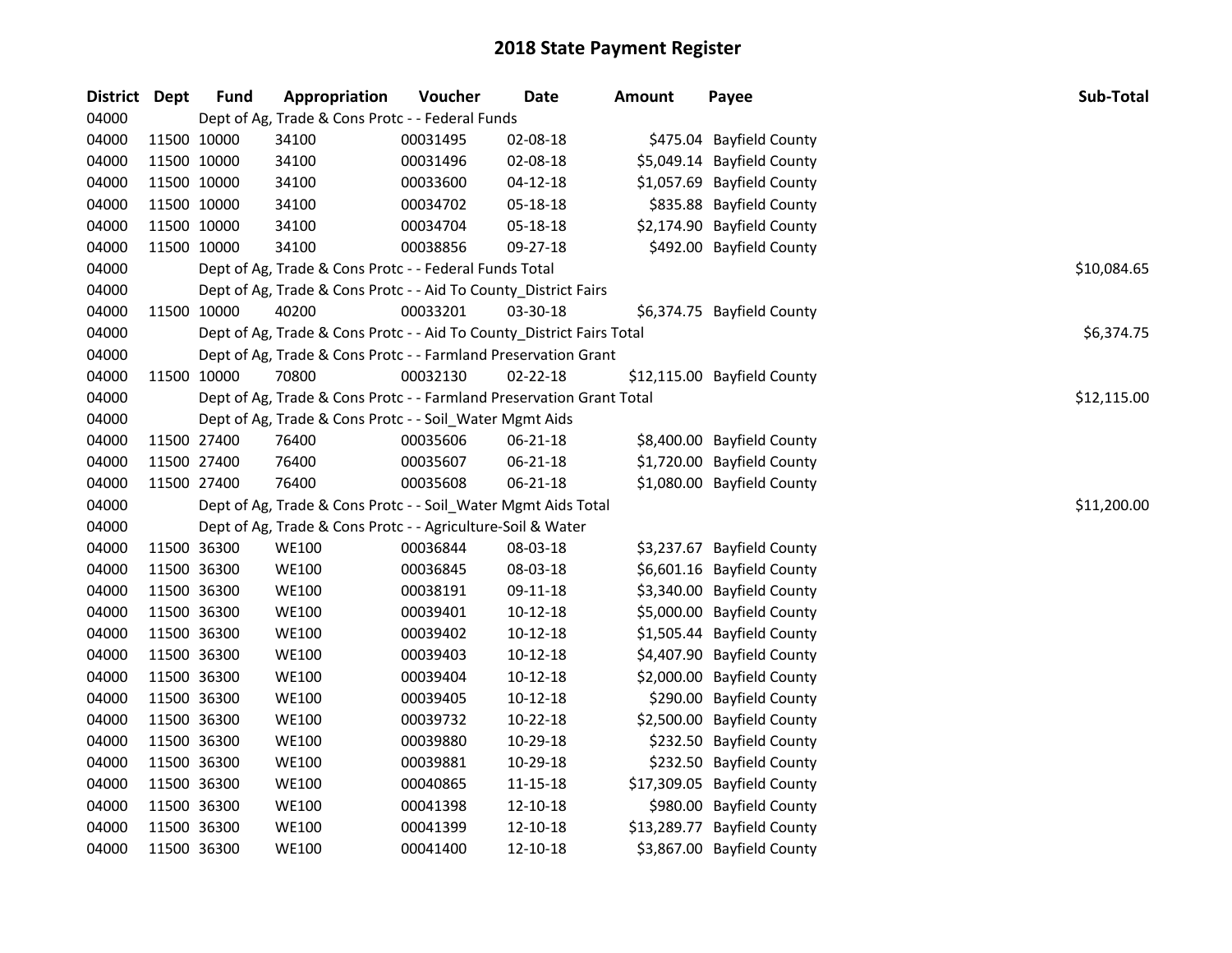| District Dept |             | Fund        | Appropriation                                                         | Voucher  | Date           | <b>Amount</b> | Payee                       | Sub-Total   |
|---------------|-------------|-------------|-----------------------------------------------------------------------|----------|----------------|---------------|-----------------------------|-------------|
| 04000         |             | 11500 36300 | <b>WE100</b>                                                          | 00042112 | 12-21-18       |               | \$7,920.00 Bayfield County  |             |
| 04000         |             |             | Dept of Ag, Trade & Cons Protc - - Agriculture-Soil & Water Total     |          |                |               |                             | \$72,712.99 |
| 04000         |             |             | Public Service Commission - - Federal Funds                           |          |                |               |                             |             |
| 04000         | 15500 10000 |             | 14200                                                                 | 00002734 | 03-28-18       |               | \$18,496.20 Bayfield County |             |
| 04000         |             |             | Public Service Commission - - Federal Funds Total                     |          |                |               |                             | \$18,496.20 |
| 04000         |             |             | Wisconsin Historical Society - - General Program Operations-Prf       |          |                |               |                             |             |
| 04000         | 24500 10000 |             | 14100                                                                 | 00017676 | 06-26-18       |               | \$30.00 Bayfield County     |             |
| 04000         |             |             | Wisconsin Historical Society - - General Program Operations-Prf Total |          |                |               |                             | \$30.00     |
| 04000         |             |             | Dept of Natural Resources - - Gpo-Federal Funds                       |          |                |               |                             |             |
| 04000         | 37000 10000 |             | 44100                                                                 | 00277632 | 11-08-18       |               | \$8,000.93 Bayfield County  |             |
| 04000         |             |             | Dept of Natural Resources - - Gpo-Federal Funds Total                 |          |                |               |                             | \$8,000.93  |
| 04000         |             |             | Dept of Natural Resources - - Gen Program Ops-State Funds             |          |                |               |                             |             |
| 04000         | 37000 21200 |             | 16100                                                                 | 00206698 | $02 - 01 - 18$ |               | \$6.00 Bayfield County      |             |
| 04000         |             |             | Dept of Natural Resources - - Gen Program Ops-State Funds Total       |          |                |               |                             | \$6.00      |
| 04000         |             |             | Dept of Natural Resources - - General Program Operations --           |          |                |               |                             |             |
| 04000         | 37000 21200 |             | 25400                                                                 | 00213022 | 02-07-18       |               | \$18,594.58 Bayfield County |             |
| 04000         | 37000 21200 |             | 25400                                                                 | 00218516 | 03-08-18       |               | \$30.00 Bayfield County     |             |
| 04000         | 37000 21200 |             | 25400                                                                 | 00218743 | 03-07-18       |               | \$750.00 Bayfield County    |             |
| 04000         | 37000 21200 |             | 25400                                                                 | 00245001 | 07-13-18       |               | \$4,027.13 Bayfield County  |             |
| 04000         | 37000 21200 |             | 25400                                                                 | 00245002 | $07-13-18$     |               | \$5,365.97 Bayfield County  |             |
| 04000         | 37000 21200 |             | 25400                                                                 | 00249893 | $07-10-18$     |               | \$750.00 Bayfield County    |             |
| 04000         | 37000 21200 |             | 25400                                                                 | 00253268 | $07 - 27 - 18$ |               | \$9,486.08 Bayfield County  |             |
| 04000         | 37000 21200 |             | 25400                                                                 | 00283292 | 12-06-18       |               | \$300.00 Bayfield County    |             |
| 04000         | 37000 21200 |             | 25400                                                                 | 00286091 | 12-19-18       |               | \$780.00 Bayfield County    |             |
| 04000         |             |             | Dept of Natural Resources - - General Program Operations -- Total     |          |                |               |                             | \$40,083.76 |
| 04000         |             |             | Dept of Natural Resources - - Gpo -Federal Funds                      |          |                |               |                             |             |
| 04000         |             | 37000 21200 | 38100                                                                 | 00222183 | 03-23-18       |               | \$3,274.57 Bayfield County  |             |
| 04000         |             |             | Dept of Natural Resources - - Gpo -Federal Funds Total                |          |                |               |                             | \$3,274.57  |
| 04000         |             |             | Dept of Natural Resources - - Enf A - Boating Enforcement             |          |                |               |                             |             |
| 04000         | 37000 21200 |             | 55000                                                                 | 00222183 | 03-23-18       |               | \$7,184.67 Bayfield County  |             |
| 04000         |             |             | Dept of Natural Resources - - Enf A - Boating Enforcement Total       |          |                |               |                             | \$7,184.67  |
| 04000         |             |             | Dept of Natural Resources - - Enf A - Atv & Utv Enforcement           |          |                |               |                             |             |
| 04000         |             | 37000 21200 | 55100                                                                 | 00268000 | 09-27-18       |               | \$16,543.43 Bayfield County |             |
| 04000         | 37000 21200 |             | 55100                                                                 | 00268533 | 09-27-18       |               | \$19,829.81 Bayfield County |             |
| 04000         |             |             | Dept of Natural Resources - - Enf A - Atv & Utv Enforcement Total     |          |                |               |                             | \$36,373.24 |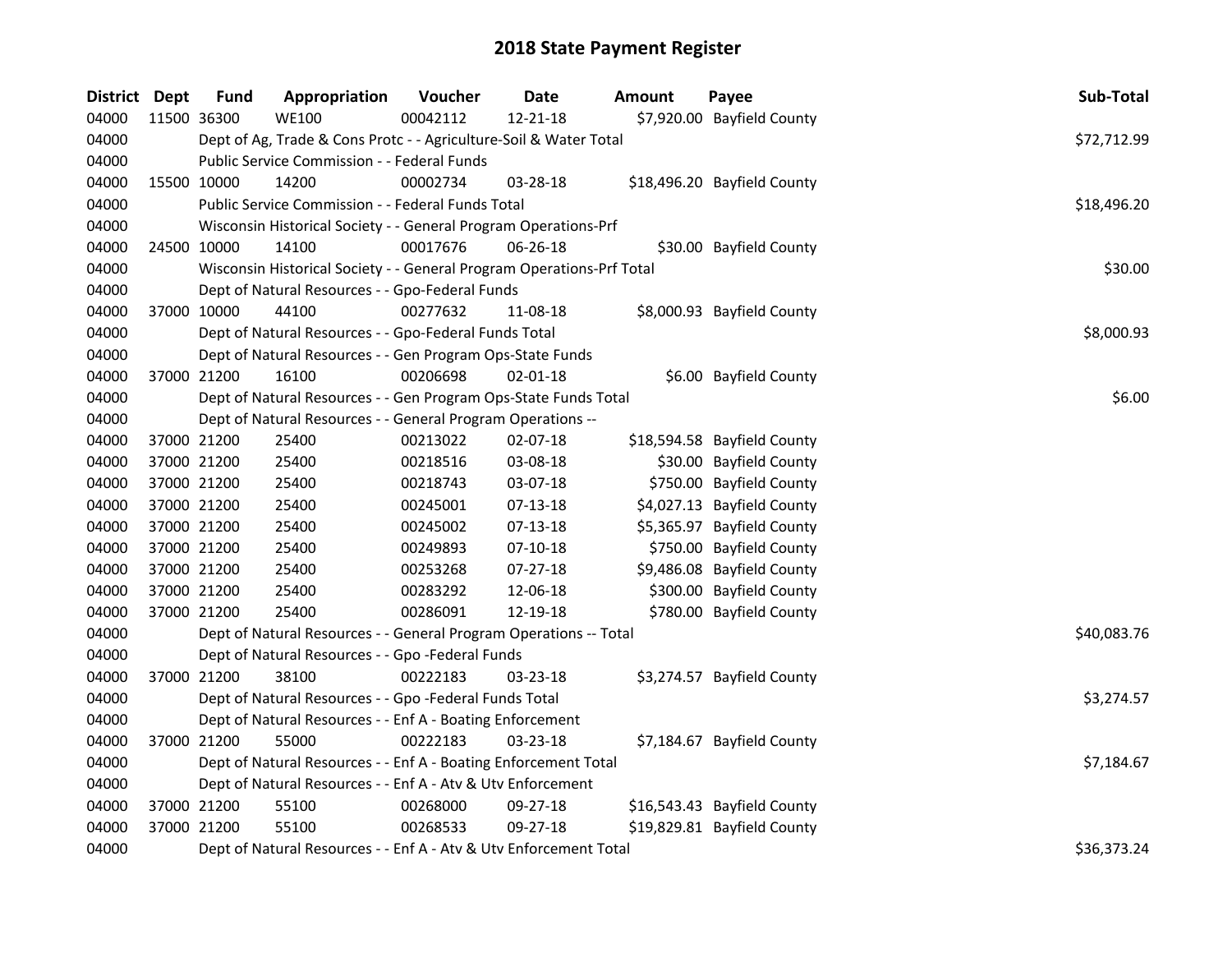| District Dept |             | <b>Fund</b> | Appropriation                                                      | Voucher  | Date           | Amount | Payee                       | Sub-Total    |
|---------------|-------------|-------------|--------------------------------------------------------------------|----------|----------------|--------|-----------------------------|--------------|
| 04000         |             |             | Dept of Natural Resources - - Wildlife Damage Claims & Abat        |          |                |        |                             |              |
| 04000         |             | 37000 21200 | 55300                                                              | 00226469 | $04 - 12 - 18$ |        | \$14,522.23 Bayfield County |              |
| 04000         | 37000 21200 |             | 55300                                                              | 00252002 | $07 - 11 - 18$ |        | \$4,798.42 Bayfield County  |              |
| 04000         | 37000 21200 |             | 55300                                                              | 00274512 | 10-19-18       |        | \$5,258.71 Bayfield County  |              |
| 04000         |             | 37000 21200 | 55300                                                              | 00284591 | 12-20-18       |        | \$9,221.18 Bayfield County  |              |
| 04000         |             |             | Dept of Natural Resources - - Wildlife Damage Claims & Abat Total  |          |                |        |                             | \$33,800.54  |
| 04000         |             |             | Dept of Natural Resources - - Resaids - County Cons Aids           |          |                |        |                             |              |
| 04000         |             | 37000 21200 | 56300                                                              | 00232691 | $05 - 01 - 18$ |        | \$1,644.92 Bayfield County  |              |
| 04000         |             |             | Dept of Natural Resources - - Resaids - County Cons Aids Total     |          |                |        |                             | \$1,644.92   |
| 04000         |             |             | Dept of Natural Resources - - Ra- Fish, WI & Forestry              |          |                |        |                             |              |
| 04000         |             | 37000 21200 | 56400                                                              | 00228508 | 04-19-18       |        | \$8,057.91 Bayfield County  |              |
| 04000         |             |             | Dept of Natural Resources - - Ra- Fish, WI & Forestry Total        |          |                |        |                             | \$8,057.91   |
| 04000         |             |             | Dept of Natural Resources - - Resaids - Forest Croplnd & Mfl       |          |                |        |                             |              |
| 04000         |             | 37000 21200 | 56600                                                              | 00267457 | 09-17-18       |        | \$32,294.15 Bayfield County |              |
| 04000         |             |             | Dept of Natural Resources - - Resaids - Forest CropInd & Mfl Total |          |                |        |                             | \$32,294.15  |
| 04000         |             |             | Dept of Natural Resources - - Resaids - Cnty Forst & Admin         |          |                |        |                             |              |
| 04000         |             | 37000 21200 | 57200                                                              | 00216321 | 02-26-18       |        | \$52,938.47 Bayfield County |              |
| 04000         |             |             | Dept of Natural Resources - - Resaids - Cnty Forst & Admin Total   |          |                |        |                             | \$52,938.47  |
| 04000         |             |             | Dept of Natural Resources - - Ra- Cnty Snow Trail & Area Aid       |          |                |        |                             |              |
| 04000         |             | 37000 21200 | 57400                                                              | 00258398 | 08-08-18       |        | \$65,550.00 Bayfield County |              |
| 04000         |             |             | Dept of Natural Resources - - Ra- Cnty Snow Trail & Area Aid Total |          |                |        |                             | \$65,550.00  |
| 04000         |             |             | Dept of Natural Resources - - Ra- Snowmobile Trail Areas           |          |                |        |                             |              |
| 04000         |             | 37000 21200 | 57500                                                              | 00266061 | 09-13-18       |        | \$65,550.00 Bayfield County |              |
| 04000         |             | 37000 21200 | 57500                                                              | 00269072 | 09-28-18       |        | \$50,280.01 Bayfield County |              |
| 04000         |             |             | Dept of Natural Resources - - Ra- Snowmobile Trail Areas Total     |          |                |        |                             | \$115,830.01 |
| 04000         |             |             | Dept of Natural Resources - - Ra- Atv Prj Aids, Gas Tax Pymt       |          |                |        |                             |              |
| 04000         |             | 37000 21200 | 57600                                                              | 00206800 | $01 - 11 - 18$ |        | \$612.02 Bayfield County    |              |
| 04000         |             | 37000 21200 | 57600                                                              | 00266095 | 09-13-18       |        | \$30,362.50 Bayfield County |              |
| 04000         | 37000 21200 |             | 57600                                                              | 00267959 | 09-26-18       |        | \$8,400.00 Bayfield County  |              |
| 04000         |             |             | Dept of Natural Resources - - Ra- Atv Prj Aids, Gas Tax Pymt Total |          |                |        |                             | \$39,374.52  |
| 04000         |             |             | Dept of Natural Resources - - Resaids - Pymt In Lieu Tax Fed       |          |                |        |                             |              |
| 04000         |             | 37000 21200 | 58400                                                              | 00270420 | 10-01-18       |        | \$16,905.13 Bayfield County |              |
| 04000         |             |             | Dept of Natural Resources - - Resaids - Pymt In Lieu Tax Fed Total |          |                |        |                             | \$16,905.13  |
| 04000         |             |             | Dept of Natural Resources - - Ea - Invasive Aqu & Lake Mon         |          |                |        |                             |              |
| 04000         |             | 37000 21200 | 67800                                                              | 00207261 | $01 - 16 - 18$ |        | \$11,999.70 Bayfield County |              |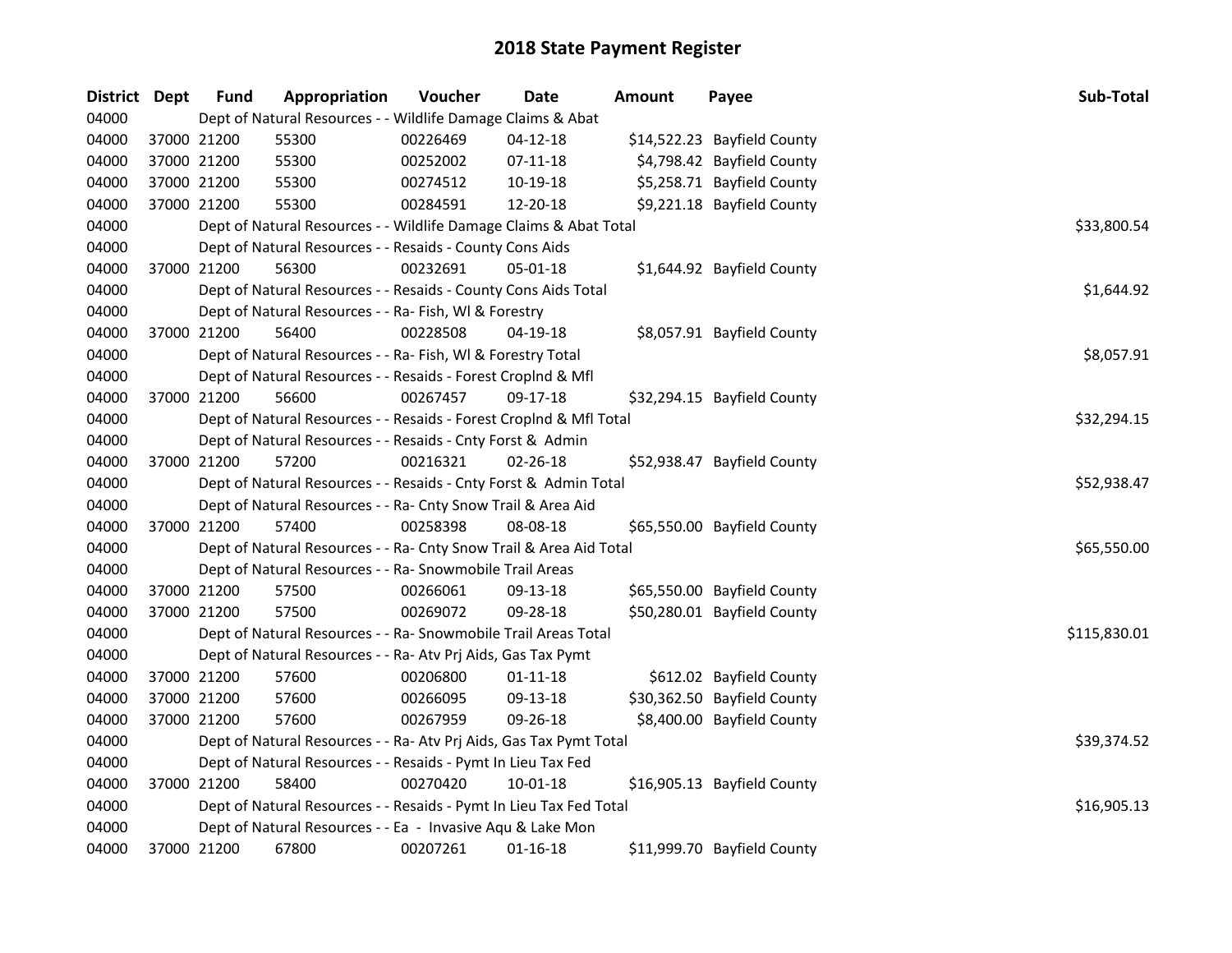| District Dept | <b>Fund</b> | Appropriation                                                     | Voucher      | Date           | Amount | Payee                        | <b>Sub-Total</b> |
|---------------|-------------|-------------------------------------------------------------------|--------------|----------------|--------|------------------------------|------------------|
| 04000         | 37000 21200 | 67800                                                             | 00207457     | $01 - 16 - 18$ |        | \$15,000.00 Bayfield County  |                  |
| 04000         | 37000 21200 | 67800                                                             | 00212690     | 02-05-18       |        | \$4,000.00 Bayfield County   |                  |
| 04000         | 37000 21200 | 67800                                                             | 00212710     | 02-05-18       |        | \$5,000.00 Bayfield County   |                  |
| 04000         | 37000 21200 | 67800                                                             | 00213056     | 02-08-18       |        | \$11,778.94 Bayfield County  |                  |
| 04000         | 37000 21200 | 67800                                                             | 00218830     | 03-08-18       |        | \$60,056.32 Bayfield County  |                  |
| 04000         |             | Dept of Natural Resources - - Ea - Invasive Aqu & Lake Mon Total  |              |                |        |                              | \$107,834.96     |
| 04000         |             | Dept of Natural Resources - - Gpo-Environmental Fund              |              |                |        |                              |                  |
| 04000         | 37000 27400 | 46100                                                             | 00274489     | 10-19-18       |        | \$30.00 Bayfield County      |                  |
| 04000         | 37000 27400 | 46100                                                             | 00277622     | 11-06-18       |        | \$30.00 Bayfield County      |                  |
| 04000         |             | Dept of Natural Resources - - Gpo-Environmental Fund Total        |              |                |        |                              | \$60.00          |
| 04000         |             | Dept of Natural Resources - - Land Acquisition                    |              |                |        |                              |                  |
| 04000         | 37000 36300 | TA100                                                             | 00224713     | 04-04-18       |        | \$12.00 Bayfield County      |                  |
| 04000         |             | Dept of Natural Resources - - Land Acquisition Total              |              |                |        |                              | \$12.00          |
| 04000         |             | Dept of Natural Resources - - Gpo - Sd Water Loan Prog, Fed       |              |                |        |                              |                  |
| 04000         | 37000 57300 | 48200                                                             | 00214899     | 02-20-18       |        | \$23,101.00 Bayfield County  |                  |
| 04000         | 37000 57300 | 48200                                                             | 00216036     | $02 - 21 - 18$ |        | \$583.00 Bayfield County     |                  |
| 04000         | 37000 57300 | 48200                                                             | 00222008     | 04-19-18       |        | \$17,847.00 Bayfield County  |                  |
| 04000         | 37000 57300 | 48200                                                             | 00244125     | 06-18-18       |        | \$17,847.00 Bayfield County  |                  |
| 04000         | 37000 57300 | 48200                                                             | 00268106     | 09-21-18       |        | \$17,847.00 Bayfield County  |                  |
| 04000         |             | Dept of Natural Resources - - Gpo - Sd Water Loan Prog, Fed Total |              |                |        |                              | \$77,225.00      |
| 04000         |             | WI Dept of Transportation - - Eldly&Disa Co/Aid Sf                |              |                |        |                              |                  |
| 04000         | 39500 21100 | 16800                                                             | 00229609     | 03-14-18       |        | \$70,970.00 Bayfield County  |                  |
| 04000         |             | WI Dept of Transportation - - Eldly&Disa Co/Aid Sf Total          |              |                |        |                              | \$70,970.00      |
| 04000         |             | WI Dept of Transportation - - County Forest Aids                  |              |                |        |                              |                  |
| 04000         | 39500 21100 | 17000                                                             | 00223721     | $02 - 21 - 18$ |        | \$11,848.98 Bayfield County  |                  |
| 04000         |             | WI Dept of Transportation - - County Forest Aids Total            |              |                |        |                              | \$11,848.98      |
| 04000         |             | WI Dept of Transportation - - Hwy Sfty Loc Aid Ffd                |              |                |        |                              |                  |
| 04000         | 39500 21100 | 18500                                                             | 00278165     | 09-06-18       |        | \$500.00 Bayfield County     |                  |
| 04000         |             | WI Dept of Transportation - - Hwy Sfty Loc Aid Ffd Total          |              |                |        |                              | \$500.00         |
| 04000         |             | WI Dept of Transportation - - Trans Aids To Co.-Sf                |              |                |        |                              |                  |
| 04000         | 39500 21100 | 19000                                                             | 00203616     | $01 - 02 - 18$ |        | \$172,498.90 Bayfield County |                  |
| 04000         | 39500 21100 | 19000                                                             | 00267824     | 07-02-18       |        | \$344,997.80 Bayfield County |                  |
| 04000         | 39500 21100 | 19000                                                             | 00301876     | 10-01-18       |        | \$172,498.91 Bayfield County |                  |
| 04000         |             | WI Dept of Transportation - - Trans Aids To Co.-Sf Total          | \$689,995.61 |                |        |                              |                  |
| 04000         |             | WI Dept of Transportation - - Local Rds, Grants Sf                |              |                |        |                              |                  |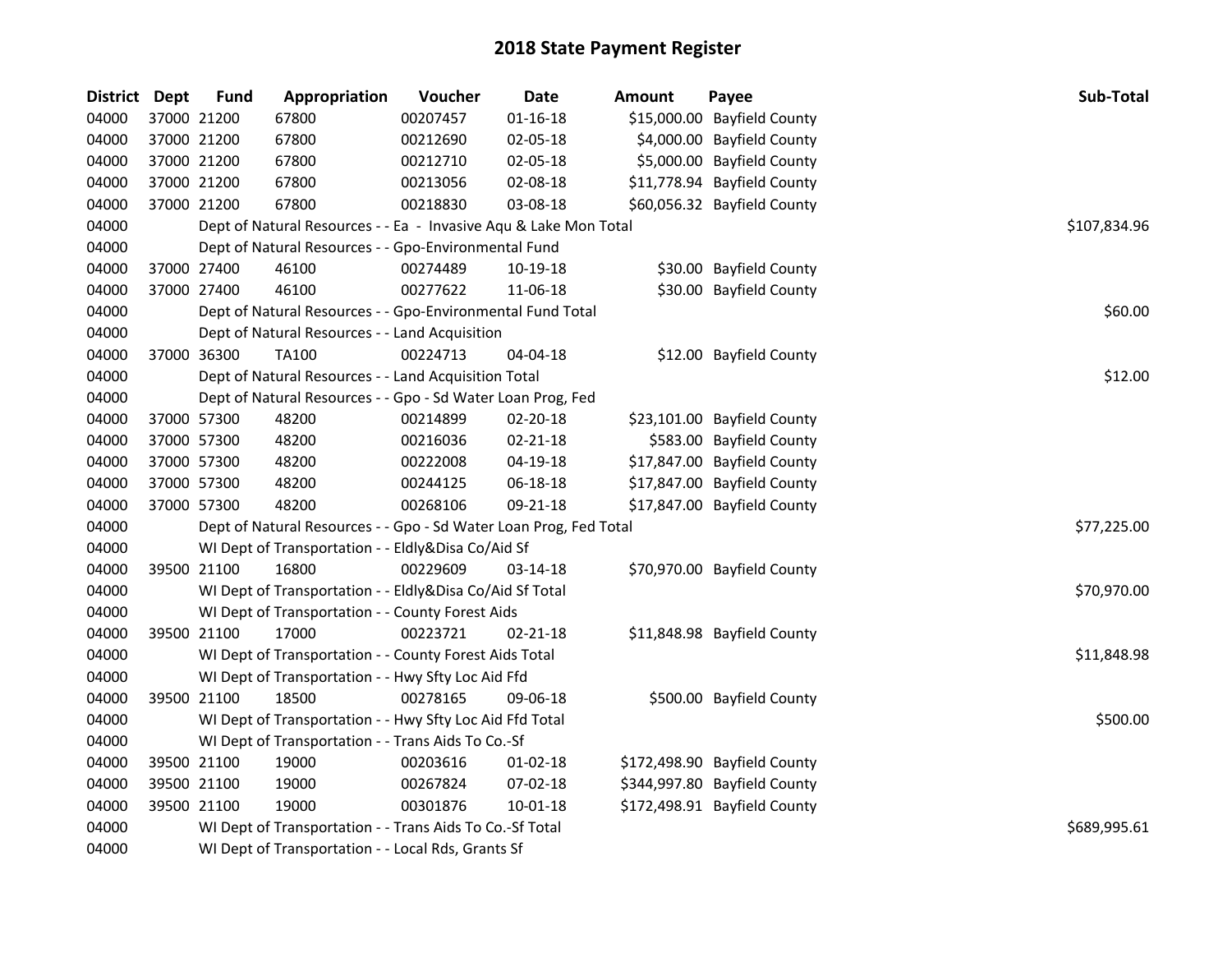| <b>District Dept</b> | <b>Fund</b> | Appropriation                                            | Voucher  | <b>Date</b>    | <b>Amount</b> | Payee                        | Sub-Total    |
|----------------------|-------------|----------------------------------------------------------|----------|----------------|---------------|------------------------------|--------------|
| 04000                | 39500 21100 | 27000                                                    | 00210785 | $01 - 11 - 18$ |               | \$106,716.11 Bayfield County |              |
| 04000                |             | WI Dept of Transportation - - Local Rds, Grants Sf Total |          |                |               |                              | \$106,716.11 |
| 04000                |             | WI Dept of Transportation - - Loc Trns Facl Implfd       |          |                |               |                              |              |
| 04000                | 39500 21100 | 27600                                                    | 00233131 | 03-22-18       |               | \$4,200.41 Bayfield County   |              |
| 04000                | 39500 21100 | 27600                                                    | 00233132 | 03-22-18       |               | \$74,510.94 Bayfield County  |              |
| 04000                |             | WI Dept of Transportation - - Loc Trns Facl Implfd Total |          |                |               |                              | \$78,711.35  |
| 04000                |             | WI Dept of Transportation - - Loc Rd Imp Prg St Fd       |          |                |               |                              |              |
| 04000                | 39500 21100 | 27800                                                    | 00210788 | $01 - 11 - 18$ |               | \$70,311.84 Bayfield County  |              |
| 04000                | 39500 21100 | 27800                                                    | 00278443 | 07-25-18       |               | \$7,561.17 Bayfield County   |              |
| 04000                |             | WI Dept of Transportation - - Loc Rd Imp Prg St Fd Total |          |                |               |                              | \$77,873.01  |
| 04000                |             | WI Dept of Transportation - - Loc Trns Facl Impffd       |          |                |               |                              |              |
| 04000                | 39500 21100 | 28600                                                    | 00233131 | 03-22-18       |               | \$16,801.63 Bayfield County  |              |
| 04000                | 39500 21100 | 28600                                                    | 00233132 | 03-22-18       |               | \$298,043.75 Bayfield County |              |
| 04000                |             | WI Dept of Transportation - - Loc Trns Facl Impffd Total |          |                |               |                              | \$314,845.38 |
| 04000                |             | WI Dept of Transportation - - St Hwy Rehab, Sf           |          |                |               |                              |              |
| 04000                | 39500 21100 | 36300                                                    | 00216198 | 01-29-18       |               | \$25.00 Bayfield County      |              |
| 04000                | 39500 21100 | 36300                                                    | 00225043 | 02-26-18       |               | \$25.00 Bayfield County      |              |
| 04000                | 39500 21100 | 36300                                                    | 00237743 | 03-30-18       |               | \$30.00 Bayfield County      |              |
| 04000                | 39500 21100 | 36300                                                    | 00252796 | $05 - 11 - 18$ |               | \$25.00 Bayfield County      |              |
| 04000                | 39500 21100 | 36300                                                    | 00252815 | 05-11-18       |               | \$2,460.16 Bayfield County   |              |
| 04000                | 39500 21100 | 36300                                                    | 00265509 | 06-21-18       |               | -\$0.02 Bayfield County      |              |
| 04000                | 39500 21100 | 36300                                                    | 00290315 | 08-24-18       |               | \$9.00 Bayfield County       |              |
| 04000                | 39500 21100 | 36300                                                    | 00299630 | 09-20-18       |               | \$25.00 Bayfield County      |              |
| 04000                | 39500 21100 | 36300                                                    | 00327105 | 11-28-18       |               | \$1,797.99 Bayfield County   |              |
| 04000                |             | WI Dept of Transportation - - St Hwy Rehab, Sf Total     |          |                |               |                              | \$4,397.13   |
| 04000                |             | WI Dept of Transportation - - Hwy Mgmt & Opers Sf        |          |                |               |                              |              |
| 04000                | 39500 21100 | 36500                                                    | 00218934 | 02-06-18       |               | \$2,705.06 Bayfield County   |              |
| 04000                | 39500 21100 | 36500                                                    | 00231699 | 03-19-18       |               | -\$1,056.55 Bayfield County  |              |
| 04000                | 39500 21100 | 36500                                                    | 00233044 | 03-23-18       |               | \$13,154.08 Bayfield County  |              |
| 04000                | 39500 21100 | 36500                                                    | 00243051 | 04-18-18       |               | \$132.59 Bayfield County     |              |
| 04000                | 39500 21100 | 36500                                                    | 00252815 | 05-11-18       |               | \$214.02 Bayfield County     |              |
| 04000                | 39500 21100 | 36500                                                    | 00283388 | 08-06-18       |               | \$4,835.04 Bayfield County   |              |
| 04000                | 39500 21100 | 36500                                                    | 00294774 | 09-10-18       |               | \$31,050.53 Bayfield County  |              |
| 04000                | 39500 21100 | 36500                                                    | 00327105 | 11-28-18       |               | \$29,356.63 Bayfield County  |              |
| 04000                | 39500 21100 | 36500                                                    | 00327395 | 11-28-18       |               | \$38,340.68 Bayfield County  |              |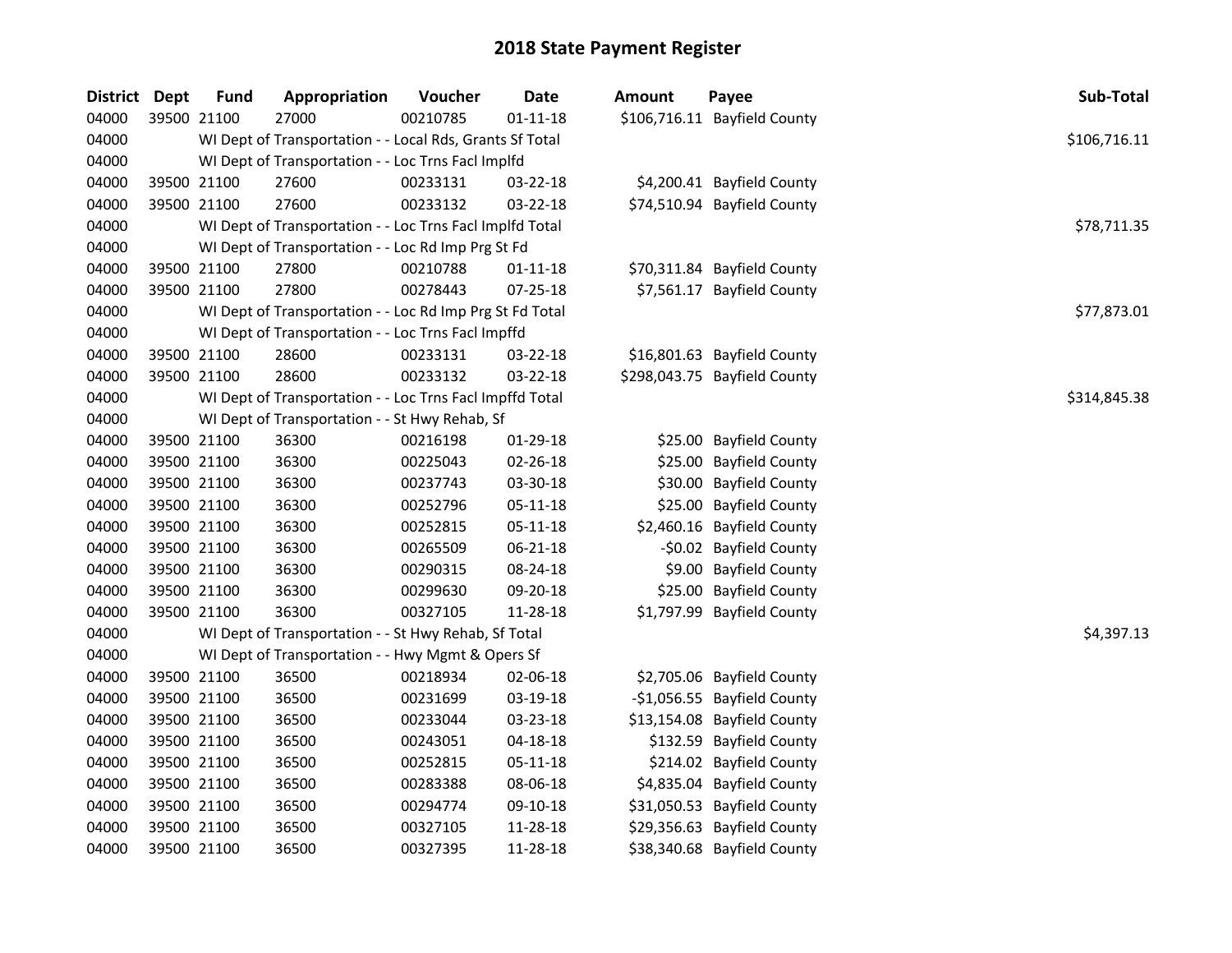| District Dept |             | <b>Fund</b> | Appropriation                                                      | Voucher  | <b>Date</b>    | <b>Amount</b> | Payee                        | Sub-Total      |
|---------------|-------------|-------------|--------------------------------------------------------------------|----------|----------------|---------------|------------------------------|----------------|
| 04000         |             | 39500 21100 | 36500                                                              | 00330539 | 12-10-18       |               | \$18,942.77 Bayfield County  |                |
| 04000         |             |             | WI Dept of Transportation - - Hwy Mgmt & Opers Sf Total            |          |                |               |                              | \$137,674.85   |
| 04000         |             |             | WI Dept of Transportation - - Routine Maint Sf                     |          |                |               |                              |                |
| 04000         |             | 39500 21100 | 36800                                                              | 00218934 | 02-06-18       |               | \$100,856.20 Bayfield County |                |
| 04000         |             | 39500 21100 | 36800                                                              | 00231699 | 03-19-18       |               | \$236,430.86 Bayfield County |                |
| 04000         |             | 39500 21100 | 36800                                                              | 00233044 | 03-23-18       |               | \$6,710.42 Bayfield County   |                |
| 04000         |             | 39500 21100 | 36800                                                              | 00243051 | $04 - 18 - 18$ |               | \$160,993.72 Bayfield County |                |
| 04000         |             | 39500 21100 | 36800                                                              | 00252140 | 05-10-18       |               | \$148,760.98 Bayfield County |                |
| 04000         |             | 39500 21100 | 36800                                                              | 00252815 | 05-11-18       |               | \$98,911.33 Bayfield County  |                |
| 04000         |             | 39500 21100 | 36800                                                              | 00265509 | 06-21-18       |               | \$203,874.43 Bayfield County |                |
| 04000         |             | 39500 21100 | 36800                                                              | 00283388 | 08-06-18       |               | \$80,385.67 Bayfield County  |                |
| 04000         |             | 39500 21100 | 36800                                                              | 00293915 | 09-10-18       |               | \$16,916.98 Bayfield County  |                |
| 04000         |             | 39500 21100 | 36800                                                              | 00294774 | 09-10-18       |               | \$80,461.03 Bayfield County  |                |
| 04000         |             | 39500 21100 | 36800                                                              | 00312327 | 10-18-18       |               | \$15,655.74 Bayfield County  |                |
| 04000         |             | 39500 21100 | 36800                                                              | 00327105 | 11-28-18       |               | \$92,349.37 Bayfield County  |                |
| 04000         |             | 39500 21100 | 36800                                                              | 00327395 | 11-28-18       |               | \$14,350.70 Bayfield County  |                |
| 04000         |             | 39500 21100 | 36800                                                              | 00330399 | 12-10-18       |               | \$58,643.49 Bayfield County  |                |
| 04000         |             | 39500 21100 | 36800                                                              | 00330539 | 12-10-18       |               | \$7,914.23 Bayfield County   |                |
| 04000         |             |             | WI Dept of Transportation - - Routine Maint Sf Total               |          |                |               |                              | \$1,323,215.15 |
| 04000         |             |             | Department of Corrections - - Becky Young Community Correcti       |          |                |               |                              |                |
| 04000         |             | 41000 10000 | 11200                                                              | 00181213 | $01 - 10 - 18$ |               | \$3,924.00 Bayfield County   |                |
| 04000         | 41000 10000 |             | 11200                                                              | 00187899 | $02 - 12 - 18$ |               | \$4,608.00 Bayfield County   |                |
| 04000         | 41000 10000 |             | 11200                                                              | 00195303 | $03 - 14 - 18$ |               | \$4,608.00 Bayfield County   |                |
| 04000         | 41000 10000 |             | 11200                                                              | 00202889 | 04-18-18       |               | \$4,824.00 Bayfield County   |                |
| 04000         | 41000 10000 |             | 11200                                                              | 00210498 | 05-22-18       |               | \$3,996.00 Bayfield County   |                |
| 04000         |             | 41000 10000 | 11200                                                              | 00216675 | 06-20-18       |               | \$4,590.00 Bayfield County   |                |
| 04000         |             | 41000 10000 | 11200                                                              | 00222940 | $07-17-18$     |               | \$4,356.00 Bayfield County   |                |
| 04000         |             | 41000 10000 | 11200                                                              | 00228064 | 08-10-18       |               | \$3,546.00 Bayfield County   |                |
| 04000         |             | 41000 10000 | 11200                                                              | 00233636 | 10-04-18       |               | \$5,292.00 Bayfield County   |                |
| 04000         |             | 41000 10000 | 11200                                                              | 00241683 | 10-12-18       |               | \$5,022.00 Bayfield County   |                |
| 04000         |             | 41000 10000 | 11200                                                              | 00247107 | 11-07-18       |               | \$4,824.00 Bayfield County   |                |
| 04000         |             |             | Department of Corrections - - Becky Young Community Correcti Total |          |                |               |                              | \$49,590.00    |
| 04000         |             |             | Department of Corrections - - Corrections Contracts And Agre       |          |                |               |                              |                |
| 04000         |             | 41000 10000 | 11400                                                              | 00185714 | 02-01-18       |               | \$2,161.32 Bayfield County   |                |
| 04000         |             | 41000 10000 | 11400                                                              | 00192091 | 03-01-18       |               | \$154.38 Bayfield County     |                |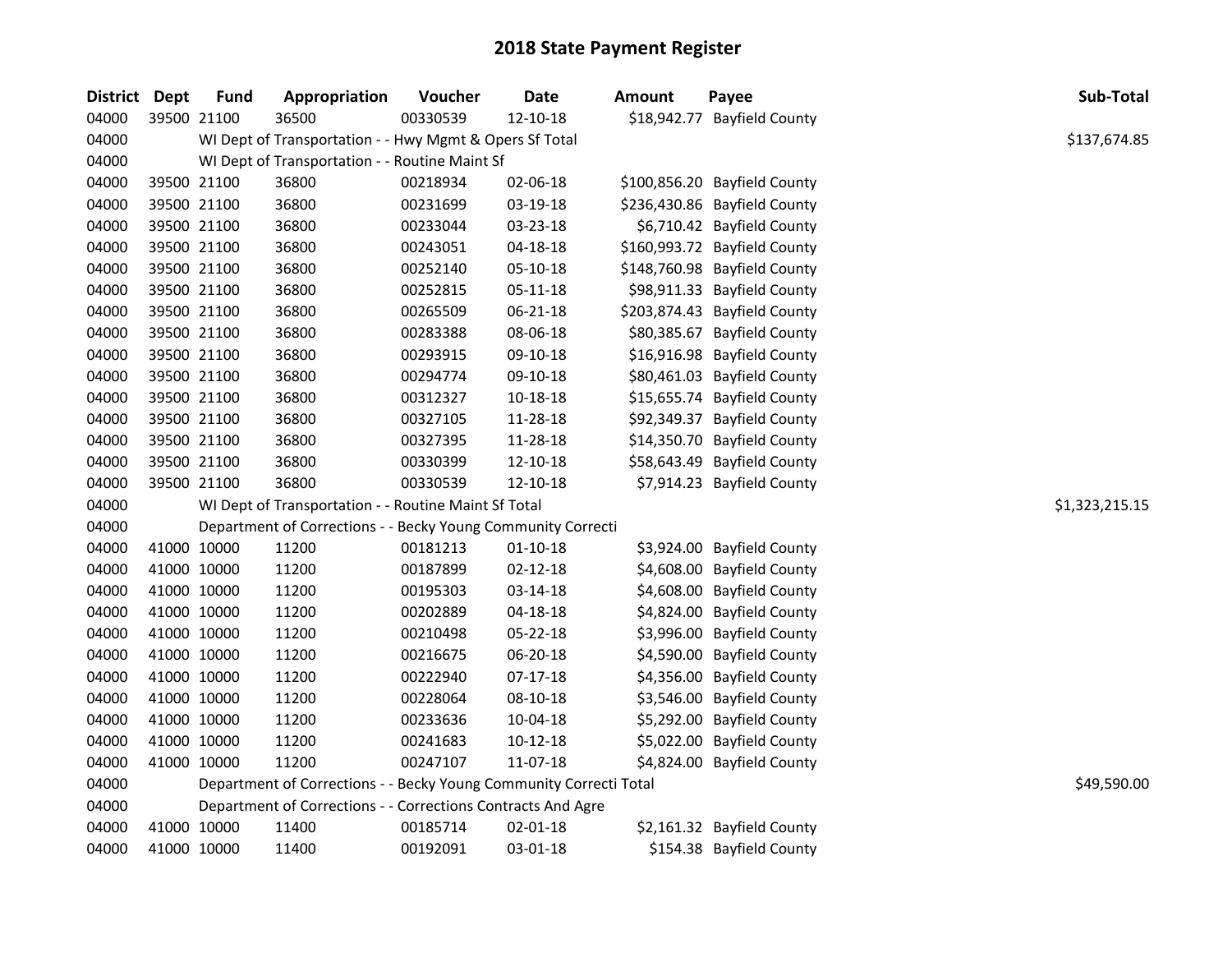| District Dept | <b>Fund</b>                                                      | Appropriation                                                          | Voucher  | <b>Date</b>    | <b>Amount</b> | Payee                                                                                                         | Sub-Total      |  |
|---------------|------------------------------------------------------------------|------------------------------------------------------------------------|----------|----------------|---------------|---------------------------------------------------------------------------------------------------------------|----------------|--|
| 04000         |                                                                  | Department of Corrections - - Corrections Contracts And Agre Total     |          |                |               |                                                                                                               | \$2,315.70     |  |
| 04000         |                                                                  |                                                                        |          |                |               | Department of Corrections - - Reimbursing Counties For Probation, Extended Supervision And Parole Holds       |                |  |
| 04000         | 41000 10000                                                      | 11600                                                                  | 00246192 | 11-02-18       |               | \$5,691.60 Bayfield County                                                                                    |                |  |
| 04000         |                                                                  |                                                                        |          |                |               | Department of Corrections - - Reimbursing Counties For Probation, Extended Supervision And Parole Holds Total | \$5,691.60     |  |
| 04000         |                                                                  | Department of Corrections - - Probation, Parole And Extended           |          |                |               |                                                                                                               |                |  |
| 04000         | 41000 10000                                                      | 18700                                                                  | 00246192 | 11-02-18       |               | \$428.40 Bayfield County                                                                                      |                |  |
| 04000         |                                                                  | Department of Corrections - - Probation, Parole And Extended Total     |          |                |               |                                                                                                               | \$428.40       |  |
| 04000         |                                                                  | Department of Health Services - - State/Federal Aids                   |          |                |               |                                                                                                               |                |  |
| 04000         | 43500 10000                                                      | 00000                                                                  | 90808    | $01 - 02 - 18$ |               | \$210,383.00 Bayfield County                                                                                  |                |  |
| 04000         | 43500 10000                                                      | 00000                                                                  | 90809    | 02-01-18       |               | \$123,516.00 Bayfield County                                                                                  |                |  |
| 04000         | 43500 10000                                                      | 00000                                                                  | 90810    | 03-01-18       |               | \$98,238.00 Bayfield County                                                                                   |                |  |
| 04000         | 43500 10000                                                      | 00000                                                                  | 90811    | 03-02-18       |               | \$7,058.00 Bayfield County                                                                                    |                |  |
| 04000         | 43500 10000                                                      | 00000                                                                  | 90812    | 04-02-18       |               | \$338,305.00 Bayfield County                                                                                  |                |  |
| 04000         | 43500 10000                                                      | 00000                                                                  | 90813    | 05-01-18       |               | \$120,762.00 Bayfield County                                                                                  |                |  |
| 04000         | 43500 10000                                                      | 00000                                                                  | 90814    | 06-01-18       |               | \$283,279.00 Bayfield County                                                                                  |                |  |
| 04000         | 43500 10000                                                      | 00000                                                                  | 90815    | 06-12-18       |               | \$13,024.00 Bayfield County                                                                                   |                |  |
| 04000         | 43500 10000                                                      | 00000                                                                  | 90900    | 07-02-18       |               | \$396,175.00 Bayfield County                                                                                  |                |  |
| 04000         | 43500 10000                                                      | 00000                                                                  | 90901    | 08-01-18       |               | \$164,511.00 Bayfield County                                                                                  |                |  |
| 04000         | 43500 10000                                                      | 00000                                                                  | 90902    | 09-04-18       |               | \$355,982.00 Bayfield County                                                                                  |                |  |
| 04000         | 43500 10000                                                      | 00000                                                                  | 90903    | 10-01-18       |               | \$260,266.00 Bayfield County                                                                                  |                |  |
| 04000         | 43500 10000                                                      | 00000                                                                  | 90904    | 11-01-18       |               | \$79,032.00 Bayfield County                                                                                   |                |  |
| 04000         | 43500 10000                                                      | 00000                                                                  | 90905    | 12-03-18       |               | \$287,170.00 Bayfield County                                                                                  |                |  |
| 04000         |                                                                  | Department of Health Services - - State/Federal Aids Total             |          |                |               |                                                                                                               | \$2,737,701.00 |  |
| 04000         |                                                                  | Department of Health Services - - Federal Project Aids                 |          |                |               |                                                                                                               |                |  |
| 04000         | 43500 10000                                                      | 15000                                                                  | 00240997 | 11-09-18       |               | \$9,959.00 Bayfield County                                                                                    |                |  |
| 04000         |                                                                  | Department of Health Services - - Federal Project Aids Total           |          |                |               |                                                                                                               | \$9,959.00     |  |
| 04000         |                                                                  | Department of Health Services - - General Program Operations           |          |                |               |                                                                                                               |                |  |
| 04000         | 43500 10000                                                      | 40100                                                                  | 00215812 | 06-29-18       |               | \$1.00 Bayfield County                                                                                        |                |  |
| 04000         | 43500 10000                                                      | 40100                                                                  | 00237739 | $10-10-18$     |               | \$1.50 Bayfield County                                                                                        |                |  |
| 04000         |                                                                  | Department of Health Services - - General Program Operations Total     |          |                |               |                                                                                                               | \$2.50         |  |
| 04000         |                                                                  | Department of Health Services - - Medical Assistance State Admin       |          |                |               |                                                                                                               |                |  |
| 04000         | 43500 10000                                                      | 44000                                                                  | 00215812 | 06-29-18       |               | \$1.00 Bayfield County                                                                                        |                |  |
| 04000         | 43500 10000                                                      | 44000                                                                  | 00237739 | $10-10-18$     |               | \$1.50 Bayfield County                                                                                        |                |  |
| 04000         |                                                                  | Department of Health Services - - Medical Assistance State Admin Total |          |                |               |                                                                                                               | \$2.50         |  |
| 04000         | Dept of Children and Families - - Tribal High Cost And Guard Pay |                                                                        |          |                |               |                                                                                                               |                |  |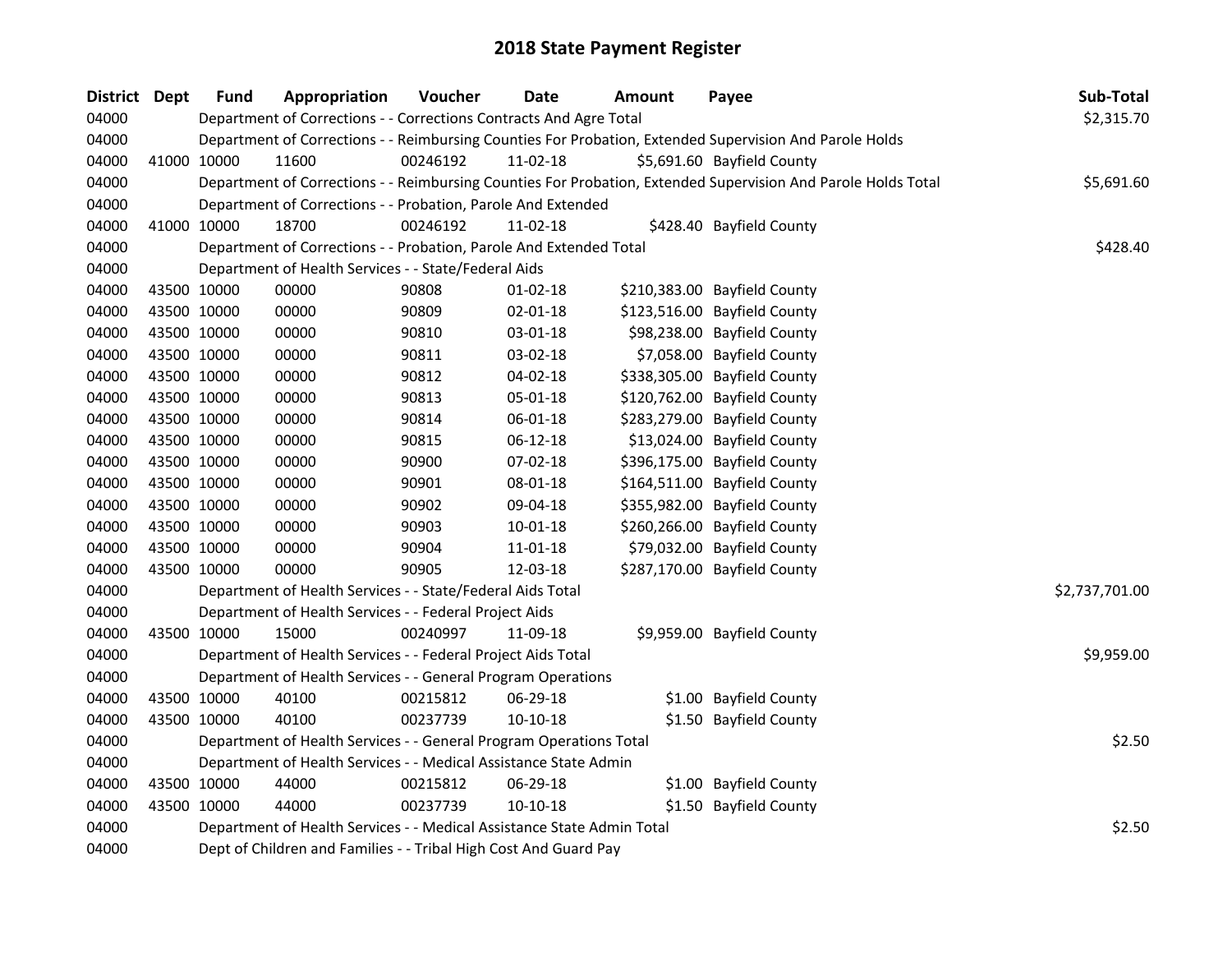| District Dept | <b>Fund</b> | Appropriation                                                          | Voucher  | <b>Date</b>    | Amount | Payee                        | Sub-Total    |
|---------------|-------------|------------------------------------------------------------------------|----------|----------------|--------|------------------------------|--------------|
| 04000         | 43700 10000 | 16900                                                                  | 00042181 | 08-09-18       |        | \$28,467.84 Bayfield County  |              |
| 04000         |             | Dept of Children and Families - - Tribal High Cost And Guard Pay Total |          |                |        |                              | \$28,467.84  |
| 04000         |             | Dept of Children and Families - - Fees For Administrative Servic       |          |                |        |                              |              |
| 04000         | 43700 10000 | 23100                                                                  | 00033772 | 01-19-18       |        | \$10.00 Bayfield County      |              |
| 04000         | 43700 10000 | 23100                                                                  | 00045759 | $10 - 18 - 18$ |        | \$10.00 Bayfield County      |              |
| 04000         |             | Dept of Children and Families - - Fees For Administrative Servic Total |          |                |        |                              | \$20.00      |
| 04000         |             | Dept of Children and Families - - General Aids                         |          |                |        |                              |              |
| 04000         | 43700 10000 | 99000                                                                  | 00033178 | 01-05-18       |        | \$61,329.00 Bayfield County  |              |
| 04000         | 43700 10000 | 99000                                                                  | 00034083 | 01-30-18       |        | \$56,548.23 Bayfield County  |              |
| 04000         | 43700 10000 | 99000                                                                  | 00034287 | 02-05-18       |        | \$2,383.00 Bayfield County   |              |
| 04000         | 43700 10000 | 99000                                                                  | 00034827 | 02-21-18       |        | \$18.60 Bayfield County      |              |
| 04000         | 43700 10000 | 99000                                                                  | 00034980 | 02-21-18       |        | \$20.70 Bayfield County      |              |
| 04000         | 43700 10000 | 99000                                                                  | 00035083 | 02-21-18       |        | \$44.70 Bayfield County      |              |
| 04000         | 43700 10000 | 99000                                                                  | 00035213 | 02-22-18       |        | \$123.51 Bayfield County     |              |
| 04000         | 43700 10000 | 99000                                                                  | 00035618 | 03-05-18       |        | \$76,102.00 Bayfield County  |              |
| 04000         | 43700 10000 | 99000                                                                  | 00036834 | 03-27-18       |        | \$21,452.00 Bayfield County  |              |
| 04000         | 43700 10000 | 99000                                                                  | 00037545 | 04-05-18       |        | \$3,575.00 Bayfield County   |              |
| 04000         | 43700 10000 | 99000                                                                  | 00038779 | 04-30-18       |        | \$65,854.81 Bayfield County  |              |
| 04000         | 43700 10000 | 99000                                                                  | 00039155 | 05-07-18       |        | \$6,517.53 Bayfield County   |              |
| 04000         | 43700 10000 | 99000                                                                  | 00040574 | 06-05-18       |        | \$67,743.93 Bayfield County  |              |
| 04000         | 43700 10000 | 99000                                                                  | 00041755 | 07-05-18       |        | \$8,257.27 Bayfield County   |              |
| 04000         | 43700 10000 | 99000                                                                  | 00042769 | 07-30-18       |        | \$44,646.33 Bayfield County  |              |
| 04000         | 43700 10000 | 99000                                                                  | 00043065 | 08-06-18       |        | \$7,392.20 Bayfield County   |              |
| 04000         | 43700 10000 | 99000                                                                  | 00043943 | 08-29-18       |        | \$246,921.00 Bayfield County |              |
| 04000         | 43700 10000 | 99000                                                                  | 00044028 | 08-30-18       |        | \$6,579.00 Bayfield County   |              |
| 04000         | 43700 10000 | 99000                                                                  | 00044140 | 09-05-18       |        | \$12,141.25 Bayfield County  |              |
| 04000         | 43700 10000 | 99000                                                                  | 00045347 | 10-05-18       |        | \$3,600.30 Bayfield County   |              |
| 04000         | 43700 10000 | 99000                                                                  | 00046166 | 10-30-18       |        | \$55,491.63 Bayfield County  |              |
| 04000         | 43700 10000 | 99000                                                                  | 00046480 | 11-05-18       |        | \$2,452.25 Bayfield County   |              |
| 04000         | 43700 10000 | 99000                                                                  | 00047537 | 12-05-18       |        | \$1,641.53 Bayfield County   |              |
| 04000         | 43700 10000 | 99000                                                                  | 00048142 | 12-27-18       |        | \$3,003.51 Bayfield County   |              |
| 04000         |             | Dept of Children and Families - - General Aids Total                   |          |                |        |                              | \$753,839.28 |
| 04000         |             | Dept of Workforce Development - - Ui Admin Fed                         |          |                |        |                              |              |
| 04000         | 44500 10000 | 15100                                                                  | 00142109 | 01-03-18       |        | \$15.00 Bayfield County      |              |
| 04000         | 44500 10000 | 15100                                                                  | 00146786 | 02-02-18       |        | \$30.00 Bayfield County      |              |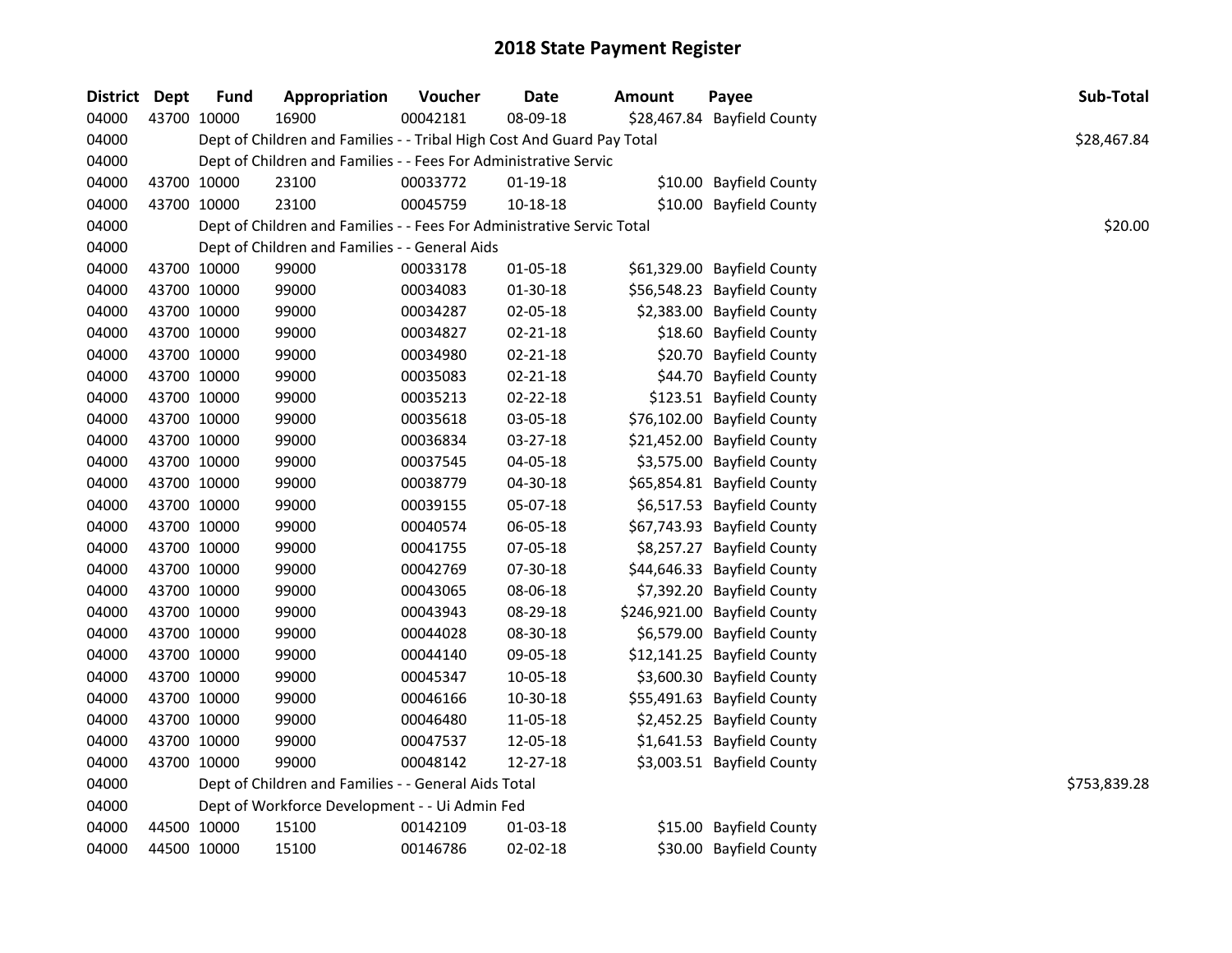| <b>District</b> | Dept | <b>Fund</b> | Appropriation                                                         | Voucher  | <b>Date</b> | <b>Amount</b> | Payee                       | Sub-Total   |
|-----------------|------|-------------|-----------------------------------------------------------------------|----------|-------------|---------------|-----------------------------|-------------|
| 04000           |      | 44500 10000 | 15100                                                                 | 00152373 | 03-02-18    |               | \$10.00 Bayfield County     |             |
| 04000           |      | 44500 10000 | 15100                                                                 | 00157684 | 04-03-18    |               | \$5.00 Bayfield County      |             |
| 04000           |      | 44500 10000 | 15100                                                                 | 00163003 | 05-02-18    |               | \$15.00 Bayfield County     |             |
| 04000           |      | 44500 10000 | 15100                                                                 | 00168080 | 06-04-18    |               | \$10.00 Bayfield County     |             |
| 04000           |      | 44500 10000 | 15100                                                                 | 00173081 | 07-03-18    |               | \$5.00 Bayfield County      |             |
| 04000           |      | 44500 10000 | 15100                                                                 | 00178327 | 08-02-18    |               | \$10.00 Bayfield County     |             |
| 04000           |      | 44500 10000 | 15100                                                                 | 00183386 | 09-05-18    |               | \$10.00 Bayfield County     |             |
| 04000           |      | 44500 10000 | 15100                                                                 | 00188531 | 10-02-18    |               | \$25.00 Bayfield County     |             |
| 04000           |      | 44500 10000 | 15100                                                                 | 00194594 | 11-02-18    |               | \$10.00 Bayfield County     |             |
| 04000           |      | 44500 10000 | 15100                                                                 | 00199575 | 12-04-18    |               | \$15.00 Bayfield County     |             |
| 04000           |      |             | Dept of Workforce Development - - Ui Admin Fed Total                  |          |             |               |                             | \$160.00    |
| 04000           |      |             | Dept of Workforce Development - - Wc Ops Uninsured Emplyr Admin       |          |             |               |                             |             |
| 04000           |      | 44500 22700 | 17700                                                                 | 00148658 | 02-13-18    |               | \$25.00 Bayfield County     |             |
| 04000           |      | 44500 22700 | 17700                                                                 | 00148659 | 02-13-18    |               | \$5.00 Bayfield County      |             |
| 04000           |      | 44500 22700 | 17700                                                                 | 00193908 | 10-30-18    |               | \$20.00 Bayfield County     |             |
| 04000           |      | 44500 22700 | 17700                                                                 | 00193909 | 10-30-18    |               | \$10.00 Bayfield County     |             |
| 04000           |      |             | Dept of Workforce Development - - Wc Ops Uninsured Emplyr Admin Total |          |             |               |                             | \$60.00     |
| 04000           |      |             | Department of Justice - - Officer Training Reimbursement              |          |             |               |                             |             |
| 04000           |      | 45500 10000 | 20200                                                                 | 00057196 | 12-20-18    |               | \$1,505.40 Bayfield County  |             |
| 04000           |      |             | Department of Justice - - Officer Training Reimbursement Total        |          |             |               |                             | \$1,505.40  |
| 04000           |      |             | Department of Justice - - Crime Laboratories, Dna                     |          |             |               |                             |             |
| 04000           |      | 45500 10000 | 22100                                                                 | 00048952 | 07-19-18    |               | \$1,110.00 Bayfield County  |             |
| 04000           |      |             | Department of Justice - - Crime Laboratories, Dna Total               |          |             |               |                             | \$1,110.00  |
| 04000           |      |             | Department of Justice - - Law Enforcement Train, Local                |          |             |               |                             |             |
| 04000           |      | 45500 10000 | 23100                                                                 | 00042800 | 03-01-18    |               | \$4,521.00 Bayfield County  |             |
| 04000           |      | 45500 10000 | 23100                                                                 | 00048217 | 07-06-18    |               | \$2,896.00 Bayfield County  |             |
| 04000           |      | 45500 10000 | 23100                                                                 | 00052171 | 09-25-18    |               | \$4,720.00 Bayfield County  |             |
| 04000           |      |             | Department of Justice - - Law Enforcement Train, Local Total          |          |             |               |                             | \$12,137.00 |
| 04000           |      |             | Department of Justice - - Federal Aid, Local Assistance               |          |             |               |                             |             |
| 04000           |      | 45500 10000 | 25100                                                                 | 00049681 | 08-02-18    |               | \$22,293.82 Bayfield County |             |
| 04000           |      | 45500 10000 | 25100                                                                 | 00053800 | 10-26-18    |               | \$21,377.01 Bayfield County |             |
| 04000           |      |             | Department of Justice - - Federal Aid, Local Assistance Total         |          |             |               |                             | \$43,670.83 |
| 04000           |      |             | Department of Justice - - Gifts, Grants And Proceeds                  |          |             |               |                             |             |
| 04000           |      | 45500 10000 | 32100                                                                 | 00046277 | 05-23-18    |               | \$1,094.24 Bayfield County  |             |
| 04000           |      | 45500 10000 | 32100                                                                 | 00047935 | 06-28-18    |               | \$728.35 Bayfield County    |             |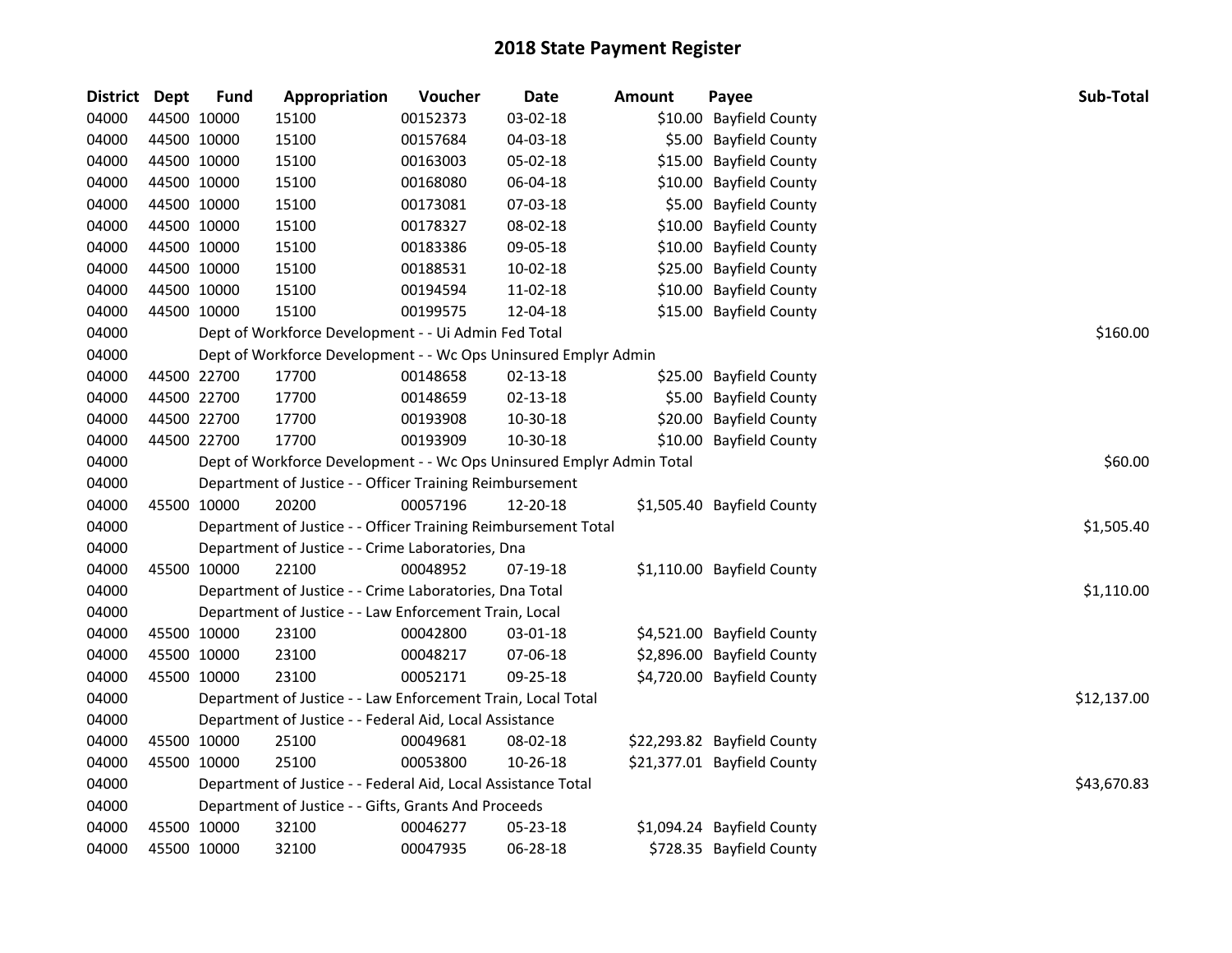| District Dept |             | <b>Fund</b> | Appropriation                                                           | Voucher  | Date           | Amount | Payee                        | Sub-Total    |
|---------------|-------------|-------------|-------------------------------------------------------------------------|----------|----------------|--------|------------------------------|--------------|
| 04000         | 45500 10000 |             | 32100                                                                   | 00048741 | $07 - 18 - 18$ |        | \$527.82 Bayfield County     |              |
| 04000         |             |             | Department of Justice - - Gifts, Grants And Proceeds Total              |          |                |        |                              | \$2,350.41   |
| 04000         |             |             | Department of Justice - - Crime Victim Witness Assist                   |          |                |        |                              |              |
| 04000         |             | 45500 10000 | 53200                                                                   | 00049084 | 07-19-18       |        | \$10,610.17 Bayfield County  |              |
| 04000         |             |             | Department of Justice - - Crime Victim Witness Assist Total             |          |                |        |                              | \$10,610.17  |
| 04000         |             |             | Department of Justice - - County Reimb Victim-Witness                   |          |                |        |                              |              |
| 04000         |             | 45500 10000 | 53900                                                                   | 00043026 | 03-06-18       |        | \$10,568.52 Bayfield County  |              |
| 04000         |             |             | Department of Justice - - County Reimb Victim-Witness Total             |          |                |        |                              | \$10,568.52  |
| 04000         |             |             | Department of Military Affairs - - Local Emer Planning Grants           |          |                |        |                              |              |
| 04000         |             | 46500 10000 | 33700                                                                   | 00045692 | $07 - 02 - 18$ |        | \$2,332.98 Bayfield County   |              |
| 04000         |             |             | Department of Military Affairs - - Local Emer Planning Grants Total     |          |                |        |                              | \$2,332.98   |
| 04000         |             |             | Department of Military Affairs - - Federal Aid, Local Assistance        |          |                |        |                              |              |
| 04000         | 46500 10000 |             | 34200                                                                   | 00038054 | 01-30-18       |        | \$20,252.97 Bayfield County  |              |
| 04000         |             | 46500 10000 | 34200                                                                   | 00046356 | $07-13-18$     |        | \$3,564.68 Bayfield County   |              |
| 04000         | 46500 10000 |             | 34200                                                                   | 00050633 | 10-18-18       |        | \$20,216.96 Bayfield County  |              |
| 04000         |             |             | Department of Military Affairs - - Federal Aid, Local Assistance Total  |          |                |        |                              | \$44,034.61  |
| 04000         |             |             | Department of Military Affairs - - St Emerg Response Bd Grant Pif       |          |                |        |                              |              |
| 04000         | 46500 27200 |             | 36400                                                                   | 00038410 | $01-30-18$     |        | \$2,326.20 Bayfield County   |              |
| 04000         |             |             | Department of Military Affairs - - St Emerg Response Bd Grant Pif Total |          |                |        |                              | \$2,326.20   |
| 04000         |             |             | Department of Veterans Affairs - - Grants To Counties                   |          |                |        |                              |              |
| 04000         |             | 48500 15200 | 12700                                                                   | 00043012 | $02 - 16 - 18$ |        | \$850.00 Bayfield County     |              |
| 04000         |             |             | Department of Veterans Affairs - - Grants To Counties Total             |          |                |        |                              | \$850.00     |
| 04000         |             |             | Department of Veterans Affairs - - County Grants                        |          |                |        |                              |              |
| 04000         | 48500 58200 |             | 26700                                                                   | 00043012 | $02 - 16 - 18$ |        | \$3,825.00 Bayfield County   |              |
| 04000         |             |             | Department of Veterans Affairs - - County Grants Total                  |          |                |        |                              | \$3,825.00   |
| 04000         |             |             | Department of Veterans Affairs - - Veterans Transportation Grant        |          |                |        |                              |              |
| 04000         | 48500 58200 |             | 28000                                                                   | 00056402 | 11-16-18       |        | \$3,698.83 Bayfield County   |              |
| 04000         |             |             | Department of Veterans Affairs - - Veterans Transportation Grant Total  |          |                |        |                              | \$3,698.83   |
| 04000         |             |             | Department of Veterans Affairs - - County Grants                        |          |                |        |                              |              |
| 04000         | 48500 58300 |             | 37000                                                                   | 00043012 | $02 - 16 - 18$ |        | \$3,825.00 Bayfield County   |              |
| 04000         |             |             | Department of Veterans Affairs - - County Grants Total                  |          |                |        |                              | \$3,825.00   |
| 04000         |             |             | Department of Administration - - Federal Aid                            |          |                |        |                              |              |
| 04000         |             | 50500 10000 | 14200                                                                   | 00079985 | 05-24-18       |        | \$186,841.00 Bayfield County |              |
| 04000         | 50500 10000 |             | 14200                                                                   | 00094057 | 12-26-18       |        | \$41,500.00 Bayfield County  |              |
| 04000         |             |             | Department of Administration - - Federal Aid Total                      |          |                |        |                              | \$228,341.00 |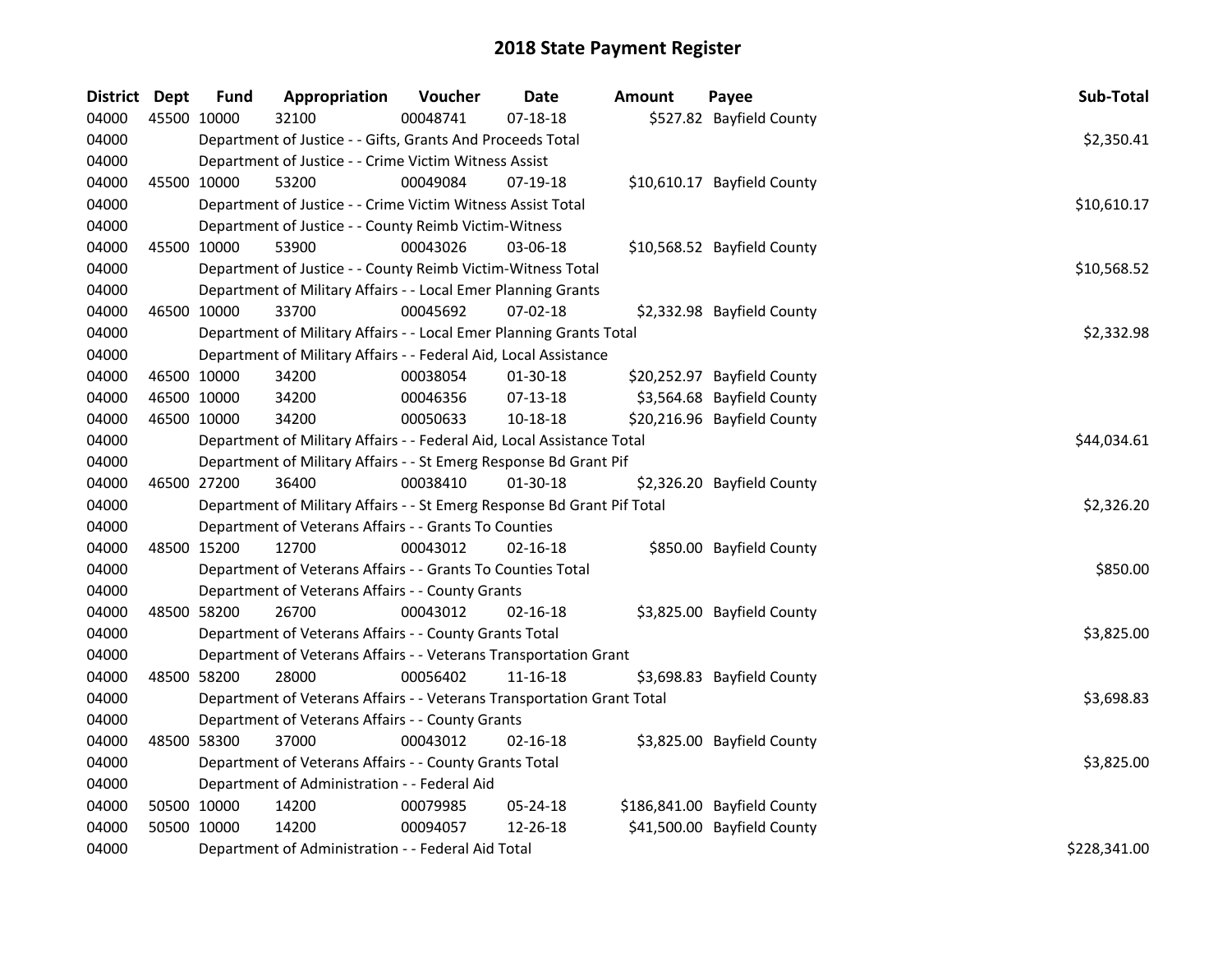| <b>District Dept</b> |             | <b>Fund</b> | Appropriation                                                          | Voucher  | Date           | <b>Amount</b> | Payee                       | Sub-Total   |
|----------------------|-------------|-------------|------------------------------------------------------------------------|----------|----------------|---------------|-----------------------------|-------------|
| 04000                |             |             | Department of Administration - - Federal Aid, Local Assistance         |          |                |               |                             |             |
| 04000                |             | 50500 10000 | 15500                                                                  | 00071329 | 01-29-18       |               | \$922.00 Bayfield County    |             |
| 04000                |             | 50500 10000 | 15500                                                                  | 00075123 | 03-14-18       |               | \$1,193.00 Bayfield County  |             |
| 04000                |             | 50500 10000 | 15500                                                                  | 00076260 | 03-28-18       |               | \$2,306.00 Bayfield County  |             |
| 04000                |             | 50500 10000 | 15500                                                                  | 00077685 | $04 - 16 - 18$ |               | \$407.00 Bayfield County    |             |
| 04000                |             | 50500 10000 | 15500                                                                  | 00081298 | 05-29-18       |               | \$543.00 Bayfield County    |             |
| 04000                |             | 50500 10000 | 15500                                                                  | 00083946 | 06-28-18       |               | \$387.00 Bayfield County    |             |
| 04000                |             | 50500 10000 | 15500                                                                  | 00085802 | 07-30-18       |               | \$438.00 Bayfield County    |             |
| 04000                |             | 50500 10000 | 15500                                                                  | 00087423 | 08-28-18       |               | \$60.00 Bayfield County     |             |
| 04000                |             | 50500 10000 | 15500                                                                  | 00089307 | 09-28-18       |               | \$3,780.00 Bayfield County  |             |
| 04000                |             | 50500 10000 | 15500                                                                  | 00090348 | $10 - 15 - 18$ |               | \$1,810.00 Bayfield County  |             |
| 04000                |             | 50500 10000 | 15500                                                                  | 00092886 | 11-28-18       |               | \$4,194.00 Bayfield County  |             |
| 04000                |             | 50500 10000 | 15500                                                                  | 00094443 | 12-28-18       |               | \$2,264.00 Bayfield County  |             |
| 04000                |             |             | Department of Administration - - Federal Aid, Local Assistance Total   |          |                |               |                             | \$18,304.00 |
| 04000                |             |             | Department of Administration - - Low-Income Assistance Grants          |          |                |               |                             |             |
| 04000                |             | 50500 23500 | 37100                                                                  | 00071329 | 01-29-18       |               | \$873.00 Bayfield County    |             |
| 04000                |             | 50500 23500 | 37100                                                                  | 00075123 | 03-14-18       |               | \$544.00 Bayfield County    |             |
| 04000                |             | 50500 23500 | 37100                                                                  | 00076260 | 03-28-18       |               | \$934.00 Bayfield County    |             |
| 04000                |             | 50500 23500 | 37100                                                                  | 00077685 | $04 - 16 - 18$ |               | \$80.00 Bayfield County     |             |
| 04000                |             | 50500 23500 | 37100                                                                  | 00081298 | 05-29-18       |               | \$18.00 Bayfield County     |             |
| 04000                |             | 50500 23500 | 37100                                                                  | 00092886 | 11-28-18       |               | \$4,522.00 Bayfield County  |             |
| 04000                | 50500 23500 |             | 37100                                                                  | 00094443 | 12-28-18       |               | \$2,447.00 Bayfield County  |             |
| 04000                |             |             | Department of Administration - - Low-Income Assistance Grants Total    |          |                |               |                             | \$9,418.00  |
| 04000                |             |             | Department of Administration - - Land                                  |          |                |               |                             |             |
| 04000                |             | 50500 26900 | 16600                                                                  | 00077905 | 04-20-18       |               | \$25,000.00 Bayfield County |             |
| 04000                |             |             | Department of Administration - - Land Total                            |          |                |               |                             | \$25,000.00 |
| 04000                |             |             | Department of Administration - - Land Information Program; Loca        |          |                |               |                             |             |
| 04000                |             | 50500 26900 | 17300                                                                  | 00072547 | 02-20-18       |               | \$1,000.00 Bayfield County  |             |
| 04000                |             | 50500 26900 | 17300                                                                  | 00075485 | 03-20-18       |               | \$61,840.00 Bayfield County |             |
| 04000                |             | 50500 26900 | 17300                                                                  | 00079340 | 05-04-18       |               | \$25,000.00 Bayfield County |             |
| 04000                |             |             | Department of Administration - - Land Information Program; Loca Total  |          |                |               |                             | \$87,840.00 |
| 04000                |             |             | Commissioners of Public Lands - - Trust Lands And Investments --       |          |                |               |                             |             |
| 04000                |             | 50700 10000 | 12800                                                                  | 00001982 | 07-30-18       |               | \$2.00 Bayfield County      |             |
| 04000                |             |             | Commissioners of Public Lands - - Trust Lands And Investments -- Total |          |                |               |                             | \$2.00      |
| 04000                |             |             | Commissioners of Public Lands - - Federal Aid -- Flood Control         |          |                |               |                             |             |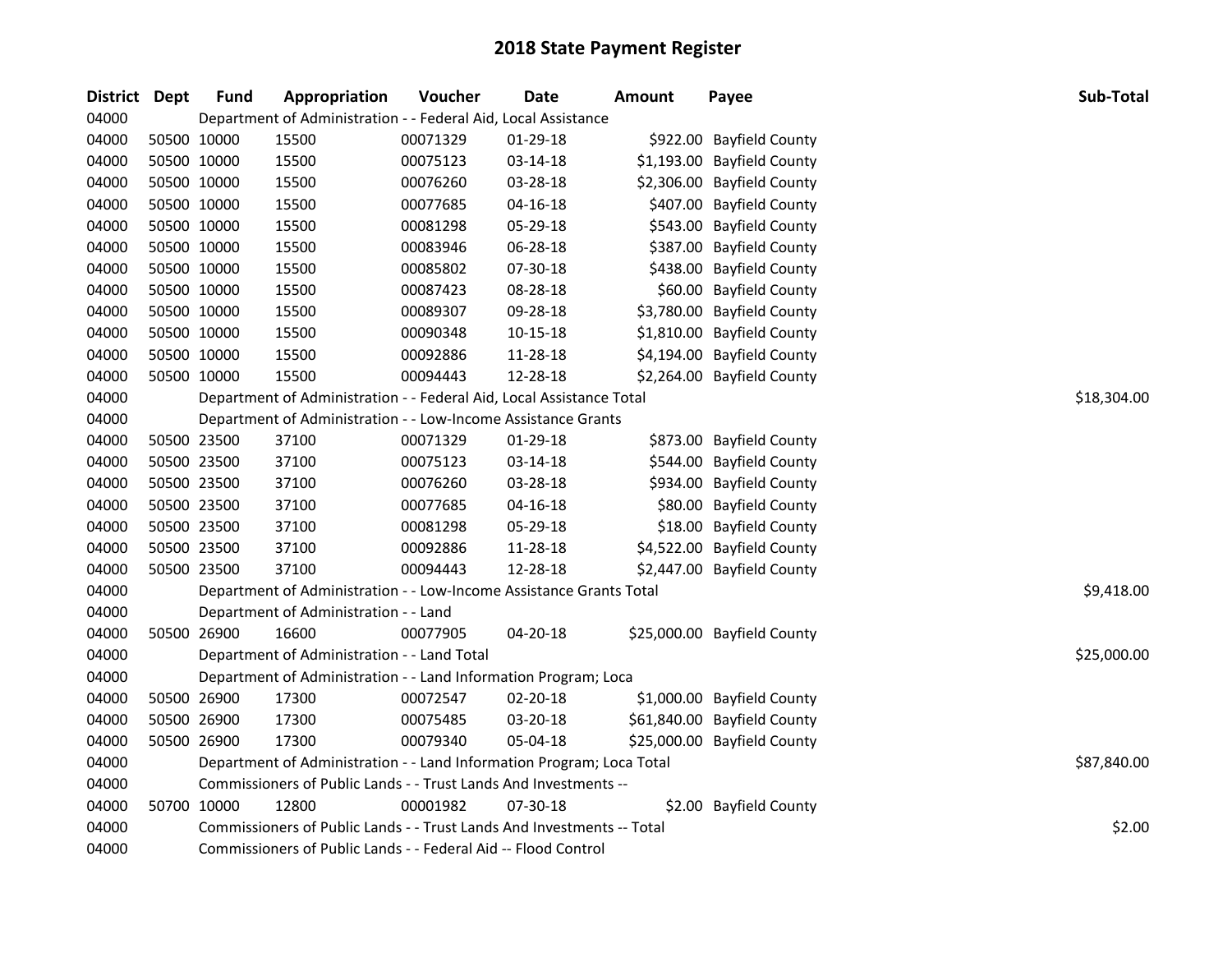| <b>District Dept</b> |             | <b>Fund</b> | Appropriation                                                        | Voucher  | <b>Date</b>    | <b>Amount</b> | Payee                       | Sub-Total   |
|----------------------|-------------|-------------|----------------------------------------------------------------------|----------|----------------|---------------|-----------------------------|-------------|
| 04000                |             | 50700 10000 | 13000                                                                | 00002010 | 08-09-18       |               | \$470.74 Bayfield County    |             |
| 04000                |             |             | Commissioners of Public Lands - - Federal Aid -- Flood Control Total |          |                |               |                             | \$470.74    |
| 04000                |             |             | Public Defender Board - - Private Bar Reimbursement                  |          |                |               |                             |             |
| 04000                | 55000 10000 |             | 10400                                                                | 00138829 | 04-24-18       |               | \$155.41 Bayfield County    |             |
| 04000                | 55000 10000 |             | 10400                                                                | 00144897 | 06-01-18       |               | \$4,657.00 Bayfield County  |             |
| 04000                |             |             | Public Defender Board - - Private Bar Reimbursement Total            |          |                |               |                             | \$4,812.41  |
| 04000                |             |             | Public Defender Board - - Transcript, Discovery And Int              |          |                |               |                             |             |
| 04000                |             | 55000 10000 | 10600                                                                | 00123465 | 01-09-18       |               | \$358.00 Bayfield County    |             |
| 04000                | 55000 10000 |             | 10600                                                                | 00128190 | $02 - 13 - 18$ |               | \$555.00 Bayfield County    |             |
| 04000                | 55000 10000 |             | 10600                                                                | 00135538 | 04-04-18       |               | \$244.80 Bayfield County    |             |
| 04000                | 55000 10000 |             | 10600                                                                | 00139635 | 04-30-18       |               | \$220.40 Bayfield County    |             |
| 04000                | 55000 10000 |             | 10600                                                                | 00147977 | 06-22-18       |               | \$264.60 Bayfield County    |             |
| 04000                | 55000 10000 |             | 10600                                                                | 00153516 | 07-30-18       |               | \$260.00 Bayfield County    |             |
| 04000                |             | 55000 10000 | 10600                                                                | 00160375 | 09-11-18       |               | \$404.20 Bayfield County    |             |
| 04000                | 55000 10000 |             | 10600                                                                | 00167487 | 11-07-18       |               | \$339.40 Bayfield County    |             |
| 04000                |             |             | Public Defender Board - - Transcript, Discovery And Int Total        |          |                |               |                             | \$2,646.40  |
| 04000                |             |             | Department of Revenue - - General Program Operations                 |          |                |               |                             |             |
| 04000                |             | 56600 10000 | 10100                                                                | 00082898 | 02-09-18       |               | \$210.50 Bayfield County    |             |
| 04000                | 56600 10000 |             | 10100                                                                | 00085650 | $02 - 14 - 18$ |               | \$185.00 Bayfield County    |             |
| 04000                |             | 56600 10000 | 10100                                                                | 00107162 | 08-17-18       |               | \$265.00 Bayfield County    |             |
| 04000                | 56600 10000 |             | 10100                                                                | 00110232 | 09-28-18       |               | \$210.50 Bayfield County    |             |
| 04000                | 56600 10000 |             | 10100                                                                | 00116113 | 12-14-18       |               | \$210.50 Bayfield County    |             |
| 04000                | 56600 10000 |             | 10100                                                                | 00116114 | $11 - 21 - 18$ |               | \$210.50 Bayfield County    |             |
| 04000                |             |             | Department of Revenue - - General Program Operations Total           |          |                |               |                             | \$1,292.00  |
| 04000                |             |             | Circuit Courts - - Circuit Court Costs                               |          |                |               |                             |             |
| 04000                | 62500 10000 |             | 10500                                                                | 00000469 | 01-09-18       |               | \$26,137.00 Bayfield County |             |
| 04000                |             | 62500 10000 | 10500                                                                | 00000943 | 08-24-18       |               | \$42,341.00 Bayfield County |             |
| 04000                |             |             | Circuit Courts - - Circuit Court Costs Total                         |          |                |               |                             | \$68,478.00 |
| 04000                |             |             | Shared Revenue and Tax Relief - - County And Municipal Aid           |          |                |               |                             |             |
| 04000                | 83500 10000 |             | 10500                                                                | 00032714 | 07-23-18       |               | \$7,797.02 Bayfield County  |             |
| 04000                | 83500 10000 |             | 10500                                                                | 00035600 | 11-19-18       |               | \$44,183.13 Bayfield County |             |
| 04000                |             |             | Shared Revenue and Tax Relief - - County And Municipal Aid Total     |          |                |               |                             | \$51,980.15 |
| 04000                |             |             | Shared Revenue and Tax Relief - - Exempt Computer Aid                |          |                |               |                             |             |
| 04000                | 83500 10000 |             | 10900                                                                | 00029873 | 07-23-18       |               | \$1,011.66 Bayfield County  |             |
| 04000                |             |             | Shared Revenue and Tax Relief - - Exempt Computer Aid Total          |          |                |               |                             | \$1,011.66  |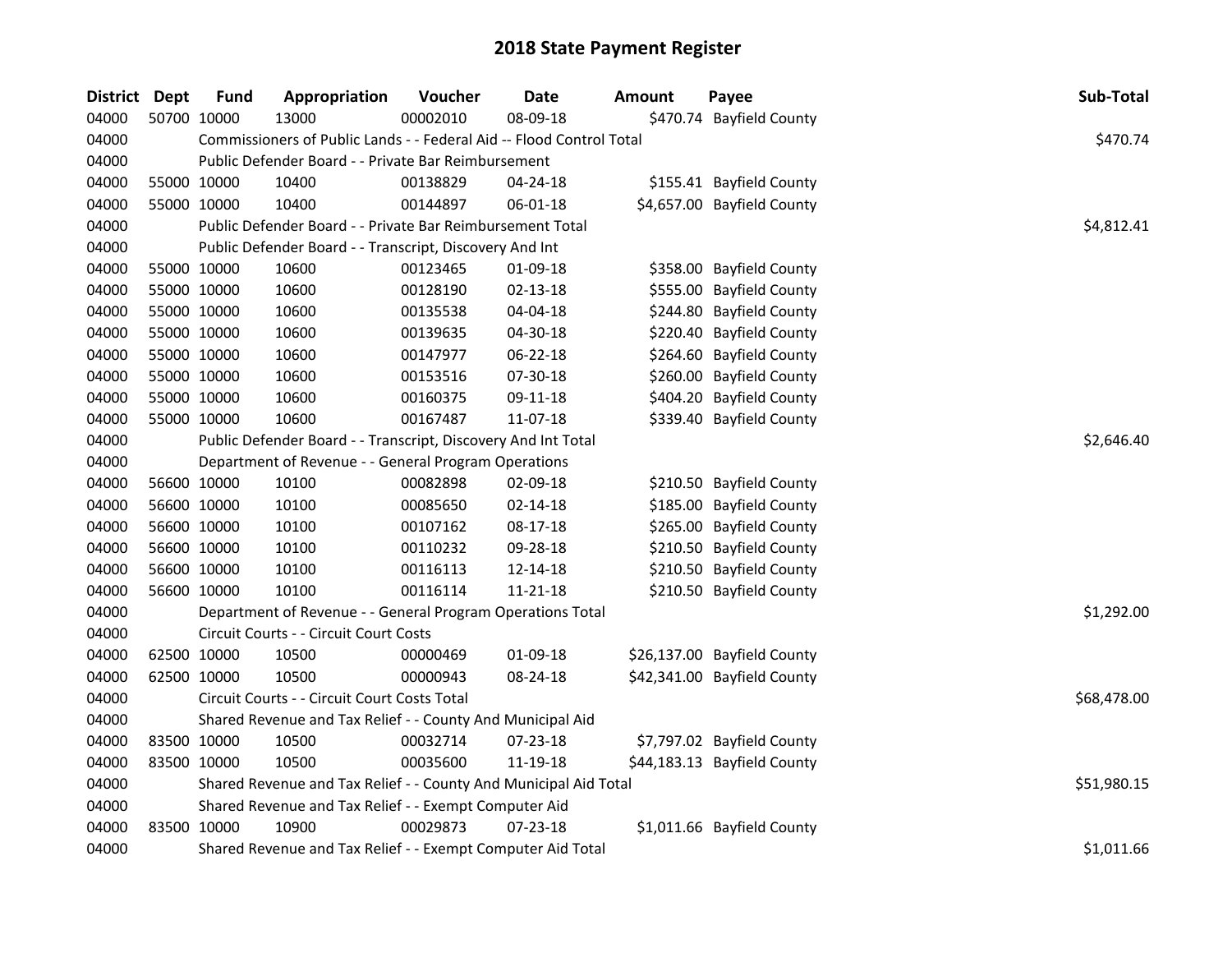| District Dept |             | <b>Fund</b> | Appropriation                                                         | <b>Voucher</b> | Date           | <b>Amount</b> | Payee                          | Sub-Total       |
|---------------|-------------|-------------|-----------------------------------------------------------------------|----------------|----------------|---------------|--------------------------------|-----------------|
| 04000         |             |             | Shared Revenue and Tax Relief - - Utility Aid                         |                |                |               |                                |                 |
| 04000         | 83500 10000 |             | 11000                                                                 | 00032714       | 07-23-18       |               | \$5,504.40 Bayfield County     |                 |
| 04000         | 83500 10000 |             | 11000                                                                 | 00035600       | 11-19-18       |               | \$38,570.70 Bayfield County    |                 |
| 04000         |             |             | Shared Revenue and Tax Relief - - Utility Aid Total                   | \$44,075.10    |                |               |                                |                 |
| 04000         |             |             | Shared Revenue and Tax Relief - - School Lvy Tx/First Dollar Cr       |                |                |               |                                |                 |
| 04000         | 83500 10000 |             | 30200                                                                 | 00029577       | $07 - 23 - 18$ |               | \$708,906.16 Bayfield County   |                 |
| 04000         | 83500 10000 |             | 30200                                                                 | 00029725       | $07 - 23 - 18$ |               | \$3,723,831.35 Bayfield County |                 |
| 04000         |             |             | Shared Revenue and Tax Relief - - School Lvy Tx/First Dollar Cr Total |                |                |               |                                | \$4,432,737.51  |
| 04000         |             |             | Shared Revenue and Tax Relief - - Lottery & Gaming Credit             |                |                |               |                                |                 |
| 04000         | 83500 52100 |             | 36300                                                                 | 00027092       | 03-26-18       |               | \$512,835.28 Bayfield County   |                 |
| 04000         |             |             | Shared Revenue and Tax Relief - - Lottery & Gaming Credit Total       |                |                |               |                                | \$512,835.28    |
| 04000 Total   |             |             |                                                                       |                |                |               |                                | \$12,814,538.96 |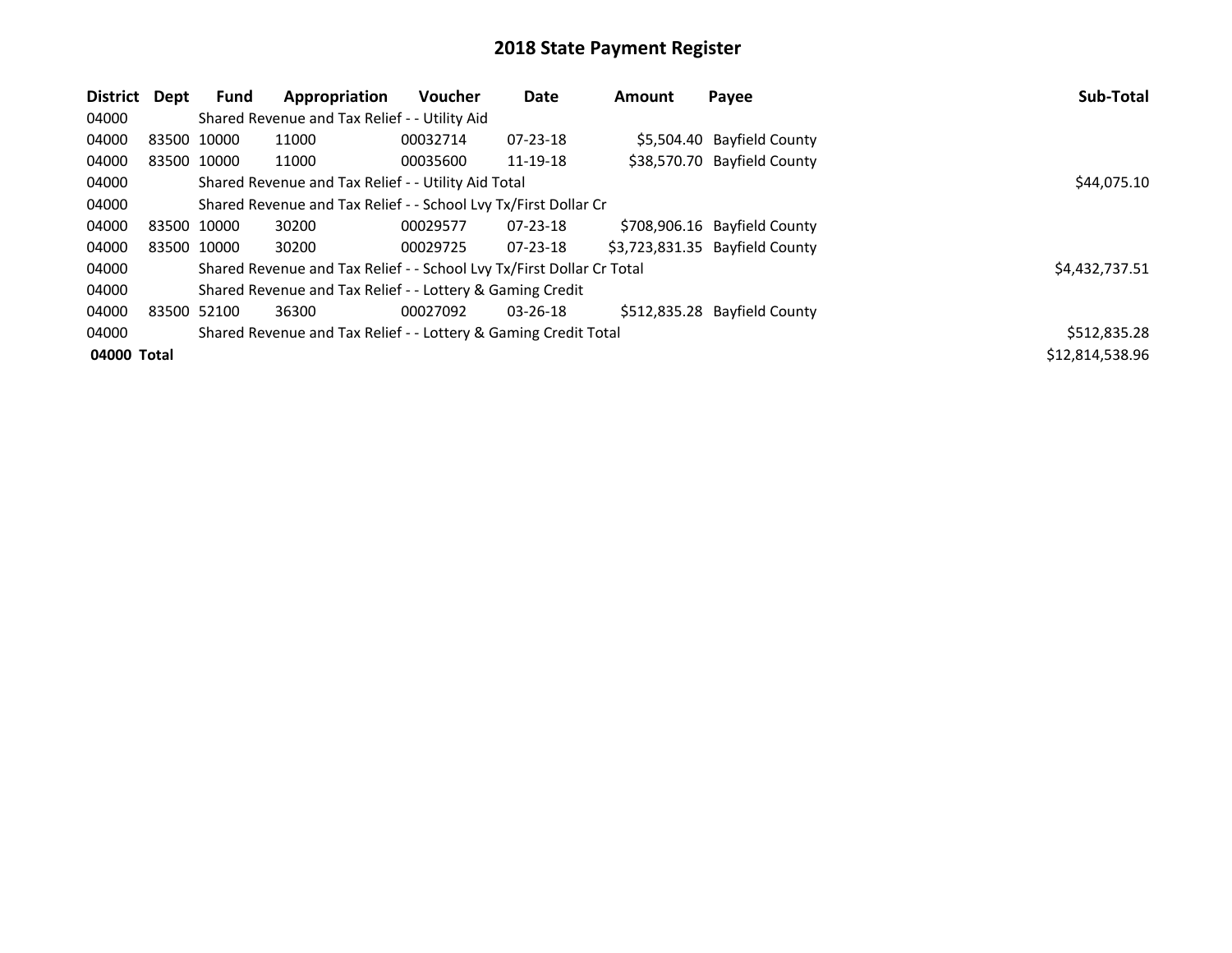| District Dept |             | <b>Fund</b> | Appropriation                                                      | Voucher  | Date           | Amount | Payee                          | Sub-Total    |
|---------------|-------------|-------------|--------------------------------------------------------------------|----------|----------------|--------|--------------------------------|--------------|
| 04002         |             |             | Dept of Safety & Prof Services - - Fire Dues Distribution          |          |                |        |                                |              |
| 04002         |             | 16500 10000 | 22500                                                              | 00023677 | $07 - 25 - 18$ |        | \$2,491.42 Town Of Barksdale   |              |
| 04002         |             |             | Dept of Safety & Prof Services - - Fire Dues Distribution Total    |          |                |        |                                | \$2,491.42   |
| 04002         |             |             | Dept of Natural Resources - - Aids In Lieu Of Taxes - Gener        |          |                |        |                                |              |
| 04002         |             | 37000 10000 | 50300                                                              | 00211500 | 02-02-18       |        | \$1,441.44 Town Of Barksdale   |              |
| 04002         | 37000 10000 |             | 50300                                                              | 00230441 | $04 - 20 - 18$ |        | \$8.90 Town Of Barksdale       |              |
| 04002         |             |             | Dept of Natural Resources - - Aids In Lieu Of Taxes - Gener Total  |          |                |        |                                | \$1,450.34   |
| 04002         |             |             | Dept of Natural Resources - - Resaids - Cnty Forst, Cl & Mfl       |          |                |        |                                |              |
| 04002         |             | 37000 21200 | 57100                                                              | 00247107 | 06-28-18       |        | \$221.28 Town Of Barksdale     |              |
| 04002         |             |             | Dept of Natural Resources - - Resaids - Cnty Forst, CI & Mfl Total |          |                |        |                                | \$221.28     |
| 04002         |             |             | Dept of Natural Resources - - Resaids - Pymt In Lieu Tax Fed       |          |                |        |                                |              |
| 04002         |             | 37000 21200 | 58400                                                              | 00270462 | 10-01-18       |        | \$32,976.80 Town Of Barksdale  |              |
| 04002         |             |             | Dept of Natural Resources - - Resaids - Pymt In Lieu Tax Fed Total |          |                |        |                                | \$32,976.80  |
| 04002         |             |             | WI Dept of Transportation - - Trns Aids To Mnc.-Sf                 |          |                |        |                                |              |
| 04002         |             | 39500 21100 | 19100                                                              | 00203755 | $01 - 02 - 18$ |        | \$44,507.07 Town Of Barksdale  |              |
| 04002         |             | 39500 21100 | 19100                                                              | 00234264 | 04-02-18       |        | \$44,507.07 Town Of Barksdale  |              |
| 04002         | 39500 21100 |             | 19100                                                              | 00267963 | $07 - 02 - 18$ |        | \$44,507.07 Town Of Barksdale  |              |
| 04002         |             | 39500 21100 | 19100                                                              | 00302015 | 10-01-18       |        | \$44,507.07 Town Of Barksdale  |              |
| 04002         |             |             | WI Dept of Transportation - - Trns Aids To Mnc.-Sf Total           |          |                |        |                                | \$178,028.28 |
| 04002         |             |             | WI Dept of Transportation - - Local Rds, Grants Sf                 |          |                |        |                                |              |
| 04002         |             | 39500 21100 | 27000                                                              | 00315119 | 10-25-18       |        | \$971,185.47 Town Of Barksdale |              |
| 04002         |             |             | WI Dept of Transportation - - Local Rds, Grants Sf Total           |          |                |        |                                | \$971,185.47 |
| 04002         |             |             | Department of Administration - - Federal Aid                       |          |                |        |                                |              |
| 04002         |             | 50500 10000 | 14200                                                              | 00087650 | 08-30-18       |        | \$2,305.04 Town Of Barksdale   |              |
| 04002         |             |             | Department of Administration - - Federal Aid Total                 |          |                |        |                                | \$2,305.04   |
| 04002         |             |             | Shared Revenue and Tax Relief - - County And Municipal Aid         |          |                |        |                                |              |
| 04002         |             | 83500 10000 | 10500                                                              | 00032686 | 07-23-18       |        | \$5,910.35 Town Of Barksdale   |              |
| 04002         |             | 83500 10000 | 10500                                                              | 00035572 | 11-19-18       |        | \$33,491.96 Town Of Barksdale  |              |
| 04002         |             |             | Shared Revenue and Tax Relief - - County And Municipal Aid Total   |          |                |        |                                | \$39,402.31  |
| 04002         |             |             | Shared Revenue and Tax Relief - - Exempt Computer Aid              |          |                |        |                                |              |
| 04002         | 83500 10000 |             | 10900                                                              | 00030010 | 07-23-18       |        | \$9.13 Town Of Barksdale       |              |
| 04002         |             |             | Shared Revenue and Tax Relief - - Exempt Computer Aid Total        |          |                |        |                                | \$9.13       |
| 04002         |             |             | Shared Revenue and Tax Relief - - Utility Aid                      |          |                |        |                                |              |
| 04002         | 83500 10000 |             | 11000                                                              | 00032686 | 07-23-18       |        | \$63.35 Town Of Barksdale      |              |
| 04002         | 83500 10000 |             | 11000                                                              | 00035572 | 11-19-18       |        | \$339.58 Town Of Barksdale     |              |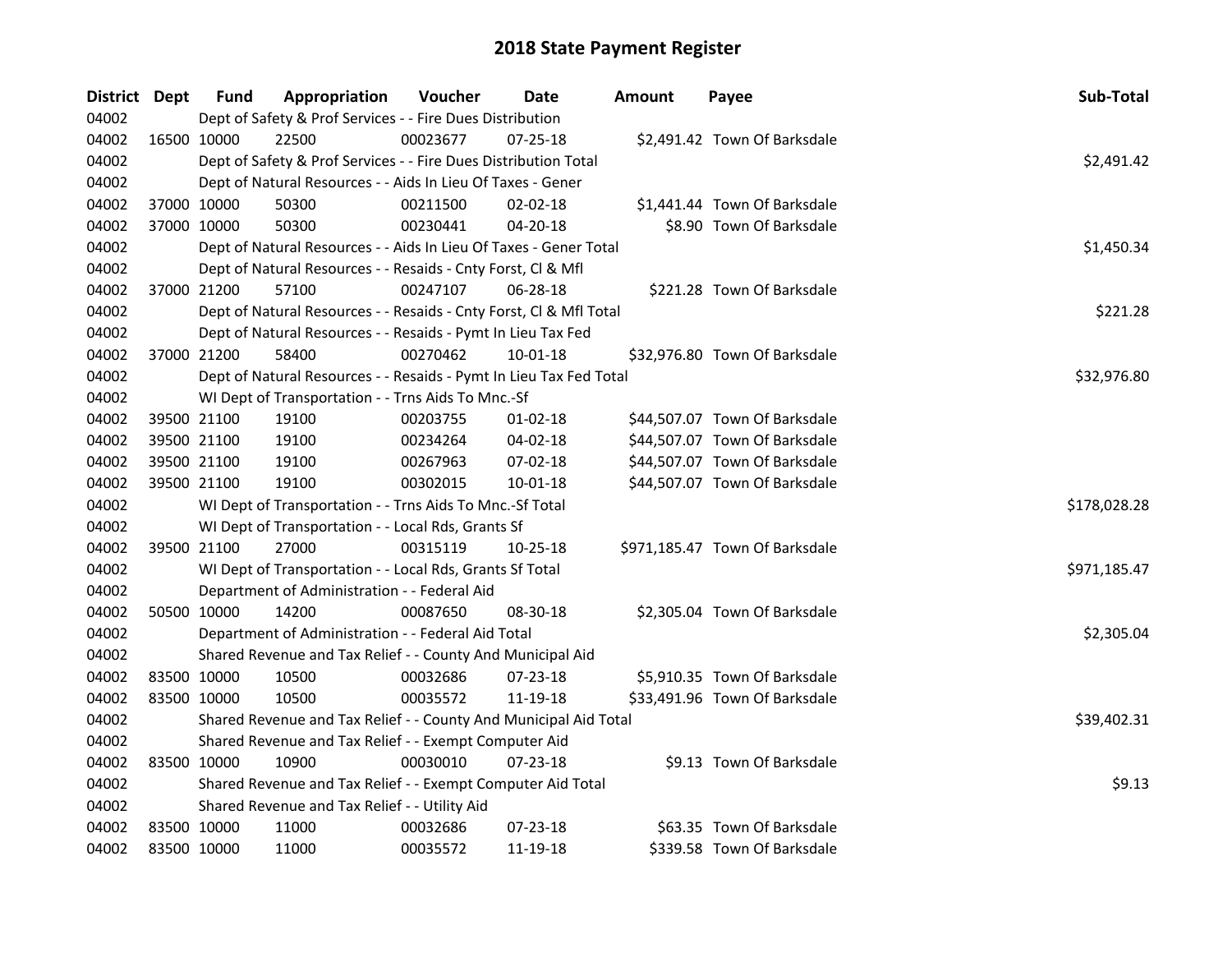| District Dept | Fund | Appropriation                                       | Voucher  | Date | Amount | Pavee | Sub-Total      |
|---------------|------|-----------------------------------------------------|----------|------|--------|-------|----------------|
| 04002         |      | Shared Revenue and Tax Relief - - Utility Aid Total | \$402.93 |      |        |       |                |
| 04002 Total   |      |                                                     |          |      |        |       | \$1,228,473.00 |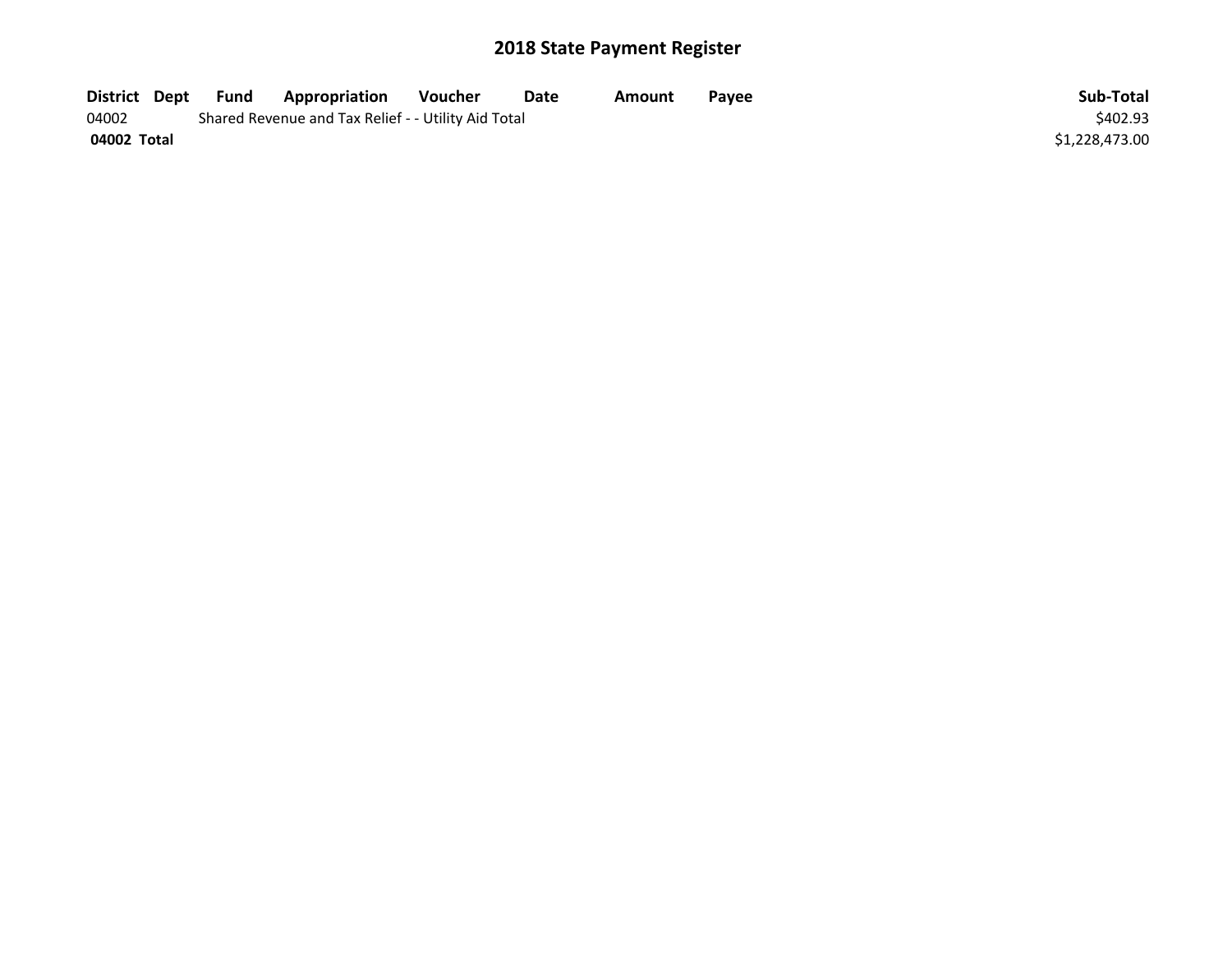| District Dept |             | <b>Fund</b> | Appropriation                                                      | Voucher  | Date           | <b>Amount</b> | Payee                       | Sub-Total   |
|---------------|-------------|-------------|--------------------------------------------------------------------|----------|----------------|---------------|-----------------------------|-------------|
| 04004         |             |             | Dept of Safety & Prof Services - - Fire Dues Distribution          |          |                |               |                             |             |
| 04004         | 16500 10000 |             | 22500                                                              | 00023678 | $07 - 24 - 18$ |               | \$7,148.24 Barnes, Town of  |             |
| 04004         |             |             | Dept of Safety & Prof Services - - Fire Dues Distribution Total    |          |                |               |                             | \$7,148.24  |
| 04004         |             |             | Dept of Natural Resources - - Aids In Lieu Of Taxes - Gener        |          |                |               |                             |             |
| 04004         |             | 37000 10000 | 50300                                                              | 00229863 | 04-20-18       |               | \$28.34 Barnes, Town of     |             |
| 04004         |             |             | Dept of Natural Resources - - Aids In Lieu Of Taxes - Gener Total  |          |                |               |                             | \$28.34     |
| 04004         |             |             | Dept of Natural Resources - - Gen Program Ops-State Funds-Fr       |          |                |               |                             |             |
| 04004         |             | 37000 21200 | 16600                                                              | 00207665 | $01 - 26 - 18$ |               | \$48.00 Barnes, Town of     |             |
| 04004         | 37000 21200 |             | 16600                                                              | 00208240 | 02-02-18       |               | \$17.68 Barnes, Town of     |             |
| 04004         |             |             | Dept of Natural Resources - - Gen Program Ops-State Funds-Fr Total | \$65.68  |                |               |                             |             |
| 04004         |             |             | Dept of Natural Resources - - General Program Operations --        |          |                |               |                             |             |
| 04004         |             | 37000 21200 | 25400                                                              | 00225508 | 04-09-18       |               | \$3.95 Barnes, Town of      |             |
| 04004         | 37000 21200 |             | 25400                                                              | 00225510 | $04 - 10 - 18$ |               | \$9.36 Barnes, Town of      |             |
| 04004         | 37000 21200 |             | 25400                                                              | 00233284 | 05-04-18       |               | \$2.91 Barnes, Town of      |             |
| 04004         | 37000 21200 |             | 25400                                                              | 00246955 | 07-05-18       |               | \$98.96 Barnes, Town of     |             |
| 04004         |             | 37000 21200 | 25400                                                              | 00246960 | 07-05-18       |               | \$3.95 Barnes, Town of      |             |
| 04004         | 37000 21200 |             | 25400                                                              | 00252018 | 07-20-18       |               | \$69.00 Barnes, Town of     |             |
| 04004         |             | 37000 21200 | 25400                                                              | 00266267 | 09-27-18       |               | \$5.82 Barnes, Town of      |             |
| 04004         |             |             | Dept of Natural Resources - - General Program Operations -- Total  |          |                |               |                             | \$193.95    |
| 04004         |             |             | Dept of Natural Resources - - Resaids - Cnty Forst, Cl & Mfl       |          |                |               |                             |             |
| 04004         |             | 37000 21200 | 57100                                                              | 00247108 | 06-28-18       |               | \$15,743.36 Barnes, Town of |             |
| 04004         |             |             | Dept of Natural Resources - - Resaids - Cnty Forst, Cl & Mfl Total |          |                |               |                             | \$15,743.36 |
| 04004         |             |             | Dept of Natural Resources - - Aids In Lieu Of Taxes - Sum S        |          |                |               |                             |             |
| 04004         | 37000 21200 |             | 57900                                                              | 00229864 | 04-20-18       |               | \$18.21 Barnes, Town of     |             |
| 04004         | 37000 21200 |             | 57900                                                              | 00229865 | 04-20-18       |               | \$50.66 Barnes, Town of     |             |
| 04004         |             |             | Dept of Natural Resources - - Aids In Lieu Of Taxes - Sum S Total  |          |                |               |                             | \$68.87     |
| 04004         |             |             | Dept of Natural Resources - - Ea - Lake Protection                 |          |                |               |                             |             |
| 04004         |             | 37000 21200 | 66300                                                              | 00228002 | $04-17-18$     |               | \$2,250.00 Barnes, Town of  |             |
| 04004         |             |             | Dept of Natural Resources - - Ea - Lake Protection Total           |          |                |               |                             | \$2,250.00  |
| 04004         |             |             | Dept of Natural Resources - - Ea - Invasive Aqu & Lake Mon         |          |                |               |                             |             |
| 04004         | 37000 21200 |             | 67800                                                              | 00204888 | 01-04-18       |               | \$14,833.39 Barnes, Town of |             |
| 04004         | 37000 21200 |             | 67800                                                              | 00204890 | 01-04-18       |               | \$250.00 Barnes, Town of    |             |
| 04004         |             | 37000 21200 | 67800                                                              | 00205037 | 01-08-18       |               | \$5,000.00 Barnes, Town of  |             |
| 04004         | 37000 21200 |             | 67800                                                              | 00212717 | 02-05-18       |               | \$25,697.12 Barnes, Town of |             |
| 04004         |             | 37000 21200 | 67800                                                              | 00228843 | 04-24-18       |               | \$1,676.01 Barnes, Town of  |             |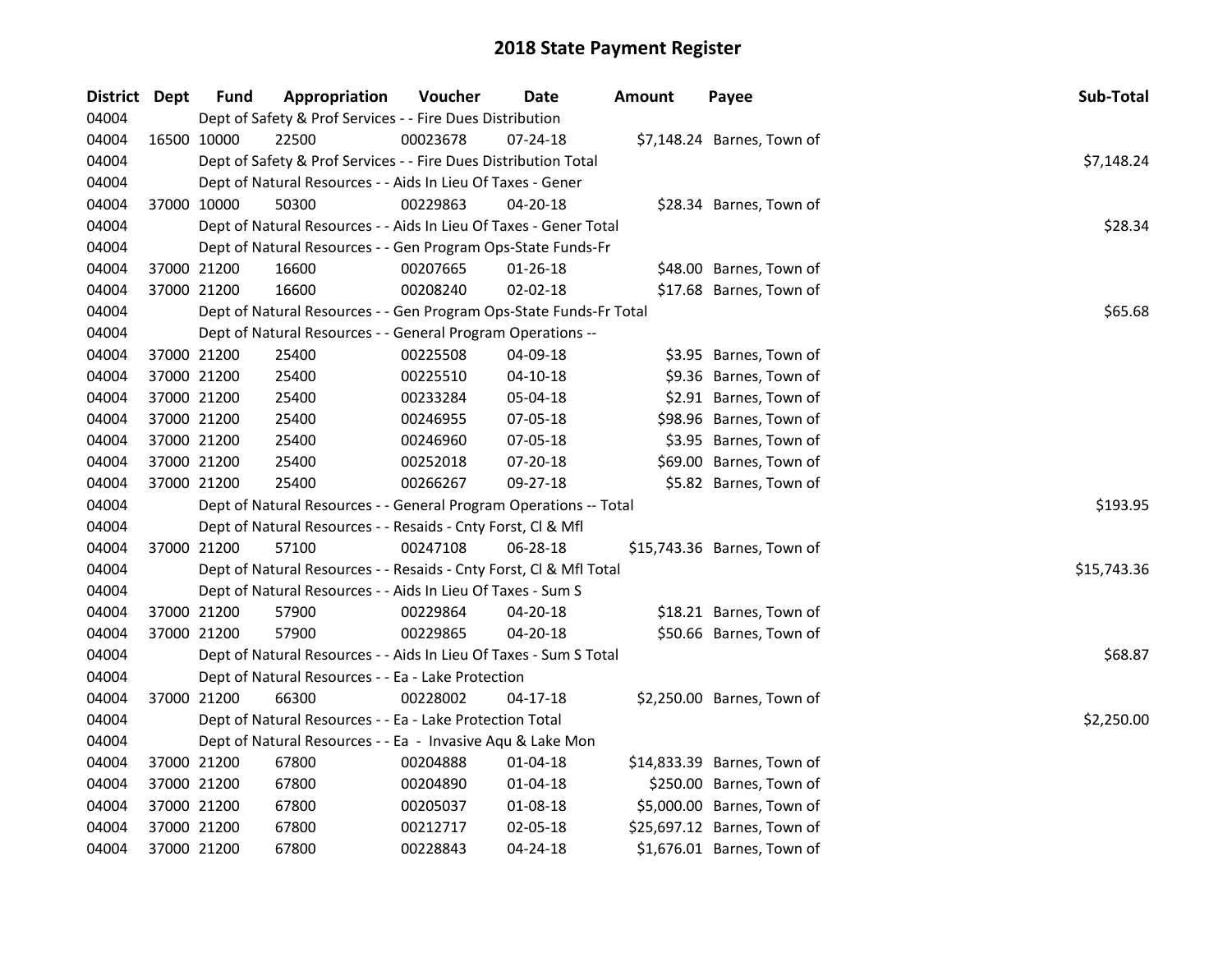| <b>District Dept</b> |             | <b>Fund</b>                                                               | Appropriation                                                          | Voucher   | Date           | <b>Amount</b> | Payee                        | Sub-Total    |  |  |  |
|----------------------|-------------|---------------------------------------------------------------------------|------------------------------------------------------------------------|-----------|----------------|---------------|------------------------------|--------------|--|--|--|
| 04004                |             | 37000 21200                                                               | 67800                                                                  | 00241622  | 06-08-18       |               | \$970.78 Barnes, Town of     |              |  |  |  |
| 04004                |             | 37000 21200                                                               | 67800                                                                  | 00285931  | 12-20-18       |               | \$15,000.00 Barnes, Town of  |              |  |  |  |
| 04004                |             |                                                                           | Dept of Natural Resources - - Ea - Invasive Aqu & Lake Mon Total       |           |                |               |                              | \$63,427.30  |  |  |  |
| 04004                |             |                                                                           | Dept of Natural Resources - - Equipment Pool Operations                |           |                |               |                              |              |  |  |  |
| 04004                |             | 37000 21200                                                               | 89300                                                                  | 00203027  | $01 - 11 - 18$ |               | \$127.40 Barnes, Town of     |              |  |  |  |
| 04004                |             | 37000 21200                                                               | 89300                                                                  | 00208240  | 02-02-18       |               | \$144.97 Barnes, Town of     |              |  |  |  |
| 04004                |             | 37000 21200                                                               | 89300                                                                  | 00225508  | 04-09-18       |               | \$302.45 Barnes, Town of     |              |  |  |  |
| 04004                | 37000 21200 |                                                                           | 89300                                                                  | 00225510  | 04-10-18       |               | \$306.36 Barnes, Town of     |              |  |  |  |
| 04004                | 37000 21200 |                                                                           | 89300                                                                  | 00233284  | 05-04-18       |               | \$147.20 Barnes, Town of     |              |  |  |  |
| 04004                |             | 37000 21200                                                               | 89300                                                                  | 00246955  | 07-05-18       |               | \$981.83 Barnes, Town of     |              |  |  |  |
| 04004                |             | 37000 21200                                                               | 89300                                                                  | 00246960  | 07-05-18       |               | \$306.08 Barnes, Town of     |              |  |  |  |
| 04004                |             | 37000 21200                                                               | 89300                                                                  | 00255036  | 08-01-18       |               | \$261.56 Barnes, Town of     |              |  |  |  |
| 04004                |             | 37000 21200                                                               | 89300                                                                  | 00266267  | 09-27-18       |               | \$215.18 Barnes, Town of     |              |  |  |  |
| 04004                |             | 37000 21200                                                               | 89300                                                                  | 00268327  | 10-18-18       |               | \$40.28 Barnes, Town of      |              |  |  |  |
| 04004                |             |                                                                           | Dept of Natural Resources - - Equipment Pool Operations Total          |           |                |               |                              | \$2,833.31   |  |  |  |
| 04004                |             |                                                                           | Dept of Natural Resources - - Fin Asst For Responsible Units           |           |                |               |                              |              |  |  |  |
| 04004                |             | 37000 27400                                                               | 67000                                                                  | 00235002  | 05-11-18       |               | \$3,988.34 Barnes, Town of   |              |  |  |  |
| 04004                |             |                                                                           | Dept of Natural Resources - - Fin Asst For Responsible Units Total     |           |                |               |                              | \$3,988.34   |  |  |  |
| 04004                |             |                                                                           | WI Dept of Transportation - - Trns Aids To Mnc.-Sf                     |           |                |               |                              |              |  |  |  |
| 04004                |             | 39500 21100                                                               | 19100                                                                  | 00203756  | $01 - 02 - 18$ |               | \$88,207.85 Barnes, Town of  |              |  |  |  |
| 04004                | 39500 21100 |                                                                           | 19100                                                                  | 00234265  | 04-02-18       |               | \$88,207.85 Barnes, Town of  |              |  |  |  |
| 04004                |             | 39500 21100                                                               | 19100                                                                  | 00267964  | 07-02-18       |               | \$88,207.85 Barnes, Town of  |              |  |  |  |
| 04004                |             | 39500 21100                                                               | 19100                                                                  | 00302016  | 10-01-18       |               | \$88,207.86 Barnes, Town of  |              |  |  |  |
| 04004                |             |                                                                           | WI Dept of Transportation - - Trns Aids To Mnc.-Sf Total               |           |                |               |                              | \$352,831.41 |  |  |  |
| 04004                |             |                                                                           | WI Dept of Transportation - - Local Rds, Grants Sf                     |           |                |               |                              |              |  |  |  |
| 04004                |             | 39500 21100                                                               | 27000                                                                  | 00320189  | 11-07-18       |               | \$319,768.84 Barnes, Town of |              |  |  |  |
| 04004                |             |                                                                           | WI Dept of Transportation - - Local Rds, Grants Sf Total               |           |                |               |                              | \$319,768.84 |  |  |  |
| 04004                |             |                                                                           | WI Dept of Transportation - - Loc Rd Imp Prg St Fd                     |           |                |               |                              |              |  |  |  |
| 04004                |             | 39500 21100                                                               | 27800                                                                  | 00258639  | 05-31-18       |               | \$25,395.00 Barnes, Town of  |              |  |  |  |
| 04004                |             |                                                                           | WI Dept of Transportation - - Loc Rd Imp Prg St Fd Total               |           |                |               |                              | \$25,395.00  |  |  |  |
| 04004                |             |                                                                           | Department of Health Services - - Emergency Medical Services, Ai       |           |                |               |                              |              |  |  |  |
| 04004                |             | 43500 10000                                                               | 11900                                                                  | 00239606  | 10-18-18       |               | \$4,573.10 Barnes, Town of   |              |  |  |  |
| 04004                |             |                                                                           | Department of Health Services - - Emergency Medical Services, Ai Total |           |                |               |                              | \$4,573.10   |  |  |  |
| 04004                |             | Department of Health Services - - Prepaid Medical Transport Reimbursement |                                                                        |           |                |               |                              |              |  |  |  |
| 04004                |             | 43500 10000                                                               | 16300                                                                  | AMBULANCE | 11-08-18       |               | \$2,000.00 Barnes, Town of   |              |  |  |  |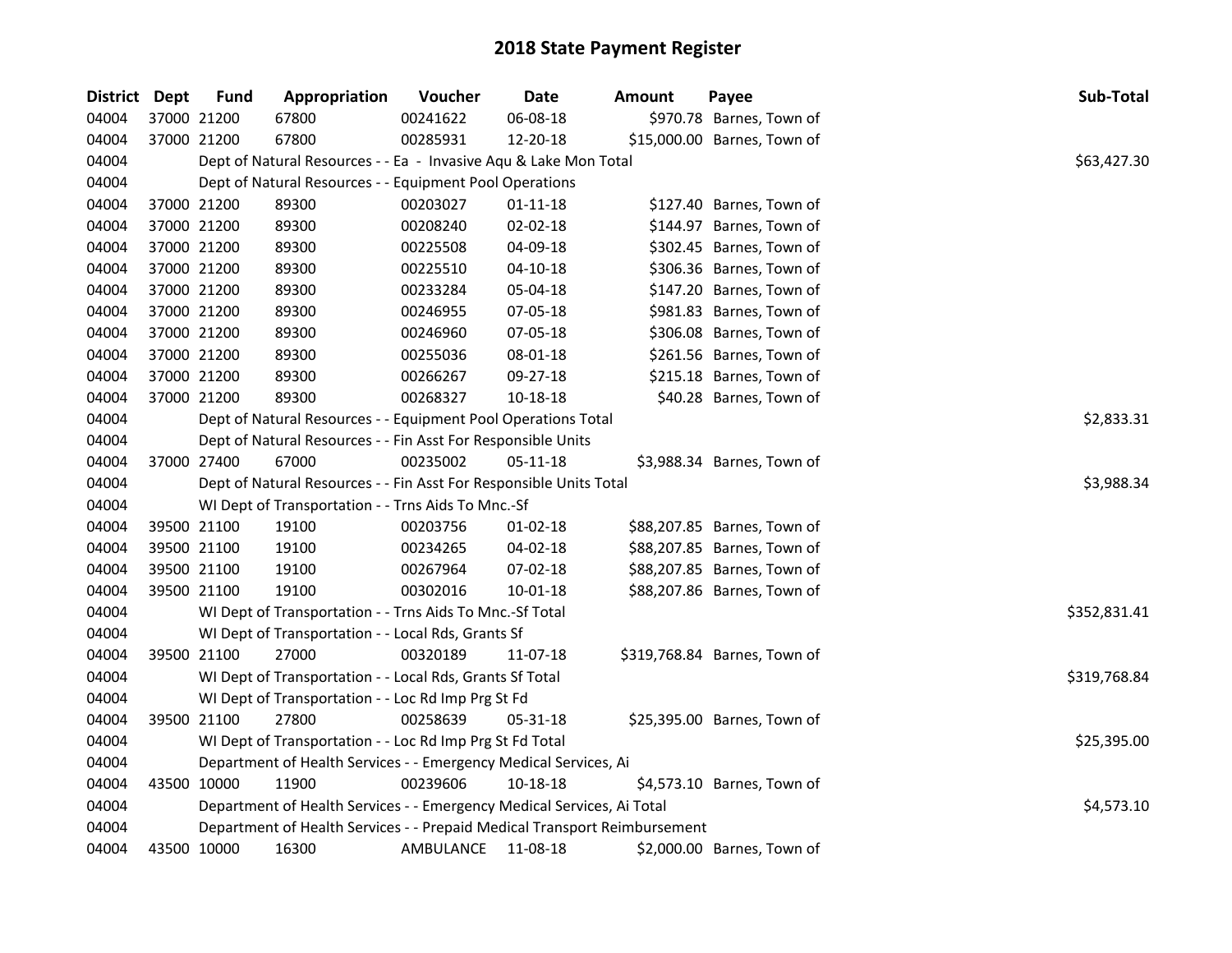| District    | Dept | <b>Fund</b> | Appropriation                                                                   | <b>Voucher</b> | Date           | Amount | Payee                      | Sub-Total    |
|-------------|------|-------------|---------------------------------------------------------------------------------|----------------|----------------|--------|----------------------------|--------------|
| 04004       |      |             | Department of Health Services - - Prepaid Medical Transport Reimbursement Total |                |                |        |                            | \$2,000.00   |
| 04004       |      |             | Department of Revenue - - Payments For Municipal Svcs                           |                |                |        |                            |              |
| 04004       |      | 56600 10000 | 50100                                                                           | 00026683       | $01 - 31 - 18$ |        | \$205.62 Barnes, Town of   |              |
| 04004       |      |             | Department of Revenue - - Payments For Municipal Svcs Total                     | \$205.62       |                |        |                            |              |
| 04004       |      |             | Shared Revenue and Tax Relief - - County And Municipal Aid                      |                |                |        |                            |              |
| 04004       |      | 83500 10000 | 10500                                                                           | 00032687       | $07 - 23 - 18$ |        | \$1,804.59 Barnes, Town of |              |
| 04004       |      | 83500 10000 | 10500                                                                           | 00035573       | 11-19-18       |        | \$8,225.99 Barnes, Town of |              |
| 04004       |      |             | Shared Revenue and Tax Relief - - County And Municipal Aid Total                | \$10,030.58    |                |        |                            |              |
| 04004       |      |             | Shared Revenue and Tax Relief - - Exempt Computer Aid                           |                |                |        |                            |              |
| 04004       |      | 83500 10000 | 10900                                                                           | 00030011       | $07 - 23 - 18$ |        | \$13.19 Barnes, Town of    |              |
| 04004       |      |             | Shared Revenue and Tax Relief - - Exempt Computer Aid Total                     |                |                |        |                            | \$13.19      |
| 04004       |      |             | Shared Revenue and Tax Relief - - Utility Aid                                   |                |                |        |                            |              |
| 04004       |      | 83500 10000 | 11000                                                                           | 00032687       | $07 - 23 - 18$ |        | \$9.59 Barnes, Town of     |              |
| 04004       |      | 83500 10000 | 11000                                                                           | 00035573       | 11-19-18       |        | \$53.23 Barnes, Town of    |              |
| 04004       |      |             | Shared Revenue and Tax Relief - - Utility Aid Total                             | \$62.82        |                |        |                            |              |
| 04004 Total |      |             |                                                                                 |                |                |        |                            | \$810,627.95 |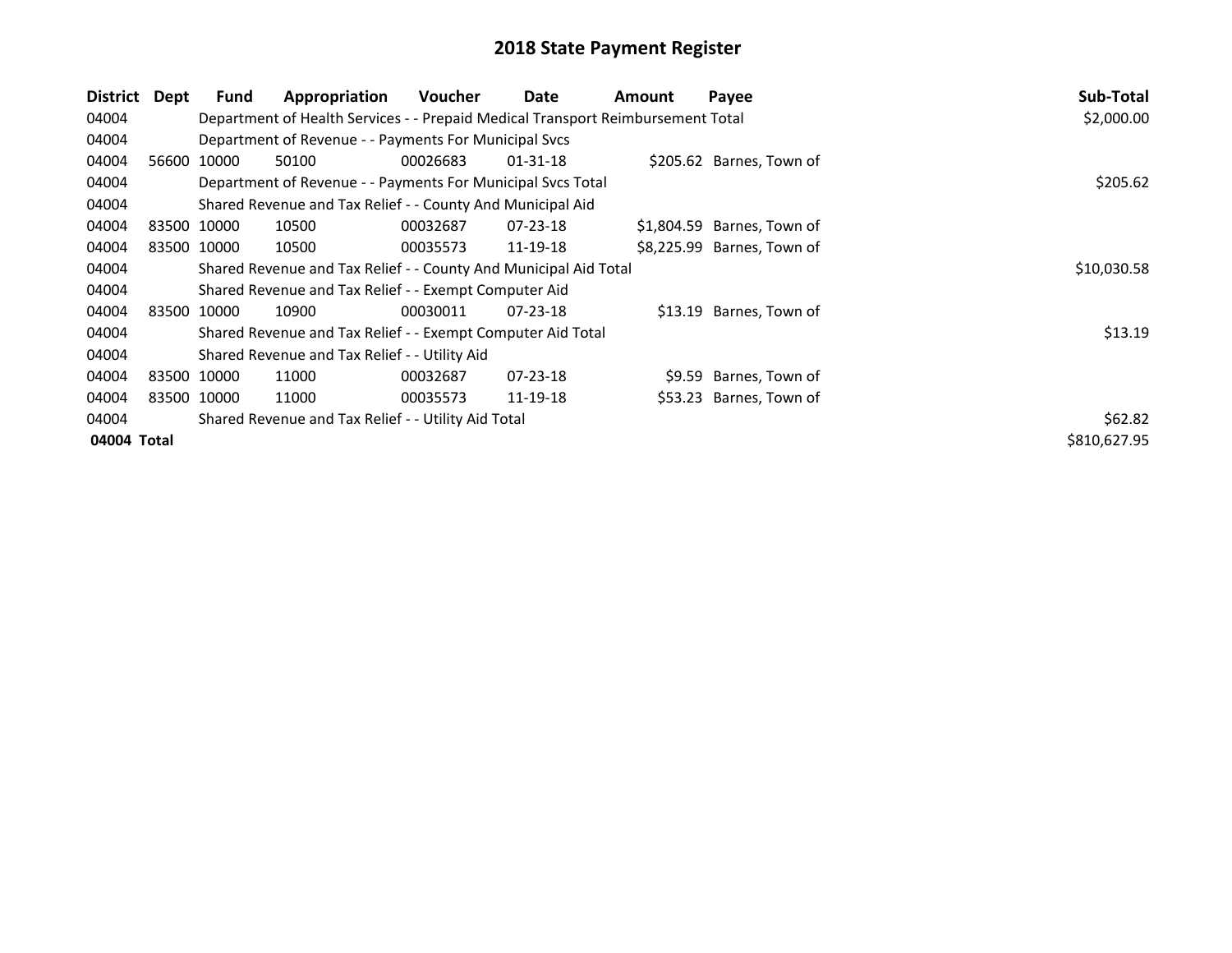| District Dept |             | <b>Fund</b>                                                | Appropriation                                                      | Voucher  | <b>Date</b>    | <b>Amount</b> | Payee                        | Sub-Total    |
|---------------|-------------|------------------------------------------------------------|--------------------------------------------------------------------|----------|----------------|---------------|------------------------------|--------------|
| 04006         |             |                                                            | Dept of Safety & Prof Services - - Fire Dues Distribution          |          |                |               |                              |              |
| 04006         | 16500 10000 |                                                            | 22500                                                              | 00023679 | 07-24-18       |               | \$4,630.14 Town Of Bayfield  |              |
| 04006         |             |                                                            | Dept of Safety & Prof Services - - Fire Dues Distribution Total    |          |                |               |                              | \$4,630.14   |
| 04006         |             |                                                            | Dept of Natural Resources - - Aids In Lieu Of Taxes - Gener        |          |                |               |                              |              |
| 04006         | 37000 10000 |                                                            | 50300                                                              | 00211444 | 02-02-18       |               | \$25,898.82 Town Of Bayfield |              |
| 04006         | 37000 10000 |                                                            | 50300                                                              | 00211445 | 02-02-18       |               | \$7,743.28 Town Of Bayfield  |              |
| 04006         | 37000 10000 |                                                            | 50300                                                              | 00211446 | $02 - 02 - 18$ |               | \$17,212.77 Town Of Bayfield |              |
| 04006         | 37000 10000 |                                                            | 50300                                                              | 00229090 | 04-20-18       |               | \$85.54 Town Of Bayfield     |              |
| 04006         |             |                                                            | Dept of Natural Resources - - Aids In Lieu Of Taxes - Gener Total  |          |                |               |                              | \$50,940.41  |
| 04006         |             |                                                            | Dept of Natural Resources - - Resaids - Cnty Forst, Cl & Mfl       |          |                |               |                              |              |
| 04006         | 37000 21200 |                                                            | 57100                                                              | 00247109 | 06-28-18       |               | \$10,515.94 Town Of Bayfield |              |
| 04006         |             |                                                            | Dept of Natural Resources - - Resaids - Cnty Forst, Cl & Mfl Total |          |                |               |                              | \$10,515.94  |
| 04006         |             |                                                            | Dept of Natural Resources - - Aids In Lieu Of Taxes - Sum S        |          |                |               |                              |              |
| 04006         | 37000 21200 |                                                            | 57900                                                              | 00229091 | 04-20-18       |               | \$528.36 Town Of Bayfield    |              |
| 04006         | 37000 21200 |                                                            | 57900                                                              | 00229092 | 04-20-18       |               | \$1.33 Town Of Bayfield      |              |
| 04006         |             |                                                            | Dept of Natural Resources - - Aids In Lieu Of Taxes - Sum S Total  | \$529.69 |                |               |                              |              |
| 04006         |             |                                                            | WI Dept of Transportation - - Trns Aids To Mnc.-Sf                 |          |                |               |                              |              |
| 04006         | 39500 21100 |                                                            | 19100                                                              | 00203757 | $01-02-18$     |               | \$43,569.38 Town Of Bayfield |              |
| 04006         | 39500 21100 |                                                            | 19100                                                              | 00234266 | $04 - 02 - 18$ |               | \$43,569.38 Town Of Bayfield |              |
| 04006         | 39500 21100 |                                                            | 19100                                                              | 00267965 | 07-02-18       |               | \$43,569.38 Town Of Bayfield |              |
| 04006         | 39500 21100 |                                                            | 19100                                                              | 00302017 | 10-01-18       |               | \$43,569.41 Town Of Bayfield |              |
| 04006         |             |                                                            | WI Dept of Transportation - - Trns Aids To Mnc.-Sf Total           |          |                |               |                              | \$174,277.55 |
| 04006         |             |                                                            | WI Dept of Transportation - - Veh Insp, Trf EnfSf                  |          |                |               |                              |              |
| 04006         | 39500 21100 |                                                            | 56400                                                              | 00300789 | 09-28-18       |               | \$127.50 Town Of Bayfield    |              |
| 04006         |             |                                                            | WI Dept of Transportation - - Veh Insp, Trf EnfSf Total            |          |                |               |                              | \$127.50     |
| 04006         |             |                                                            | Department of Revenue - - Payments For Municipal Svcs              |          |                |               |                              |              |
| 04006         | 56600 10000 |                                                            | 50100                                                              | 00026684 | 01-31-18       |               | \$1,641.67 Town Of Bayfield  |              |
| 04006         |             |                                                            | Department of Revenue - - Payments For Municipal Svcs Total        |          |                |               |                              | \$1,641.67   |
| 04006         |             | Shared Revenue and Tax Relief - - County And Municipal Aid |                                                                    |          |                |               |                              |              |
| 04006         | 83500 10000 |                                                            | 10500                                                              | 00032688 | 07-23-18       |               | \$2,426.89 Town Of Bayfield  |              |
| 04006         | 83500 10000 |                                                            | 10500                                                              | 00035574 | 11-19-18       |               | \$13,752.35 Town Of Bayfield |              |
| 04006         |             |                                                            | Shared Revenue and Tax Relief - - County And Municipal Aid Total   |          |                |               |                              | \$16,179.24  |
| 04006         |             |                                                            | Shared Revenue and Tax Relief - - Exempt Computer Aid              |          |                |               |                              |              |
| 04006         | 83500 10000 |                                                            | 10900                                                              | 00030012 | 07-23-18       |               | \$53.78 Town Of Bayfield     |              |
| 04006         |             |                                                            | Shared Revenue and Tax Relief - - Exempt Computer Aid Total        |          |                |               |                              | \$53.78      |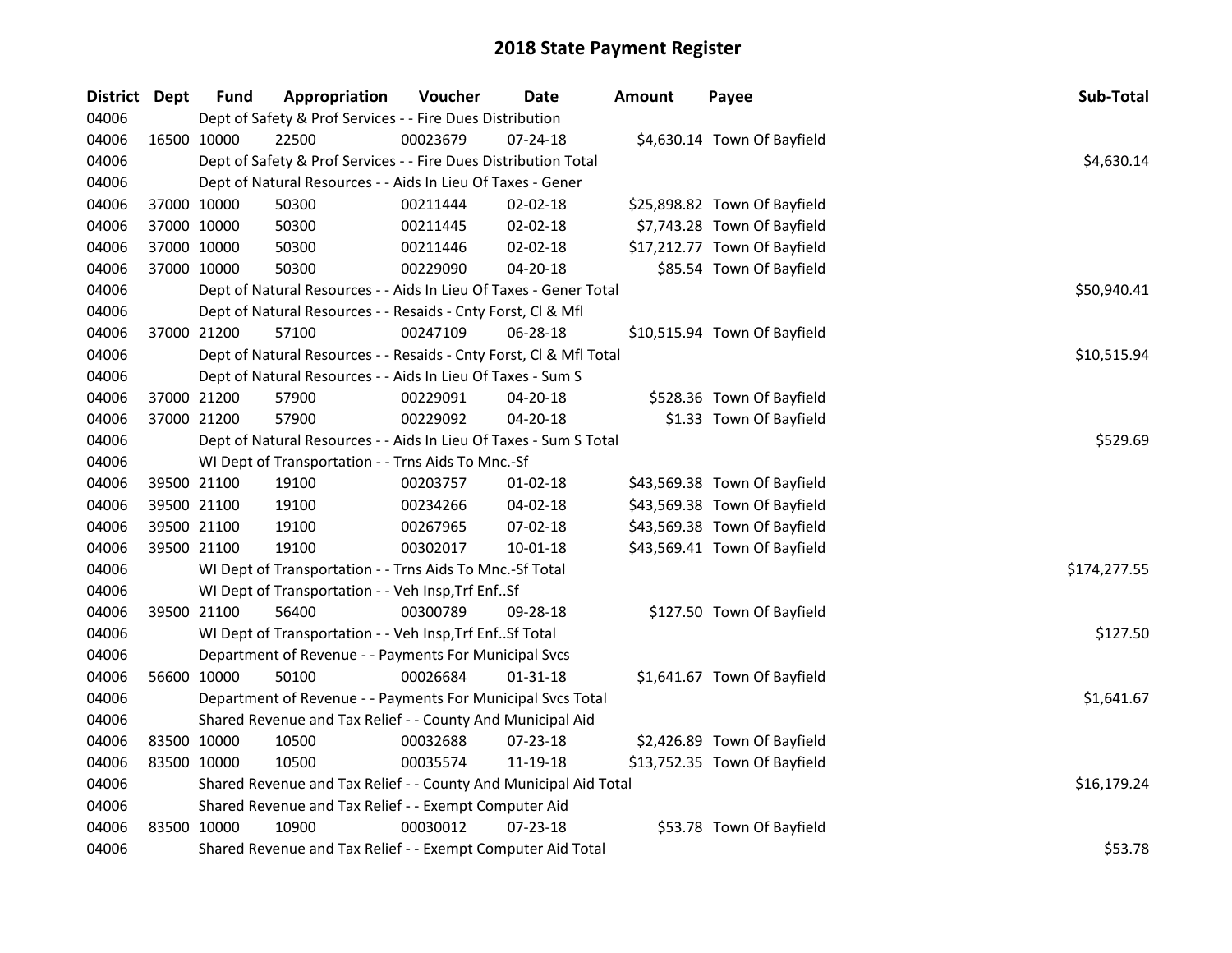| District Dept | <b>Fund</b> | Appropriation                                       | <b>Voucher</b> | Date           | Amount | Payee                    | Sub-Total    |
|---------------|-------------|-----------------------------------------------------|----------------|----------------|--------|--------------------------|--------------|
| 04006         |             | Shared Revenue and Tax Relief - - Utility Aid       |                |                |        |                          |              |
| 04006         | 83500 10000 | 11000                                               | 00032688       | $07 - 23 - 18$ |        | \$3.58 Town Of Bayfield  |              |
| 04006         | 83500 10000 | 11000                                               | 00035574       | 11-19-18       |        | \$10.00 Town Of Bayfield |              |
| 04006         |             | Shared Revenue and Tax Relief - - Utility Aid Total |                |                |        |                          | \$13.58      |
| 04006 Total   |             |                                                     |                |                |        |                          | \$258.909.50 |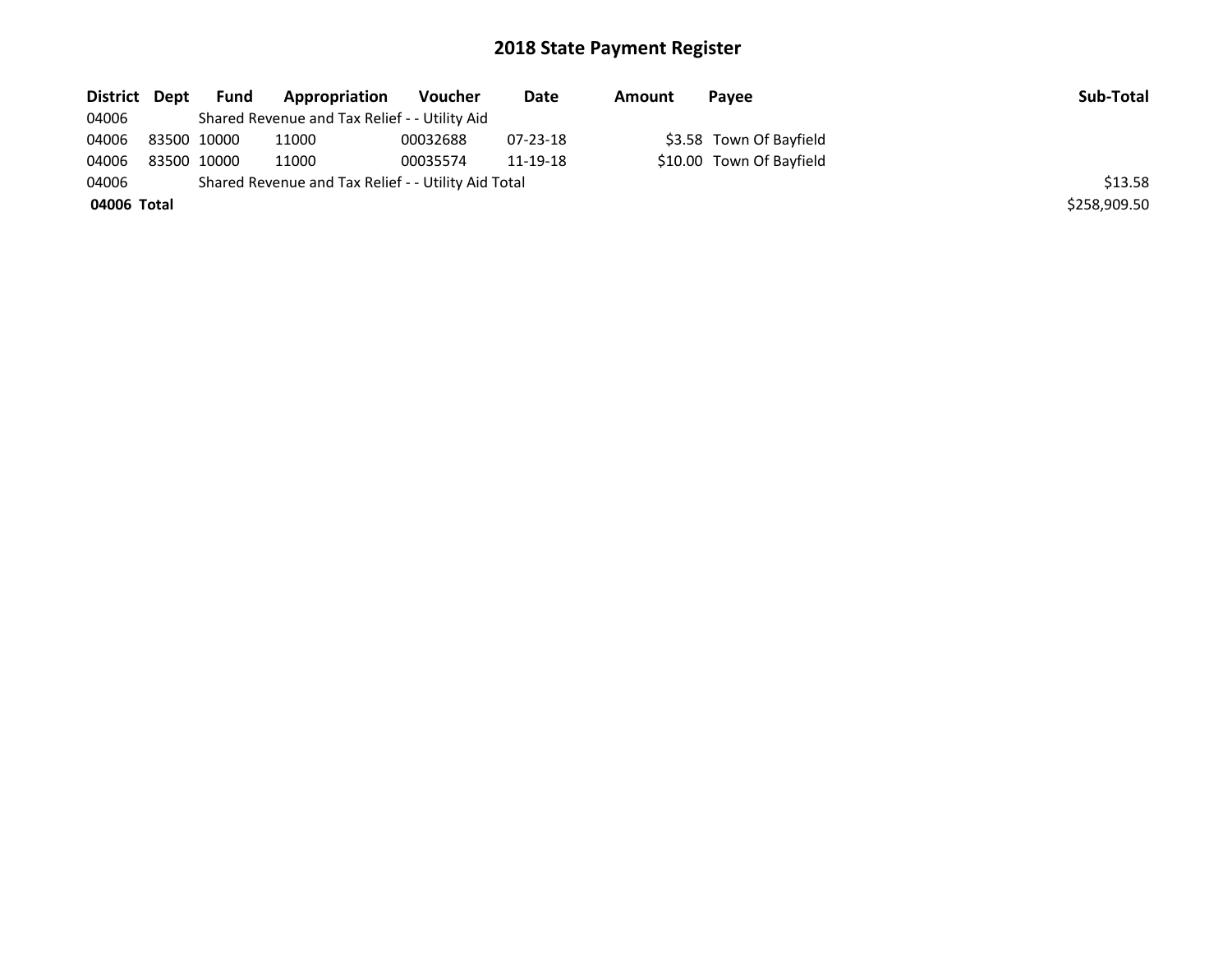| District    | <b>Dept</b> | <b>Fund</b>                                           | Appropriation                                                      | Voucher    | Date           | <b>Amount</b> | Payee                       | Sub-Total    |  |
|-------------|-------------|-------------------------------------------------------|--------------------------------------------------------------------|------------|----------------|---------------|-----------------------------|--------------|--|
| 04008       |             |                                                       | Dept of Safety & Prof Services - - Fire Dues Distribution          |            |                |               |                             |              |  |
| 04008       |             | 16500 10000                                           | 22500                                                              | 00023680   | 07-25-18       |               | \$2,276.56 Town Of Bayview  |              |  |
| 04008       |             |                                                       | Dept of Safety & Prof Services - - Fire Dues Distribution Total    |            |                |               |                             | \$2,276.56   |  |
| 04008       |             |                                                       | Dept of Natural Resources - - Aids In Lieu Of Taxes - Gener        |            |                |               |                             |              |  |
| 04008       | 37000 10000 |                                                       | 50300                                                              | 00211436   | 02-02-18       |               | \$16,714.67 Town Of Bayview |              |  |
| 04008       | 37000 10000 |                                                       | 50300                                                              | 00229039   | 04-20-18       |               | \$487.25 Town Of Bayview    |              |  |
| 04008       |             |                                                       | Dept of Natural Resources - - Aids In Lieu Of Taxes - Gener Total  |            |                |               |                             | \$17,201.92  |  |
| 04008       |             |                                                       | Dept of Natural Resources - - Resaids - Cnty Forst, Cl & Mfl       |            |                |               |                             |              |  |
| 04008       | 37000 21200 |                                                       | 57100                                                              | 00247110   | 06-28-18       |               | \$4,282.21 Town Of Bayview  |              |  |
| 04008       |             |                                                       | Dept of Natural Resources - - Resaids - Cnty Forst, Cl & Mfl Total |            |                |               |                             | \$4,282.21   |  |
| 04008       |             |                                                       | Dept of Natural Resources - - Aids In Lieu Of Taxes - Sum S        |            |                |               |                             |              |  |
| 04008       |             | 37000 21200                                           | 57900                                                              | 00229040   | 04-20-18       |               | \$20.88 Town Of Bayview     |              |  |
| 04008       |             |                                                       | Dept of Natural Resources - - Aids In Lieu Of Taxes - Sum S Total  |            |                |               |                             | \$20.88      |  |
| 04008       |             |                                                       | Dept of Natural Resources - - Resaids - Pymt In Lieu Tax Fed       |            |                |               |                             |              |  |
| 04008       |             | 37000 21200                                           | 58400                                                              | 00270463   | 10-01-18       |               | \$3,112.01 Town Of Bayview  |              |  |
| 04008       |             |                                                       | Dept of Natural Resources - - Resaids - Pymt In Lieu Tax Fed Total |            |                |               |                             | \$3,112.01   |  |
| 04008       |             |                                                       | WI Dept of Transportation - - Trns Aids To Mnc.-Sf                 |            |                |               |                             |              |  |
| 04008       |             | 39500 21100                                           | 19100                                                              | 00203758   | $01 - 02 - 18$ |               | \$41,634.29 Town Of Bayview |              |  |
| 04008       | 39500 21100 |                                                       | 19100                                                              | 00234267   | 04-02-18       |               | \$41,634.29 Town Of Bayview |              |  |
| 04008       | 39500 21100 |                                                       | 19100                                                              | 00267966   | 07-02-18       |               | \$41,634.29 Town Of Bayview |              |  |
| 04008       | 39500 21100 |                                                       | 19100                                                              | 00302018   | 10-01-18       |               | \$41,634.32 Town Of Bayview |              |  |
| 04008       |             |                                                       | WI Dept of Transportation - - Trns Aids To Mnc.-Sf Total           |            |                |               |                             | \$166,537.19 |  |
| 04008       |             |                                                       | Shared Revenue and Tax Relief - - County And Municipal Aid         |            |                |               |                             |              |  |
| 04008       | 83500 10000 |                                                       | 10500                                                              | 00032689   | $07 - 23 - 18$ |               | \$1,017.87 Town Of Bayview  |              |  |
| 04008       | 83500 10000 |                                                       | 10500                                                              | 00035575   | 11-19-18       |               | \$5,767.92 Town Of Bayview  |              |  |
| 04008       |             |                                                       | Shared Revenue and Tax Relief - - County And Municipal Aid Total   | \$6,785.79 |                |               |                             |              |  |
| 04008       |             | Shared Revenue and Tax Relief - - Exempt Computer Aid |                                                                    |            |                |               |                             |              |  |
| 04008       |             | 83500 10000                                           | 10900                                                              | 00030013   | $07 - 23 - 18$ |               | \$4.06 Town Of Bayview      |              |  |
| 04008       |             |                                                       | Shared Revenue and Tax Relief - - Exempt Computer Aid Total        |            |                |               |                             | \$4.06       |  |
| 04008 Total |             |                                                       |                                                                    |            |                |               |                             | \$200,220.62 |  |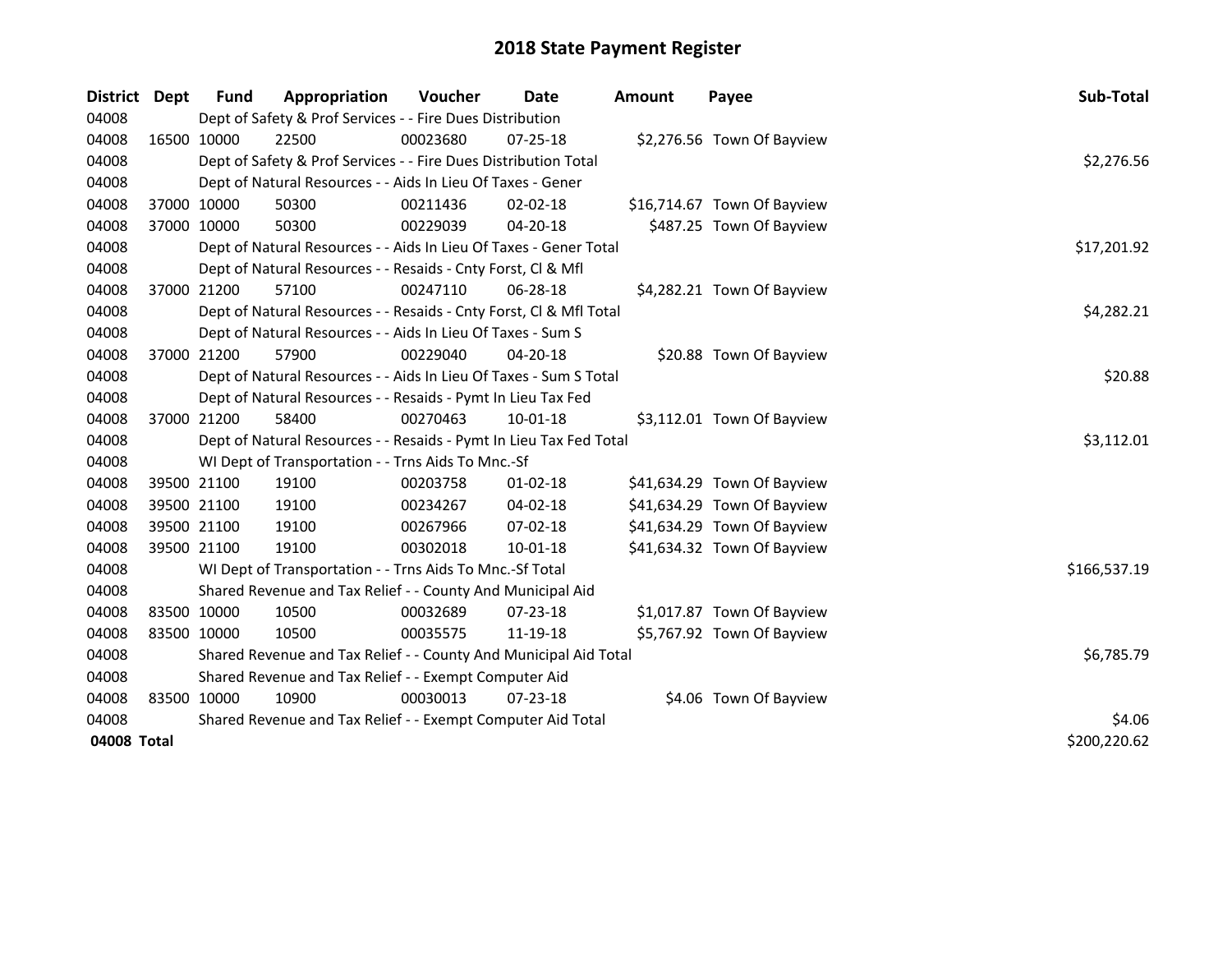| District Dept |             | <b>Fund</b> | Appropriation                                                      | Voucher  | Date           | <b>Amount</b> | Payee                    | Sub-Total    |
|---------------|-------------|-------------|--------------------------------------------------------------------|----------|----------------|---------------|--------------------------|--------------|
| 04010         |             |             | Dept of Safety & Prof Services - - Fire Dues Distribution          |          |                |               |                          |              |
| 04010         |             | 16500 10000 | 22500                                                              | 00023681 | $07 - 25 - 18$ |               | \$2,073.12 Town Of Bell  |              |
| 04010         |             |             | Dept of Safety & Prof Services - - Fire Dues Distribution Total    |          |                |               |                          | \$2,073.12   |
| 04010         |             |             | Dept of Natural Resources - - Aids In Lieu Of Taxes - Gener        |          |                |               |                          |              |
| 04010         |             | 37000 10000 | 50300                                                              | 00211427 | $02 - 02 - 18$ |               | \$21,841.56 Town Of Bell |              |
| 04010         |             | 37000 10000 | 50300                                                              | 00211428 | 02-02-18       |               | \$763.63 Town Of Bell    |              |
| 04010         |             |             | Dept of Natural Resources - - Aids In Lieu Of Taxes - Gener Total  |          |                |               |                          | \$22,605.19  |
| 04010         |             |             | Dept of Natural Resources - - Er--Vol Pay, Sale, Lease & Fee       |          |                |               |                          |              |
| 04010         |             | 37000 21200 | 16300                                                              | 00249636 | 07-27-18       |               | \$200.00 Town Of Bell    |              |
| 04010         |             |             | Dept of Natural Resources - - Er--Vol Pay, Sale, Lease & Fee Total |          |                |               |                          | \$200.00     |
| 04010         |             |             | Dept of Natural Resources - - Resaids - Cnty Forst, Cl & Mfl       |          |                |               |                          |              |
| 04010         |             | 37000 21200 | 57100                                                              | 00247111 | 06-28-18       |               | \$5,054.18 Town Of Bell  |              |
| 04010         |             |             | Dept of Natural Resources - - Resaids - Cnty Forst, CI & Mfl Total |          |                |               |                          | \$5,054.18   |
| 04010         |             |             | Dept of Natural Resources - - Aids In Lieu Of Taxes - Sum S        |          |                |               |                          |              |
| 04010         |             | 37000 21200 | 57900                                                              | 00228927 | 04-20-18       |               | \$3.37 Town Of Bell      |              |
| 04010         |             | 37000 21200 | 57900                                                              | 00228928 | 04-20-18       |               | \$35.20 Town Of Bell     |              |
| 04010         |             |             | Dept of Natural Resources - - Aids In Lieu Of Taxes - Sum S Total  | \$38.57  |                |               |                          |              |
| 04010         |             |             | Dept of Natural Resources - - Rec & Resource Aids, Fed             |          |                |               |                          |              |
| 04010         |             | 37000 21200 | 58300                                                              | 00262105 | 08-27-18       |               | \$3,510.50 Town Of Bell  |              |
| 04010         |             |             | Dept of Natural Resources - - Rec & Resource Aids, Fed Total       |          |                |               |                          | \$3,510.50   |
| 04010         |             |             | Dept of Natural Resources - - Resaids - Pymt In Lieu Tax Fed       |          |                |               |                          |              |
| 04010         |             | 37000 21200 | 58400                                                              | 00270464 | 10-01-18       |               | \$9,409.11 Town Of Bell  |              |
| 04010         |             |             | Dept of Natural Resources - - Resaids - Pymt In Lieu Tax Fed Total |          |                |               |                          | \$9,409.11   |
| 04010         |             |             | Dept of Natural Resources - - Fin Asst For Responsible Units       |          |                |               |                          |              |
| 04010         |             | 37000 27400 | 67000                                                              | 00235571 | 05-11-18       |               | \$1,708.37 Town Of Bell  |              |
| 04010         |             |             | Dept of Natural Resources - - Fin Asst For Responsible Units Total |          |                |               |                          | \$1,708.37   |
| 04010         |             |             | WI Dept of Transportation - - Trns Aids To Mnc.-Sf                 |          |                |               |                          |              |
| 04010         |             | 39500 21100 | 19100                                                              | 00203759 | $01 - 02 - 18$ |               | \$47,332.06 Town Of Bell |              |
| 04010         |             | 39500 21100 | 19100                                                              | 00234268 | 04-02-18       |               | \$47,332.06 Town Of Bell |              |
| 04010         |             | 39500 21100 | 19100                                                              | 00267967 | 07-02-18       |               | \$47,332.06 Town Of Bell |              |
| 04010         |             | 39500 21100 | 19100                                                              | 00302019 | 10-01-18       |               | \$47,332.07 Town Of Bell |              |
| 04010         |             |             | WI Dept of Transportation - - Trns Aids To Mnc.-Sf Total           |          |                |               |                          | \$189,328.25 |
| 04010         |             |             | Shared Revenue and Tax Relief - - County And Municipal Aid         |          |                |               |                          |              |
| 04010         |             | 83500 10000 | 10500                                                              | 00032690 | 07-23-18       |               | \$970.26 Town Of Bell    |              |
| 04010         | 83500 10000 |             | 10500                                                              | 00035576 | 11-19-18       |               | \$5,498.14 Town Of Bell  |              |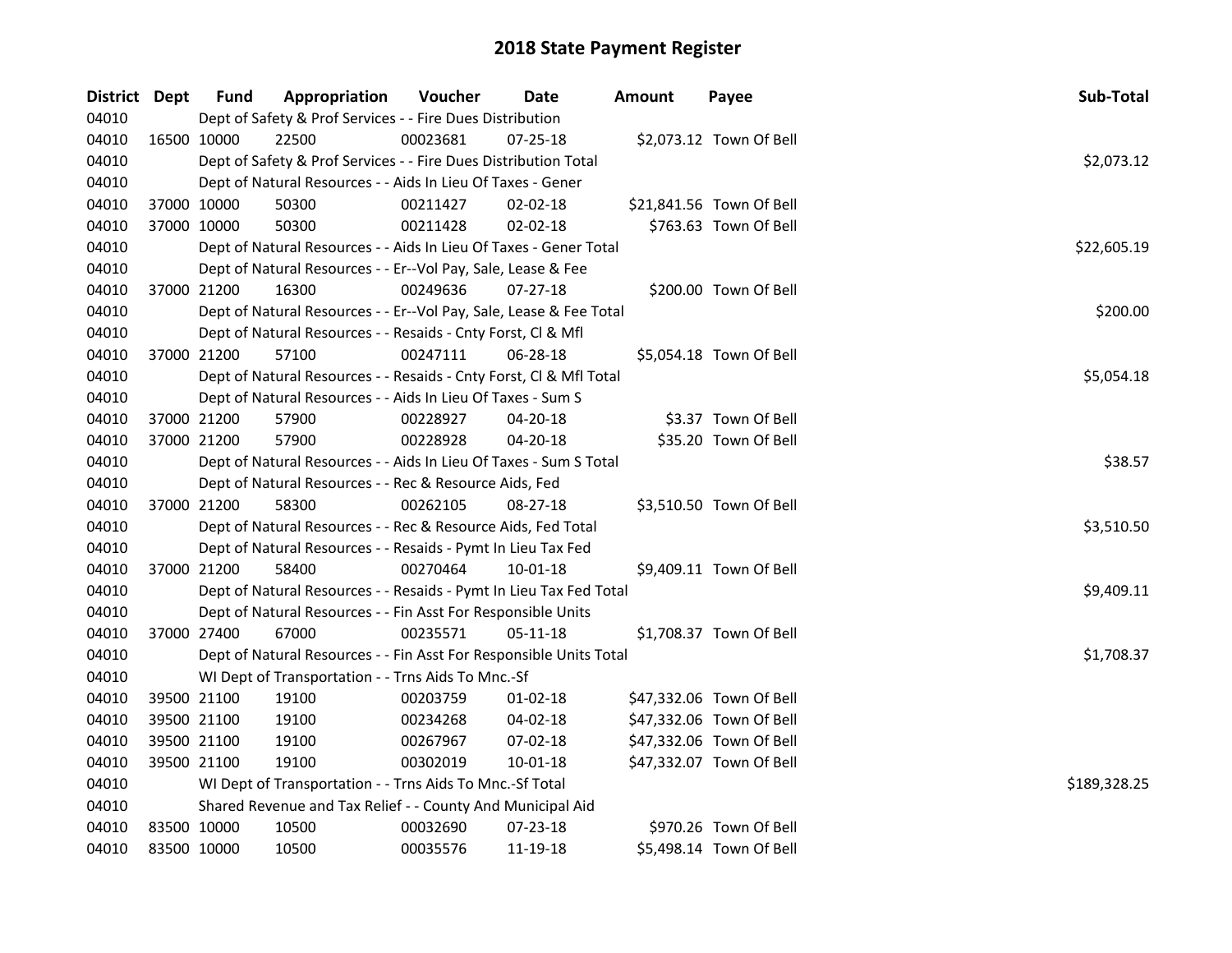| District Dept | <b>Fund</b> | Appropriation                                                    | Voucher  | Date           | Amount | Payee                 | Sub-Total    |
|---------------|-------------|------------------------------------------------------------------|----------|----------------|--------|-----------------------|--------------|
| 04010         |             | Shared Revenue and Tax Relief - - County And Municipal Aid Total |          |                |        |                       | \$6,468.40   |
| 04010         |             | Shared Revenue and Tax Relief - - Exempt Computer Aid            |          |                |        |                       |              |
| 04010         | 83500 10000 | 10900                                                            | 00030014 | $07 - 23 - 18$ |        | \$9.13 Town Of Bell   |              |
| 04010         |             | Shared Revenue and Tax Relief - - Exempt Computer Aid Total      | \$9.13   |                |        |                       |              |
| 04010         |             | Shared Revenue and Tax Relief - - Utility Aid                    |          |                |        |                       |              |
| 04010         | 83500 10000 | 11000                                                            | 00032690 | $07 - 23 - 18$ |        | \$133.82 Town Of Bell |              |
| 04010         | 83500 10000 | 11000                                                            | 00035576 | 11-19-18       |        | \$761.27 Town Of Bell |              |
| 04010         |             | Shared Revenue and Tax Relief - - Utility Aid Total              |          |                |        |                       | \$895.09     |
| 04010 Total   |             |                                                                  |          |                |        |                       | \$241,299.91 |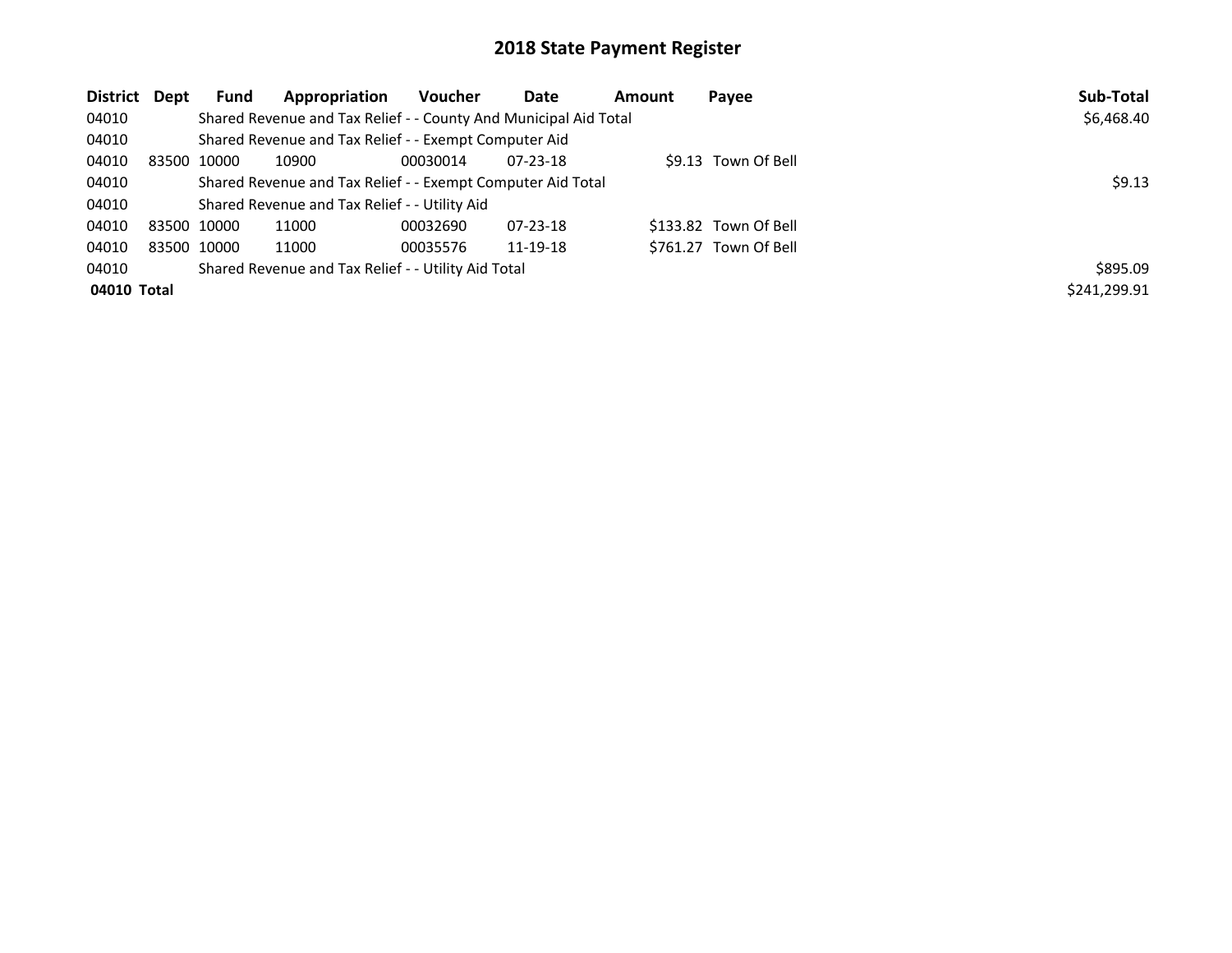| District Dept |             | <b>Fund</b> | Appropriation                                                                   | Voucher   | Date           | <b>Amount</b> | Payee                     | Sub-Total    |  |  |  |
|---------------|-------------|-------------|---------------------------------------------------------------------------------|-----------|----------------|---------------|---------------------------|--------------|--|--|--|
| 04012         |             |             | Dept of Safety & Prof Services - - Fire Dues Distribution                       |           |                |               |                           |              |  |  |  |
| 04012         |             | 16500 10000 | 22500                                                                           | 00023682  | 07-25-18       |               | \$4,926.15 Town Of Cable  |              |  |  |  |
| 04012         |             |             | Dept of Safety & Prof Services - - Fire Dues Distribution Total                 |           |                |               |                           | \$4,926.15   |  |  |  |
| 04012         |             |             | Dept of Natural Resources - - Aids In Lieu Of Taxes - Gener                     |           |                |               |                           |              |  |  |  |
| 04012         |             | 37000 10000 | 50300                                                                           | 00211498  | $02 - 02 - 18$ |               | \$1,081.63 Town Of Cable  |              |  |  |  |
| 04012         | 37000 10000 |             | 50300                                                                           | 00230392  | 04-20-18       |               | \$9.84 Town Of Cable      |              |  |  |  |
| 04012         | 37000 10000 |             | 50300                                                                           | 00230393  | 04-20-18       |               | \$426.97 Town Of Cable    |              |  |  |  |
| 04012         |             |             | Dept of Natural Resources - - Aids In Lieu Of Taxes - Gener Total               |           |                |               |                           | \$1,518.44   |  |  |  |
| 04012         |             |             | Dept of Natural Resources - - Gen Program Ops-State Funds                       |           |                |               |                           |              |  |  |  |
| 04012         |             | 37000 21200 | 16100                                                                           | 00276808  | 11-28-18       |               | \$459.57 Town Of Cable    |              |  |  |  |
| 04012         |             |             | \$459.57<br>Dept of Natural Resources - - Gen Program Ops-State Funds Total     |           |                |               |                           |              |  |  |  |
| 04012         |             |             | Dept of Natural Resources - - Resaids - Cnty Forst, Cl & Mfl                    |           |                |               |                           |              |  |  |  |
| 04012         |             | 37000 21200 | 57100                                                                           | 00247112  | 06-28-18       |               | \$2,744.18 Town Of Cable  |              |  |  |  |
| 04012         |             |             | Dept of Natural Resources - - Resaids - Cnty Forst, Cl & Mfl Total              |           |                |               |                           | \$2,744.18   |  |  |  |
| 04012         |             |             | Dept of Natural Resources - - Aids In Lieu Of Taxes - Sum S                     |           |                |               |                           |              |  |  |  |
| 04012         |             | 37000 21200 | 57900                                                                           | 00230391  | 04-20-18       |               | \$293.86 Town Of Cable    |              |  |  |  |
| 04012         | 37000 21200 |             | 57900                                                                           | 00230394  | $04 - 20 - 18$ |               | \$4.53 Town Of Cable      |              |  |  |  |
| 04012         | 37000 21200 |             | 57900                                                                           | 00230395  | 04-20-18       |               | \$0.98 Town Of Cable      |              |  |  |  |
| 04012         |             |             | Dept of Natural Resources - - Aids In Lieu Of Taxes - Sum S Total               |           |                |               |                           | \$299.37     |  |  |  |
| 04012         |             |             | Dept of Natural Resources - - Ea - Invasive Aqu & Lake Mon                      |           |                |               |                           |              |  |  |  |
| 04012         |             | 37000 21200 | 67800                                                                           | 00212740  | 02-05-18       |               | \$3,000.00 Town Of Cable  |              |  |  |  |
| 04012         |             | 37000 21200 | 67800                                                                           | 00285941  | 12-20-18       |               | \$9,000.00 Town Of Cable  |              |  |  |  |
| 04012         |             |             | Dept of Natural Resources - - Ea - Invasive Aqu & Lake Mon Total                |           |                |               |                           | \$12,000.00  |  |  |  |
| 04012         |             |             | Dept of Natural Resources - - Fin Asst For Responsible Units                    |           |                |               |                           |              |  |  |  |
| 04012         |             | 37000 27400 | 67000                                                                           | 00235288  | 05-11-18       |               | \$4,724.17 Town Of Cable  |              |  |  |  |
| 04012         |             |             | Dept of Natural Resources - - Fin Asst For Responsible Units Total              |           |                |               |                           | \$4,724.17   |  |  |  |
| 04012         |             |             | WI Dept of Transportation - - Trns Aids To Mnc.-Sf                              |           |                |               |                           |              |  |  |  |
| 04012         |             | 39500 21100 | 19100                                                                           | 00203760  | $01 - 02 - 18$ |               | \$45,988.25 Town Of Cable |              |  |  |  |
| 04012         | 39500 21100 |             | 19100                                                                           | 00234269  | 04-02-18       |               | \$45,988.25 Town Of Cable |              |  |  |  |
| 04012         | 39500 21100 |             | 19100                                                                           | 00267968  | 07-02-18       |               | \$45,988.25 Town Of Cable |              |  |  |  |
| 04012         |             | 39500 21100 | 19100                                                                           | 00302020  | 10-01-18       |               | \$45,988.25 Town Of Cable |              |  |  |  |
| 04012         |             |             | WI Dept of Transportation - - Trns Aids To Mnc.-Sf Total                        |           |                |               |                           | \$183,953.00 |  |  |  |
| 04012         |             |             | Department of Health Services - - Prepaid Medical Transport Reimbursement       |           |                |               |                           |              |  |  |  |
| 04012         |             | 43500 10000 | 16300                                                                           | AMBULANCE | 11-08-18       |               | \$17,672.68 Town Of Cable |              |  |  |  |
| 04012         |             |             | Department of Health Services - - Prepaid Medical Transport Reimbursement Total |           |                |               |                           | \$17,672.68  |  |  |  |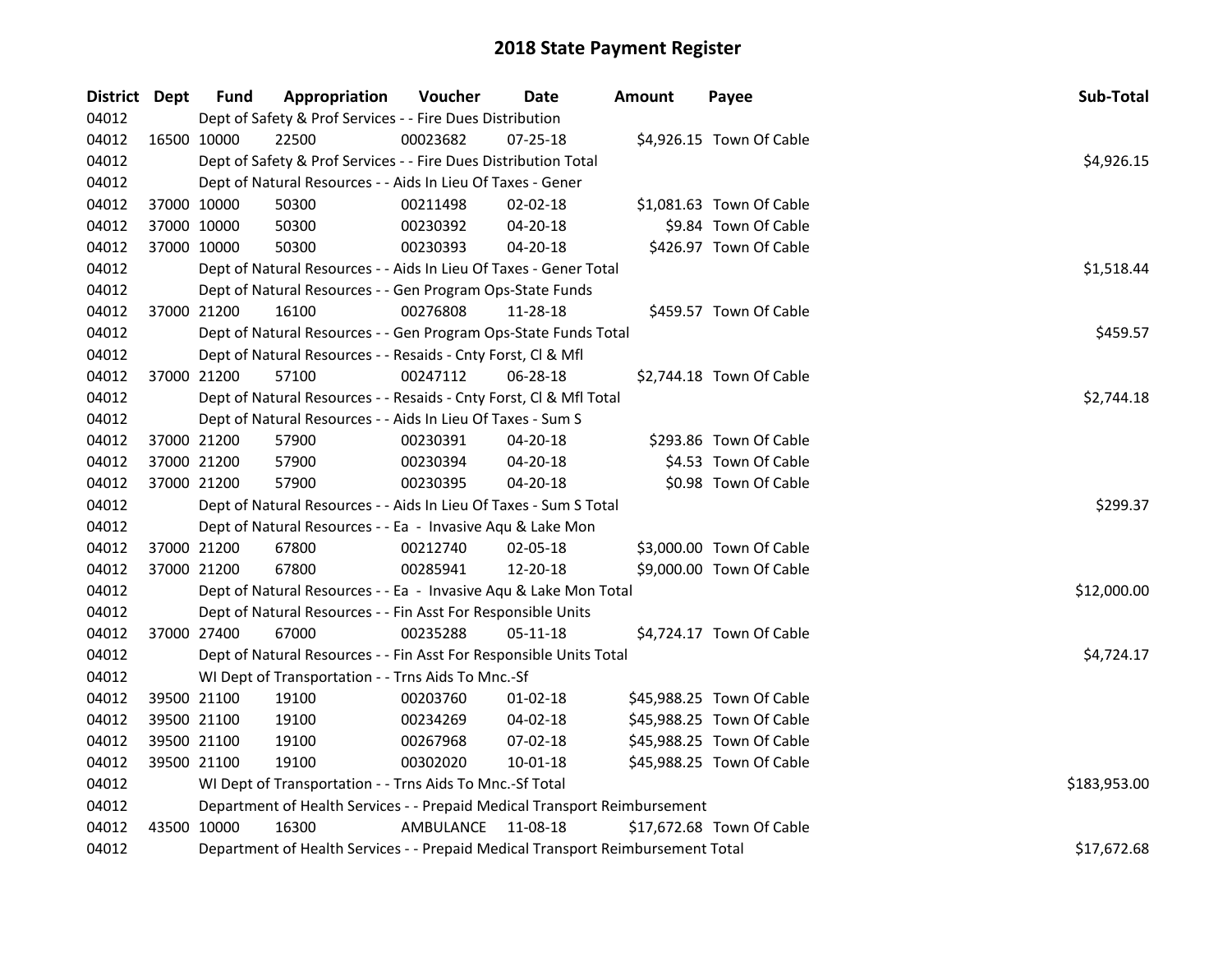| District    | Dept | <b>Fund</b> | Appropriation                                                          | <b>Voucher</b> | Date           | Amount | Payee                     | Sub-Total    |
|-------------|------|-------------|------------------------------------------------------------------------|----------------|----------------|--------|---------------------------|--------------|
| 04012       |      |             | Department of Military Affairs - - Disaster Recovery Aid               |                |                |        |                           |              |
| 04012       |      | 46500 10000 | 30500                                                                  | 00039765       | 02-28-18       |        | \$9,543.68 Town Of Cable  |              |
| 04012       |      |             | Department of Military Affairs - - Disaster Recovery Aid Total         |                |                |        |                           | \$9,543.68   |
| 04012       |      |             | Department of Military Affairs - - Federal Aid, Local Assistance       |                |                |        |                           |              |
| 04012       |      | 46500 10000 | 34200                                                                  | 00039765       | 02-28-18       |        | \$57,262.10 Town Of Cable |              |
| 04012       |      |             | Department of Military Affairs - - Federal Aid, Local Assistance Total |                |                |        |                           | \$57,262.10  |
| 04012       |      |             | Shared Revenue and Tax Relief - - County And Municipal Aid             |                |                |        |                           |              |
| 04012       |      | 83500 10000 | 10500                                                                  | 00032691       | $07 - 23 - 18$ |        | \$3,118.71 Town Of Cable  |              |
| 04012       |      |             | Shared Revenue and Tax Relief - - County And Municipal Aid Total       |                |                |        |                           | \$3,118.71   |
| 04012       |      |             | Shared Revenue and Tax Relief - - Exempt Computer Aid                  |                |                |        |                           |              |
| 04012       |      | 83500 10000 | 10900                                                                  | 00030015       | $07 - 23 - 18$ |        | \$55.81 Town Of Cable     |              |
| 04012       |      |             | Shared Revenue and Tax Relief - - Exempt Computer Aid Total            |                |                |        |                           | \$55.81      |
| 04012       |      |             | Shared Revenue and Tax Relief - - Utility Aid                          |                |                |        |                           |              |
| 04012       |      | 83500 10000 | 11000                                                                  | 00032691       | $07 - 23 - 18$ |        | \$22.61 Town Of Cable     |              |
| 04012       |      | 83500 10000 | 11000                                                                  | 00035577       | 11-19-18       |        | \$113.35 Town Of Cable    |              |
| 04012       |      |             | Shared Revenue and Tax Relief - - Utility Aid Total                    |                |                |        |                           | \$135.96     |
| 04012 Total |      |             |                                                                        |                |                |        |                           | \$298,413.82 |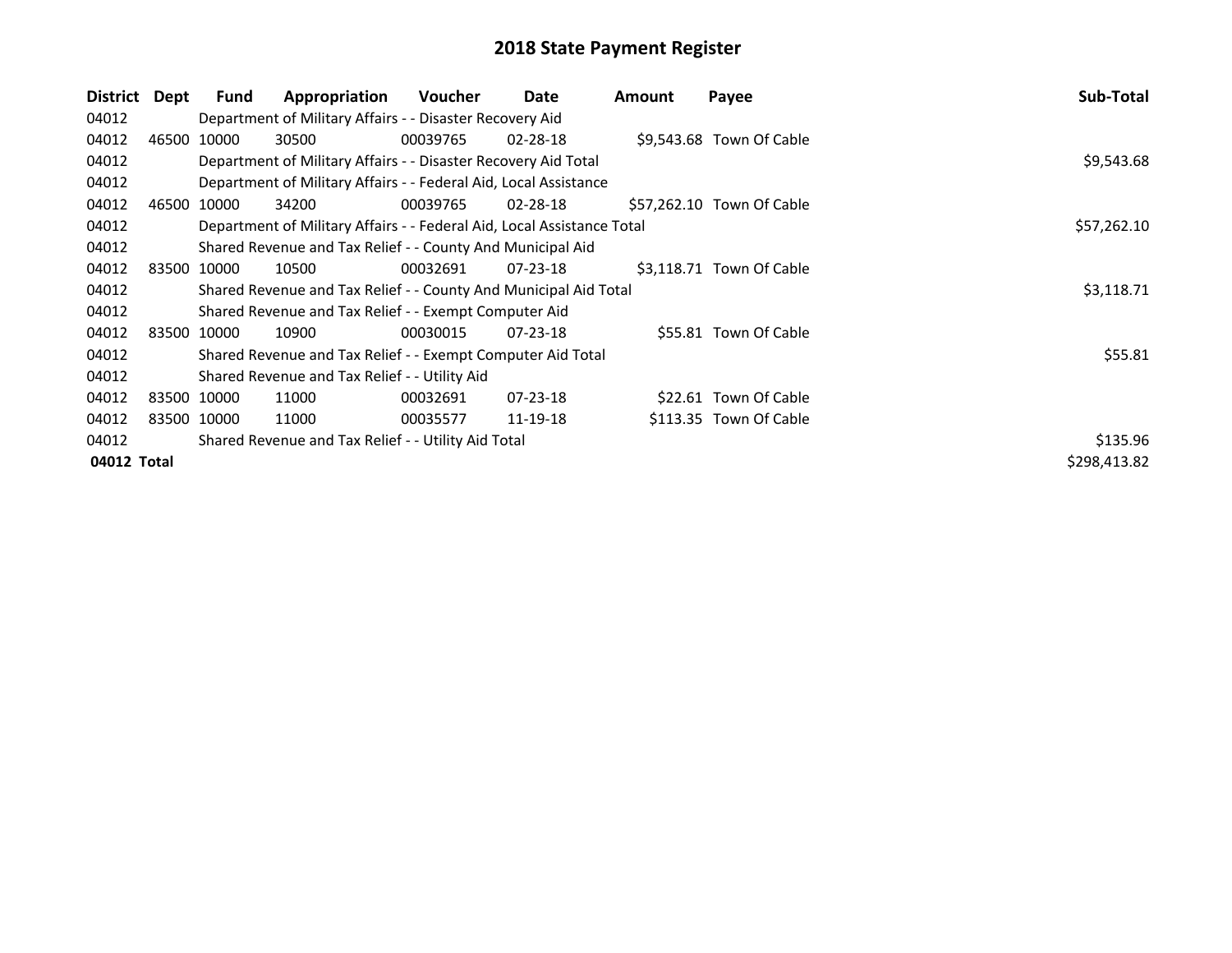| District Dept |             | <b>Fund</b> | Appropriation                                                                   | Voucher   | Date           | <b>Amount</b> | Payee                      | Sub-Total    |
|---------------|-------------|-------------|---------------------------------------------------------------------------------|-----------|----------------|---------------|----------------------------|--------------|
| 04014         |             |             | Dept of Safety & Prof Services - - Fire Dues Distribution                       |           |                |               |                            |              |
| 04014         | 16500 10000 |             | 22500                                                                           | 00023683  | 07-25-18       |               | \$1,583.10 Town Of Clover  |              |
| 04014         |             |             | Dept of Safety & Prof Services - - Fire Dues Distribution Total                 |           |                |               |                            | \$1,583.10   |
| 04014         |             |             | Dept of Natural Resources - - Aids In Lieu Of Taxes - Gener                     |           |                |               |                            |              |
| 04014         |             | 37000 10000 | 50300                                                                           | 00211505  | 02-02-18       |               | \$11,683.19 Town Of Clover |              |
| 04014         |             | 37000 10000 | 50300                                                                           | 00211506  | 02-02-18       |               | \$3,522.03 Town Of Clover  |              |
| 04014         |             | 37000 10000 | 50300                                                                           | 00230529  | 04-20-18       |               | \$93.19 Town Of Clover     |              |
| 04014         | 37000 10000 |             | 50300                                                                           | 00230530  | 04-20-18       |               | \$646.88 Town Of Clover    |              |
| 04014         |             |             | Dept of Natural Resources - - Aids In Lieu Of Taxes - Gener Total               |           |                |               |                            | \$15,945.29  |
| 04014         |             |             | Dept of Natural Resources - - Resaids - Cnty Forst, Cl & Mfl                    |           |                |               |                            |              |
| 04014         |             | 37000 21200 | 57100                                                                           | 00247113  | 06-28-18       |               | \$2,895.96 Town Of Clover  |              |
| 04014         |             |             | Dept of Natural Resources - - Resaids - Cnty Forst, Cl & Mfl Total              |           |                |               |                            | \$2,895.96   |
| 04014         |             |             | Dept of Natural Resources - - Resaids - Pymt In Lieu Tax Fed                    |           |                |               |                            |              |
| 04014         |             | 37000 21200 | 58400                                                                           | 00270465  | 10-02-18       |               | \$12,693.11 Town Of Clover |              |
| 04014         |             |             | Dept of Natural Resources - - Resaids - Pymt In Lieu Tax Fed Total              |           |                |               |                            | \$12,693.11  |
| 04014         |             |             | Dept of Natural Resources - - Fin Asst For Responsible Units                    |           |                |               |                            |              |
| 04014         |             | 37000 27400 | 67000                                                                           | 00235386  | 05-11-18       |               | \$1,529.53 Town Of Clover  |              |
| 04014         |             |             | Dept of Natural Resources - - Fin Asst For Responsible Units Total              |           |                |               |                            | \$1,529.53   |
| 04014         |             |             | WI Dept of Transportation - - Trns Aids To Mnc.-Sf                              |           |                |               |                            |              |
| 04014         |             | 39500 21100 | 19100                                                                           | 00203761  | $01 - 02 - 18$ |               | \$46,800.51 Town Of Clover |              |
| 04014         |             | 39500 21100 | 19100                                                                           | 00234270  | 04-02-18       |               | \$46,800.51 Town Of Clover |              |
| 04014         |             | 39500 21100 | 19100                                                                           | 00267969  | 07-02-18       |               | \$46,800.51 Town Of Clover |              |
| 04014         |             | 39500 21100 | 19100                                                                           | 00302021  | 10-01-18       |               | \$46,800.51 Town Of Clover |              |
| 04014         |             |             | WI Dept of Transportation - - Trns Aids To Mnc.-Sf Total                        |           |                |               |                            | \$187,202.04 |
| 04014         |             |             | Department of Health Services - - Emergency Medical Services, Ai                |           |                |               |                            |              |
| 04014         | 43500 10000 |             | 11900                                                                           | 00229443  | 09-04-18       |               | \$4,642.92 Town Of Clover  |              |
| 04014         |             |             | Department of Health Services - - Emergency Medical Services, Ai Total          |           |                |               |                            | \$4,642.92   |
| 04014         |             |             | Department of Health Services - - Prepaid Medical Transport Reimbursement       |           |                |               |                            |              |
| 04014         | 43500 10000 |             | 16300                                                                           | AMBULANCE | 11-08-18       |               | \$2,000.00 Town Of Clover  |              |
| 04014         |             |             | Department of Health Services - - Prepaid Medical Transport Reimbursement Total |           |                |               |                            | \$2,000.00   |
| 04014         |             |             | Shared Revenue and Tax Relief - - County And Municipal Aid                      |           |                |               |                            |              |
| 04014         |             | 83500 10000 | 10500                                                                           | 00032692  | 07-23-18       |               | \$897.29 Town Of Clover    |              |
| 04014         | 83500 10000 |             | 10500                                                                           | 00035578  | 11-19-18       |               | \$3,084.66 Town Of Clover  |              |
| 04014         |             |             | Shared Revenue and Tax Relief - - County And Municipal Aid Total                |           |                |               |                            | \$3,981.95   |
| 04014         |             |             | Shared Revenue and Tax Relief - - Exempt Computer Aid                           |           |                |               |                            |              |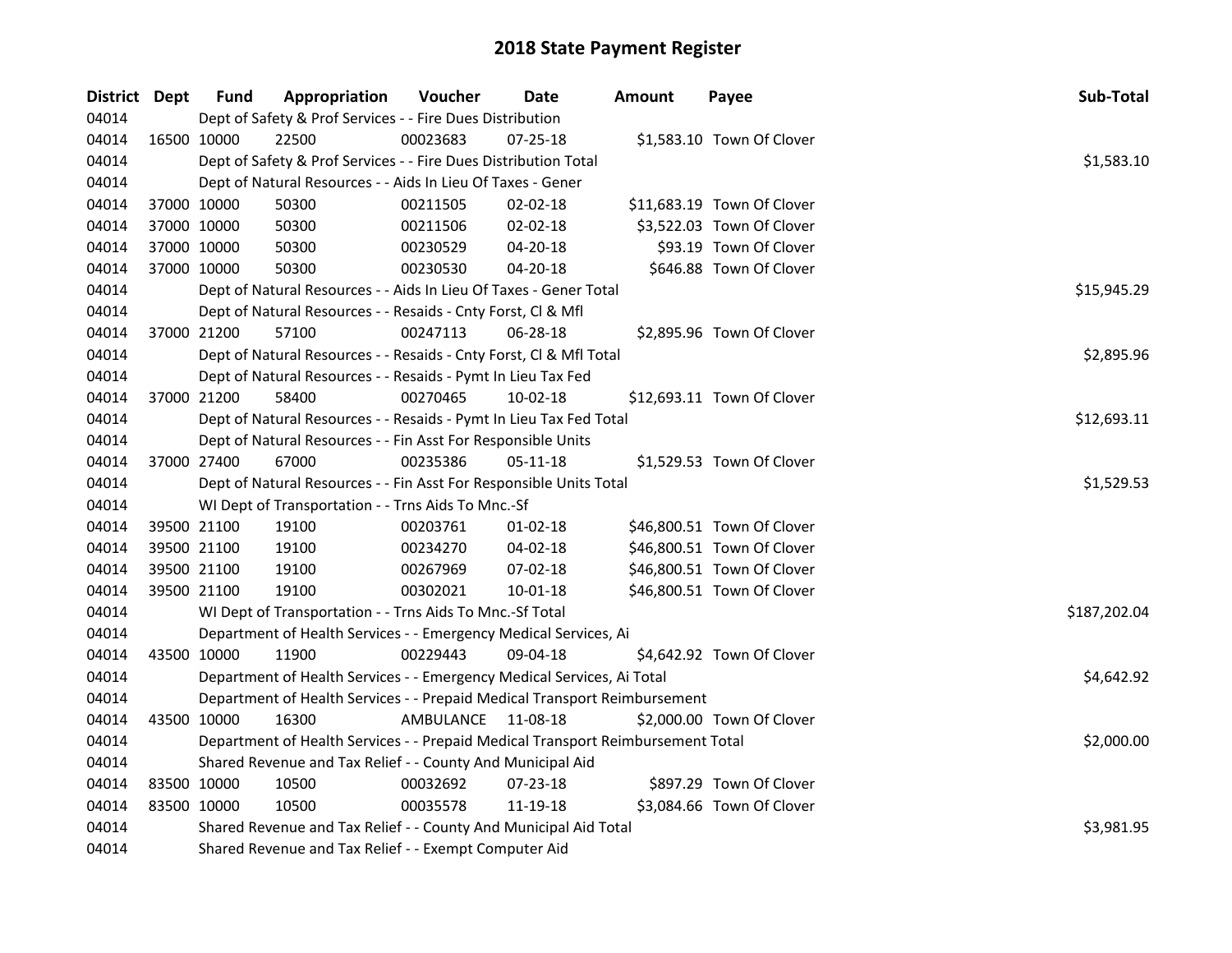| District Dept | Fund        | Appropriation                                               | Voucher  | Date           | Amount | Pavee                     | Sub-Total    |
|---------------|-------------|-------------------------------------------------------------|----------|----------------|--------|---------------------------|--------------|
| 04014         | 83500 10000 | 10900                                                       | 00030016 | $07 - 23 - 18$ |        | \$1.01 Town Of Clover     |              |
| 04014         |             | Shared Revenue and Tax Relief - - Exempt Computer Aid Total |          |                |        |                           | \$1.01       |
| 04014         |             | Shared Revenue and Tax Relief - - Utility Aid               |          |                |        |                           |              |
| 04014         | 83500 10000 | 11000                                                       | 00032692 | 07-23-18       |        | \$16.65 Town Of Clover    |              |
| 04014         | 83500 10000 | 11000                                                       | 00035578 | 11-19-18       |        | \$2,242.52 Town Of Clover |              |
| 04014         |             | Shared Revenue and Tax Relief - - Utility Aid Total         |          |                |        |                           | \$2,259.17   |
| 04014 Total   |             |                                                             |          |                |        |                           | \$234,734.08 |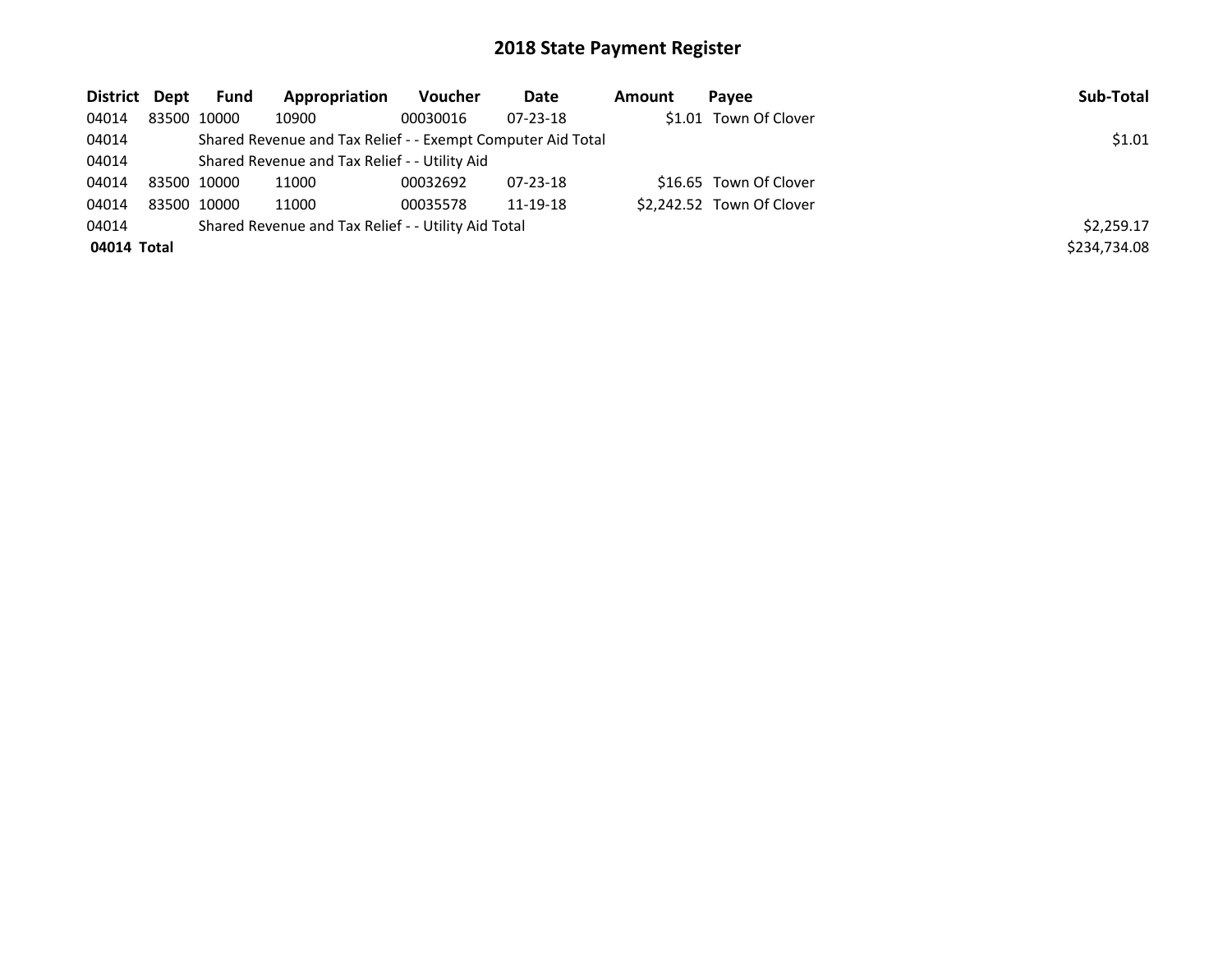| District Dept |             | <b>Fund</b> | Appropriation                                                      | Voucher  | <b>Date</b>    | <b>Amount</b> | Payee                     | Sub-Total    |
|---------------|-------------|-------------|--------------------------------------------------------------------|----------|----------------|---------------|---------------------------|--------------|
| 04016         |             |             | Dept of Safety & Prof Services - - Fire Dues Distribution          |          |                |               |                           |              |
| 04016         | 16500 10000 |             | 22500                                                              | 00023684 | 07-25-18       |               | \$1,706.61 Town Of Delta  |              |
| 04016         |             |             | Dept of Safety & Prof Services - - Fire Dues Distribution Total    |          |                |               |                           | \$1,706.61   |
| 04016         |             |             | Dept of Natural Resources - - Aids In Lieu Of Taxes - Gener        |          |                |               |                           |              |
| 04016         |             | 37000 10000 | 50300                                                              | 00211485 | $02 - 02 - 18$ |               | \$6,180.25 Town Of Delta  |              |
| 04016         | 37000 10000 |             | 50300                                                              | 00211486 | $02 - 02 - 18$ |               | \$15,747.63 Town Of Delta |              |
| 04016         | 37000 10000 |             | 50300                                                              | 00229931 | 04-20-18       |               | \$2,360.64 Town Of Delta  |              |
| 04016         |             |             | Dept of Natural Resources - - Aids In Lieu Of Taxes - Gener Total  |          |                |               |                           | \$24,288.52  |
| 04016         |             |             | Dept of Natural Resources - - Resaids - Cnty Forst, Cl & Mfl       |          |                |               |                           |              |
| 04016         |             | 37000 21200 | 57100                                                              | 00247114 | 06-28-18       |               | \$433.78 Town Of Delta    |              |
| 04016         |             |             | Dept of Natural Resources - - Resaids - Cnty Forst, Cl & Mfl Total |          |                |               |                           | \$433.78     |
| 04016         |             |             | Dept of Natural Resources - - Aids In Lieu Of Taxes - Sum S        |          |                |               |                           |              |
| 04016         |             | 37000 21200 | 57900                                                              | 00229932 | 04-20-18       |               | \$185.46 Town Of Delta    |              |
| 04016         |             |             | Dept of Natural Resources - - Aids In Lieu Of Taxes - Sum S Total  |          |                |               |                           | \$185.46     |
| 04016         |             |             | Dept of Natural Resources - - Resaids - Pymt In Lieu Tax Fed       |          |                |               |                           |              |
| 04016         |             | 37000 21200 | 58400                                                              | 00270466 | 10-01-18       |               | \$54,234.79 Town Of Delta |              |
| 04016         |             |             | Dept of Natural Resources - - Resaids - Pymt In Lieu Tax Fed Total |          |                |               |                           | \$54,234.79  |
| 04016         |             |             | Dept of Natural Resources - - Fin Asst For Responsible Units       |          |                |               |                           |              |
| 04016         |             | 37000 27400 | 67000                                                              | 00235393 | 05-11-18       |               | \$979.49 Town Of Delta    |              |
| 04016         |             |             | Dept of Natural Resources - - Fin Asst For Responsible Units Total |          |                |               |                           | \$979.49     |
| 04016         |             |             | WI Dept of Transportation - - Trns Aids To Mnc.-Sf                 |          |                |               |                           |              |
| 04016         |             | 39500 21100 | 19100                                                              | 00203762 | $01 - 02 - 18$ |               | \$41,269.97 Town Of Delta |              |
| 04016         |             | 39500 21100 | 19100                                                              | 00234271 | 04-02-18       |               | \$41,269.97 Town Of Delta |              |
| 04016         |             | 39500 21100 | 19100                                                              | 00267970 | 07-02-18       |               | \$41,269.97 Town Of Delta |              |
| 04016         |             | 39500 21100 | 19100                                                              | 00302022 | 10-01-18       |               | \$41,269.99 Town Of Delta |              |
| 04016         |             |             | WI Dept of Transportation - - Trns Aids To Mnc.-Sf Total           |          |                |               |                           | \$165,079.90 |
| 04016         |             |             | Shared Revenue and Tax Relief - - County And Municipal Aid         |          |                |               |                           |              |
| 04016         | 83500 10000 |             | 10500                                                              | 00032693 | $07 - 23 - 18$ |               | \$911.93 Town Of Delta    |              |
| 04016         | 83500 10000 |             | 10500                                                              | 00035579 | 11-19-18       |               | \$5,167.62 Town Of Delta  |              |
| 04016         |             |             | Shared Revenue and Tax Relief - - County And Municipal Aid Total   |          |                |               |                           | \$6,079.55   |
| 04016 Total   |             |             |                                                                    |          |                |               |                           | \$252,988.10 |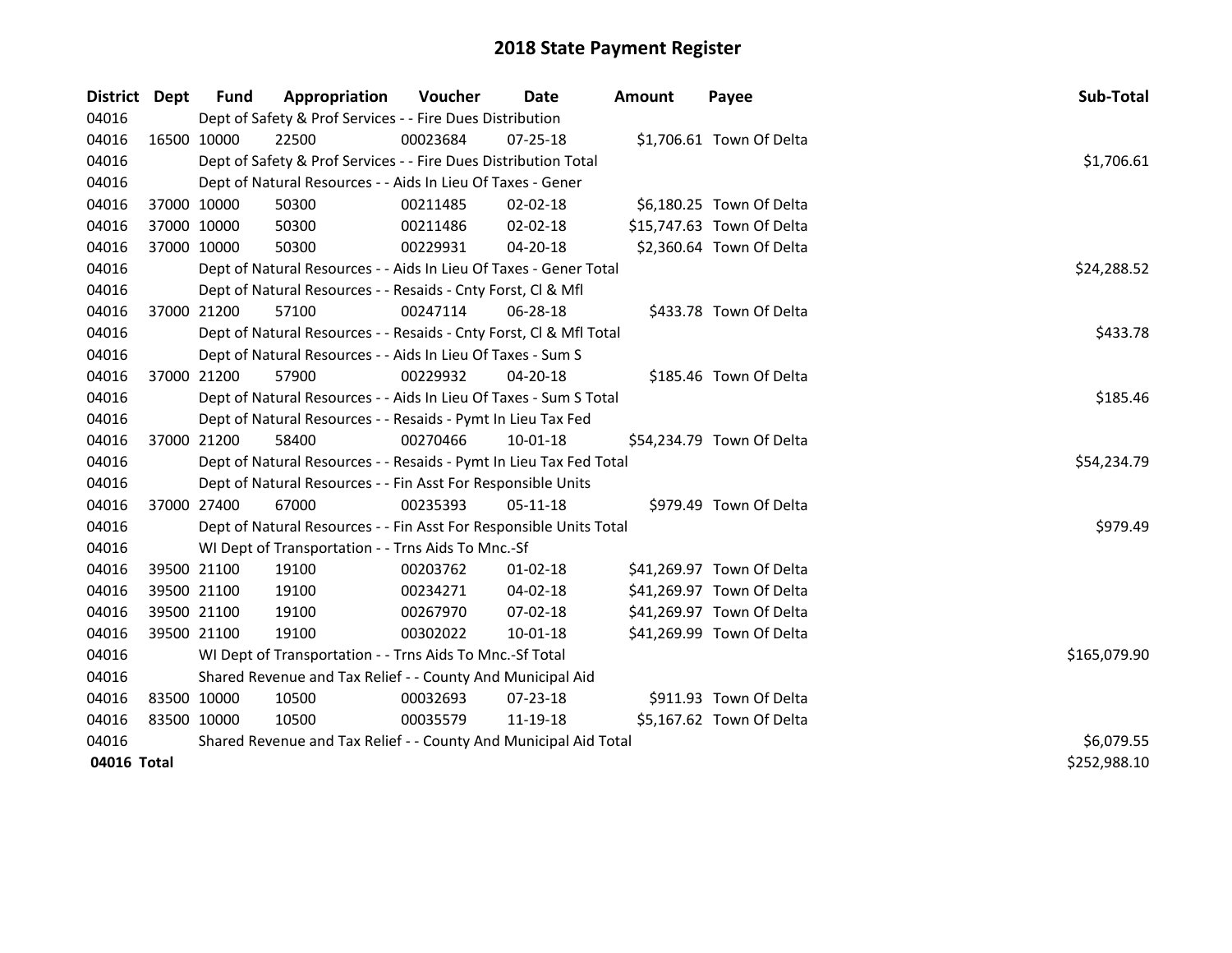| District Dept |             | Fund        | Appropriation                                                      | Voucher  | Date           | Amount | Payee                         | Sub-Total    |
|---------------|-------------|-------------|--------------------------------------------------------------------|----------|----------------|--------|-------------------------------|--------------|
| 04018         |             |             | Dept of Safety & Prof Services - - Fire Dues Distribution          |          |                |        |                               |              |
| 04018         | 16500 10000 |             | 22500                                                              | 00023685 | 07-24-18       |        | \$4,035.60 Town Of Drummond   |              |
| 04018         |             |             | Dept of Safety & Prof Services - - Fire Dues Distribution Total    |          |                |        |                               | \$4,035.60   |
| 04018         |             |             | Dept of Natural Resources - - Resaids - Cnty Forst, Cl & Mfl       |          |                |        |                               |              |
| 04018         |             | 37000 21200 | 57100                                                              | 00247115 | 06-28-18       |        | \$304.99 Town Of Drummond     |              |
| 04018         |             |             | Dept of Natural Resources - - Resaids - Cnty Forst, Cl & Mfl Total |          |                |        |                               | \$304.99     |
| 04018         |             |             | Dept of Natural Resources - - Aids In Lieu Of Taxes - Sum S        |          |                |        |                               |              |
| 04018         |             | 37000 21200 | 57900                                                              | 00229948 | 04-20-18       |        | \$15.40 Town Of Drummond      |              |
| 04018         |             |             | Dept of Natural Resources - - Aids In Lieu Of Taxes - Sum S Total  |          |                |        |                               | \$15.40      |
| 04018         |             |             | Dept of Natural Resources - - Resaids - Pymt In Lieu Tax Fed       |          |                |        |                               |              |
| 04018         |             | 37000 21200 | 58400                                                              | 00270467 | 10-01-18       |        | \$195,817.85 Town Of Drummond |              |
| 04018         |             |             | Dept of Natural Resources - - Resaids - Pymt In Lieu Tax Fed Total |          |                |        |                               | \$195,817.85 |
| 04018         |             |             | Dept of Natural Resources - - Fin Asst For Responsible Units       |          |                |        |                               |              |
| 04018         |             | 37000 27400 | 67000                                                              | 00235771 | 05-11-18       |        | \$370.08 Town Of Drummond     |              |
| 04018         |             |             | Dept of Natural Resources - - Fin Asst For Responsible Units Total |          |                |        |                               | \$370.08     |
| 04018         |             |             | WI Dept of Transportation - - Trns Aids To Mnc.-Sf                 |          |                |        |                               |              |
| 04018         |             | 39500 21100 | 19100                                                              | 00203763 | $01-02-18$     |        | \$86,147.34 Town Of Drummond  |              |
| 04018         | 39500 21100 |             | 19100                                                              | 00245500 | 04-23-18       |        | \$86,147.34 Town Of Drummond  |              |
| 04018         | 39500 21100 |             | 19100                                                              | 00267971 | 07-02-18       |        | \$86,147.34 Town Of Drummond  |              |
| 04018         |             | 39500 21100 | 19100                                                              | 00302023 | $10-01-18$     |        | \$86,147.34 Town Of Drummond  |              |
| 04018         |             |             | WI Dept of Transportation - - Trns Aids To Mnc.-Sf Total           |          |                |        |                               | \$344,589.36 |
| 04018         |             |             | Department of Revenue - - Payments For Municipal Svcs              |          |                |        |                               |              |
| 04018         | 56600 10000 |             | 50100                                                              | 00026685 | $01 - 31 - 18$ |        | \$558.27 Town Of Drummond     |              |
| 04018         |             |             | Department of Revenue - - Payments For Municipal Svcs Total        |          |                |        |                               | \$558.27     |
| 04018         |             |             | Shared Revenue and Tax Relief - - County And Municipal Aid         |          |                |        |                               |              |
| 04018         | 83500 10000 |             | 10500                                                              | 00032694 | 07-23-18       |        | \$1,776.24 Town Of Drummond   |              |
| 04018         | 83500 10000 |             | 10500                                                              | 00035580 | 11-19-18       |        | \$10,065.37 Town Of Drummond  |              |
| 04018         |             |             | Shared Revenue and Tax Relief - - County And Municipal Aid Total   |          |                |        |                               | \$11,841.61  |
| 04018         |             |             | Shared Revenue and Tax Relief - - Exempt Computer Aid              |          |                |        |                               |              |
| 04018         | 83500 10000 |             | 10900                                                              | 00030017 | $07 - 23 - 18$ |        | \$82.19 Town Of Drummond      |              |
| 04018         |             |             | Shared Revenue and Tax Relief - - Exempt Computer Aid Total        |          |                |        |                               | \$82.19      |
| 04018         |             |             | Shared Revenue and Tax Relief - - Utility Aid                      |          |                |        |                               |              |
| 04018         | 83500 10000 |             | 11000                                                              | 00032694 | $07 - 23 - 18$ |        | \$0.88 Town Of Drummond       |              |
| 04018         | 83500 10000 |             | 11000                                                              | 00035580 | 11-19-18       |        | \$60.73 Town Of Drummond      |              |
| 04018         |             |             | Shared Revenue and Tax Relief - - Utility Aid Total                |          |                |        |                               | \$61.61      |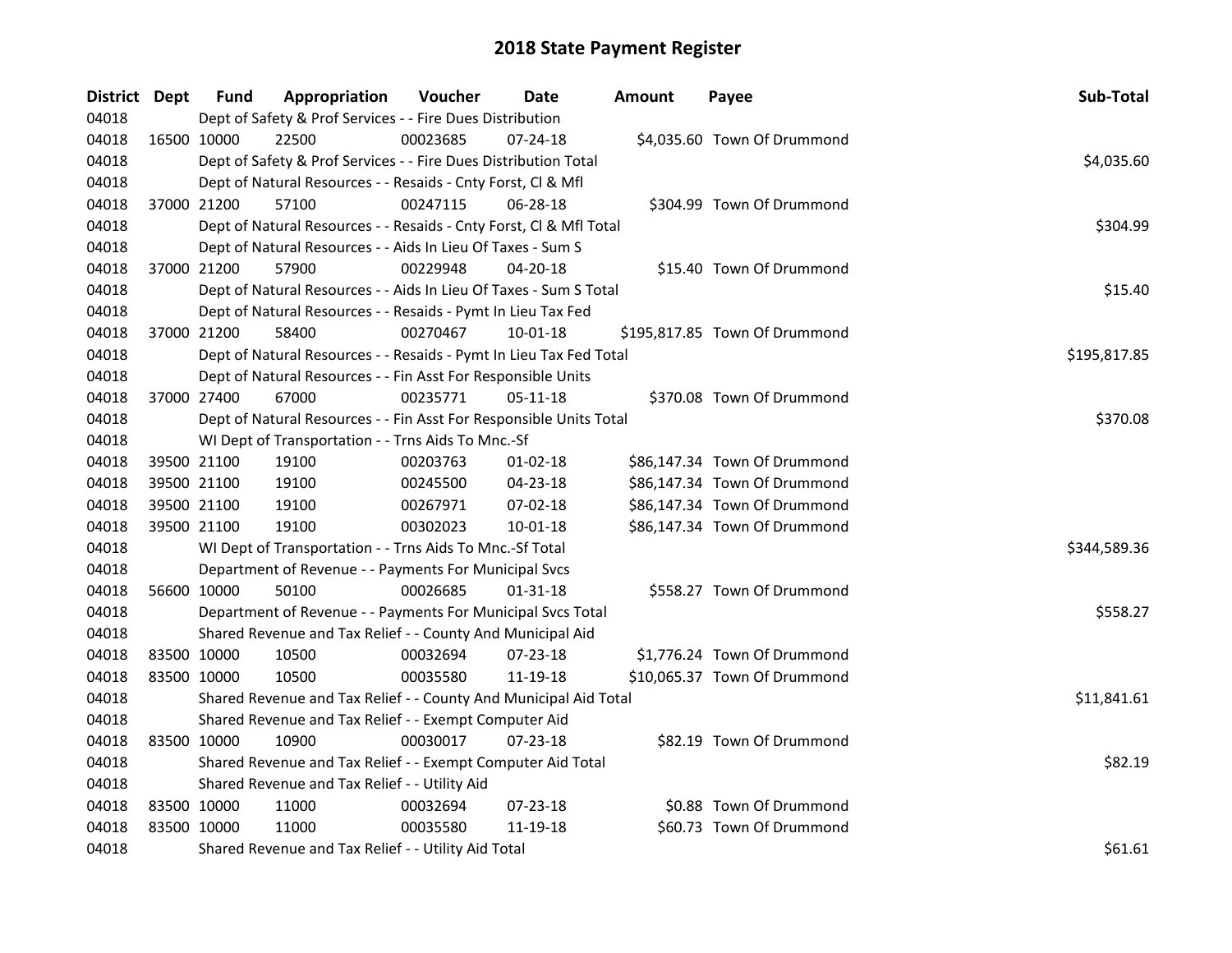| District Dept Fund | Appropriation | Voucher | Date | <b>Amount</b> | Payee | Sub-Total    |
|--------------------|---------------|---------|------|---------------|-------|--------------|
| 04018 Total        |               |         |      |               |       | \$557,676.96 |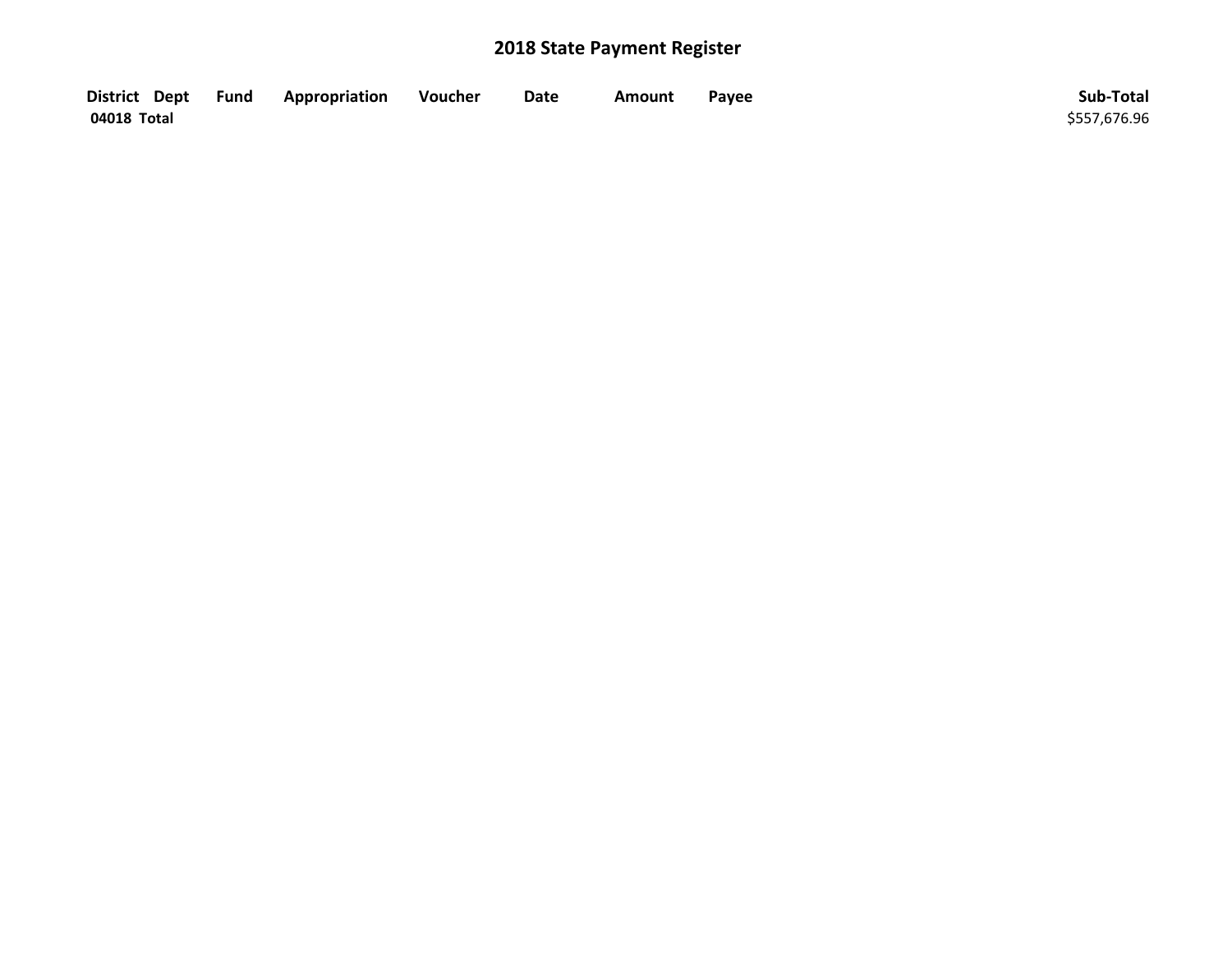| District Dept |             | <b>Fund</b> | Appropriation                                                      | Voucher     | Date           | <b>Amount</b> | Payee                      | Sub-Total    |
|---------------|-------------|-------------|--------------------------------------------------------------------|-------------|----------------|---------------|----------------------------|--------------|
| 04020         |             |             | Dept of Safety & Prof Services - - Fire Dues Distribution          |             |                |               |                            |              |
| 04020         |             | 16500 10000 | 22500                                                              | 00018409    | $07 - 02 - 18$ |               | \$2,587.09 Town Of Eileen  |              |
| 04020         |             |             | Dept of Safety & Prof Services - - Fire Dues Distribution Total    |             |                |               |                            | \$2,587.09   |
| 04020         |             |             | Dept of Natural Resources - - Aids In Lieu Of Taxes - Gener        |             |                |               |                            |              |
| 04020         |             | 37000 10000 | 50300                                                              | 00211466    | $02 - 01 - 18$ |               | \$14,579.82 Town Of Eileen |              |
| 04020         | 37000 10000 |             | 50300                                                              | 00229513    | $04 - 20 - 18$ |               | \$218.66 Town Of Eileen    |              |
| 04020         |             |             | Dept of Natural Resources - - Aids In Lieu Of Taxes - Gener Total  | \$14,798.48 |                |               |                            |              |
| 04020         |             |             | Dept of Natural Resources - - Resaids - Cnty Forst, Cl & Mfl       |             |                |               |                            |              |
| 04020         | 37000 21200 |             | 57100                                                              | 00247116    | 06-28-18       |               | \$62.20 Town Of Eileen     |              |
| 04020         |             |             | Dept of Natural Resources - - Resaids - Cnty Forst, Cl & Mfl Total |             |                |               |                            | \$62.20      |
| 04020         |             |             | Dept of Natural Resources - - Aids In Lieu Of Taxes - Sum S        |             |                |               |                            |              |
| 04020         |             | 37000 21200 | 57900                                                              | 00229512    | 04-20-18       |               | \$1.00 Town Of Eileen      |              |
| 04020         |             |             | Dept of Natural Resources - - Aids In Lieu Of Taxes - Sum S Total  |             |                |               |                            | \$1.00       |
| 04020         |             |             | Dept of Natural Resources - - Resaids - Pymt In Lieu Tax Fed       |             |                |               |                            |              |
| 04020         |             | 37000 21200 | 58400                                                              | 00270468    | 10-01-18       |               | \$438.95 Town Of Eileen    |              |
| 04020         |             |             | Dept of Natural Resources - - Resaids - Pymt In Lieu Tax Fed Total |             |                |               |                            | \$438.95     |
| 04020         |             |             | WI Dept of Transportation - - Trns Aids To Mnc.-Sf                 |             |                |               |                            |              |
| 04020         |             | 39500 21100 | 19100                                                              | 00203764    | $01 - 02 - 18$ |               | \$25,735.50 Town Of Eileen |              |
| 04020         |             | 39500 21100 | 19100                                                              | 00234273    | 04-02-18       |               | \$25,735.50 Town Of Eileen |              |
| 04020         |             | 39500 21100 | 19100                                                              | 00267972    | 07-02-18       |               | \$25,735.50 Town Of Eileen |              |
| 04020         | 39500 21100 |             | 19100                                                              | 00302024    | $10 - 01 - 18$ |               | \$25,735.51 Town Of Eileen |              |
| 04020         |             |             | WI Dept of Transportation - - Trns Aids To Mnc.-Sf Total           |             |                |               |                            | \$102,942.01 |
| 04020         |             |             | WI Dept of Transportation - - Loc Rd Imp Prg St Fd                 |             |                |               |                            |              |
| 04020         |             | 39500 21100 | 27800                                                              | 00230929    | $03 - 16 - 18$ |               | \$15,954.00 Town Of Eileen |              |
| 04020         |             |             | WI Dept of Transportation - - Loc Rd Imp Prg St Fd Total           |             |                |               |                            | \$15,954.00  |
| 04020         |             |             | Shared Revenue and Tax Relief - - County And Municipal Aid         |             |                |               |                            |              |
| 04020         | 83500 10000 |             | 10500                                                              | 00032695    | 07-23-18       |               | \$7,147.69 Town Of Eileen  |              |
| 04020         | 83500 10000 |             | 10500                                                              | 00035581    | 11-19-18       |               | \$40,503.57 Town Of Eileen |              |
| 04020         |             |             | Shared Revenue and Tax Relief - - County And Municipal Aid Total   |             |                |               |                            | \$47,651.26  |
| 04020         |             |             | Shared Revenue and Tax Relief - - Exempt Computer Aid              |             |                |               |                            |              |
| 04020         | 83500 10000 |             | 10900                                                              | 00030018    | 07-23-18       |               | \$4.06 Town Of Eileen      |              |
| 04020         |             |             | Shared Revenue and Tax Relief - - Exempt Computer Aid Total        |             |                |               |                            | \$4.06       |
| 04020 Total   |             |             |                                                                    |             |                |               |                            | \$184,439.05 |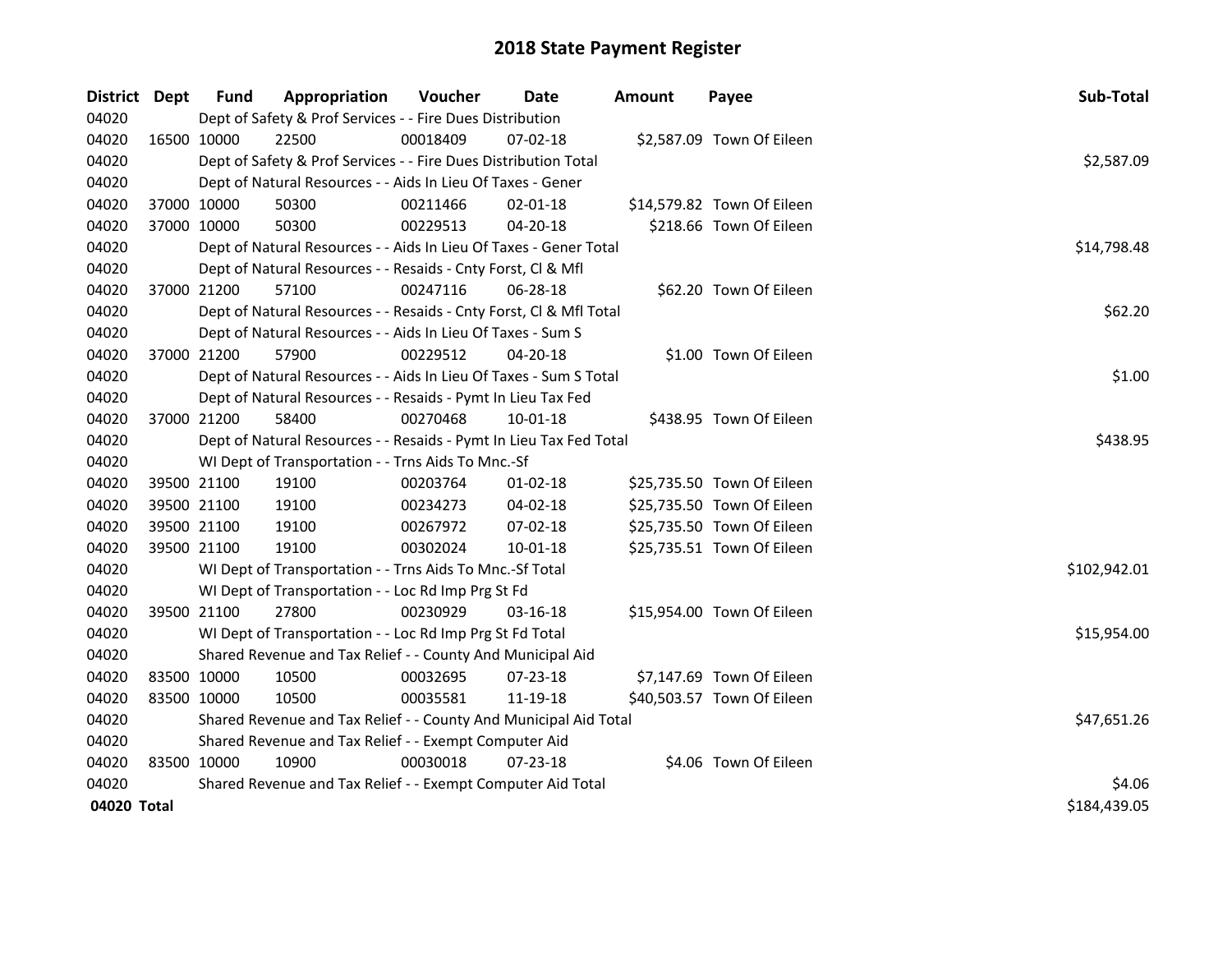| District Dept | <b>Fund</b>                                         | Appropriation                                                      | Voucher  | Date           | Amount | Payee                         | Sub-Total    |
|---------------|-----------------------------------------------------|--------------------------------------------------------------------|----------|----------------|--------|-------------------------------|--------------|
| 04021         |                                                     | Dept of Safety & Prof Services - - Fire Dues Distribution          |          |                |        |                               |              |
| 04021         | 16500 10000                                         | 22500                                                              | 00023686 | $07 - 24 - 18$ |        | \$3,081.32 Town Of Grandview  |              |
| 04021         |                                                     | Dept of Safety & Prof Services - - Fire Dues Distribution Total    |          |                |        |                               | \$3,081.32   |
| 04021         |                                                     | Dept of Natural Resources - - Aids In Lieu Of Taxes - Gener        |          |                |        |                               |              |
| 04021         | 37000 10000                                         | 50300                                                              | 00211829 | 02-02-18       |        | \$508.61 Town Of Grandview    |              |
| 04021         | 37000 10000                                         | 50300                                                              | 00211830 | 02-02-18       |        | \$17,648.27 Town Of Grandview |              |
| 04021         | 37000 10000                                         | 50300                                                              | 00211831 | 02-02-18       |        | \$3,278.72 Town Of Grandview  |              |
| 04021         | 37000 10000                                         | 50300                                                              | 00230164 | 04-20-18       |        | \$2,242.72 Town Of Grandview  |              |
| 04021         | 37000 10000                                         | 50300                                                              | 00230165 | 04-20-18       |        | \$20.00 Town Of Grandview     |              |
| 04021         |                                                     | Dept of Natural Resources - - Aids In Lieu Of Taxes - Gener Total  |          |                |        |                               | \$23,698.32  |
| 04021         |                                                     | Dept of Natural Resources - - Resaids - Cnty Forst, Cl & Mfl       |          |                |        |                               |              |
| 04021         | 37000 21200                                         | 57100                                                              | 00247117 | 06-28-18       |        | \$546.42 Town Of Grandview    |              |
| 04021         |                                                     | Dept of Natural Resources - - Resaids - Cnty Forst, CI & Mfl Total |          |                |        |                               | \$546.42     |
| 04021         |                                                     | Dept of Natural Resources - - Aids In Lieu Of Taxes - Sum S        |          |                |        |                               |              |
| 04021         | 37000 21200                                         | 57900                                                              | 00230163 | 04-20-18       |        | \$0.04 Town Of Grandview      |              |
| 04021         | 37000 21200                                         | 57900                                                              | 00230166 | 04-20-18       |        | \$35.20 Town Of Grandview     |              |
| 04021         |                                                     | Dept of Natural Resources - - Aids In Lieu Of Taxes - Sum S Total  | \$35.24  |                |        |                               |              |
| 04021         |                                                     | Dept of Natural Resources - - Resaids - Pymt In Lieu Tax Fed       |          |                |        |                               |              |
| 04021         | 37000 21200                                         | 58400                                                              | 00270469 | $10 - 01 - 18$ |        | \$85,308.77 Town Of Grandview |              |
| 04021         |                                                     | Dept of Natural Resources - - Resaids - Pymt In Lieu Tax Fed Total |          |                |        |                               | \$85,308.77  |
| 04021         |                                                     | Dept of Natural Resources - - Fin Asst For Responsible Units       |          |                |        |                               |              |
| 04021         | 37000 27400                                         | 67000                                                              | 00235635 | 05-11-18       |        | \$3,142.28 Town Of Grandview  |              |
| 04021         |                                                     | Dept of Natural Resources - - Fin Asst For Responsible Units Total |          |                |        |                               | \$3,142.28   |
| 04021         |                                                     | WI Dept of Transportation - - Trns Aids To Mnc.-Sf                 |          |                |        |                               |              |
| 04021         | 39500 21100                                         | 19100                                                              | 00203765 | $01 - 02 - 18$ |        | \$57,079.18 Town Of Grandview |              |
| 04021         | 39500 21100                                         | 19100                                                              | 00234274 | 04-02-18       |        | \$57,079.18 Town Of Grandview |              |
| 04021         | 39500 21100                                         | 19100                                                              | 00267973 | 07-02-18       |        | \$57,079.18 Town Of Grandview |              |
| 04021         | 39500 21100                                         | 19100                                                              | 00302025 | 10-01-18       |        | \$57,079.19 Town Of Grandview |              |
| 04021         |                                                     | WI Dept of Transportation - - Trns Aids To Mnc.-Sf Total           |          |                |        |                               | \$228,316.73 |
| 04021         | WI Dept of Transportation - - Dept Mgt & Oper St Fd |                                                                    |          |                |        |                               |              |
| 04021         | 39500 21100                                         | 46100                                                              | 00279002 | 07-25-18       |        | \$1,688.26 Town Of Grandview  |              |
| 04021         |                                                     | WI Dept of Transportation - - Dept Mgt & Oper St Fd Total          |          |                |        |                               | \$1,688.26   |
| 04021         |                                                     | Department of Military Affairs - - Disaster Recovery Aid           |          |                |        |                               |              |
| 04021         | 46500 10000                                         | 30500                                                              | 00039766 | 02-28-18       |        | \$11,903.90 Town Of Grandview |              |
| 04021         |                                                     | Department of Military Affairs - - Disaster Recovery Aid Total     |          |                |        |                               | \$11,903.90  |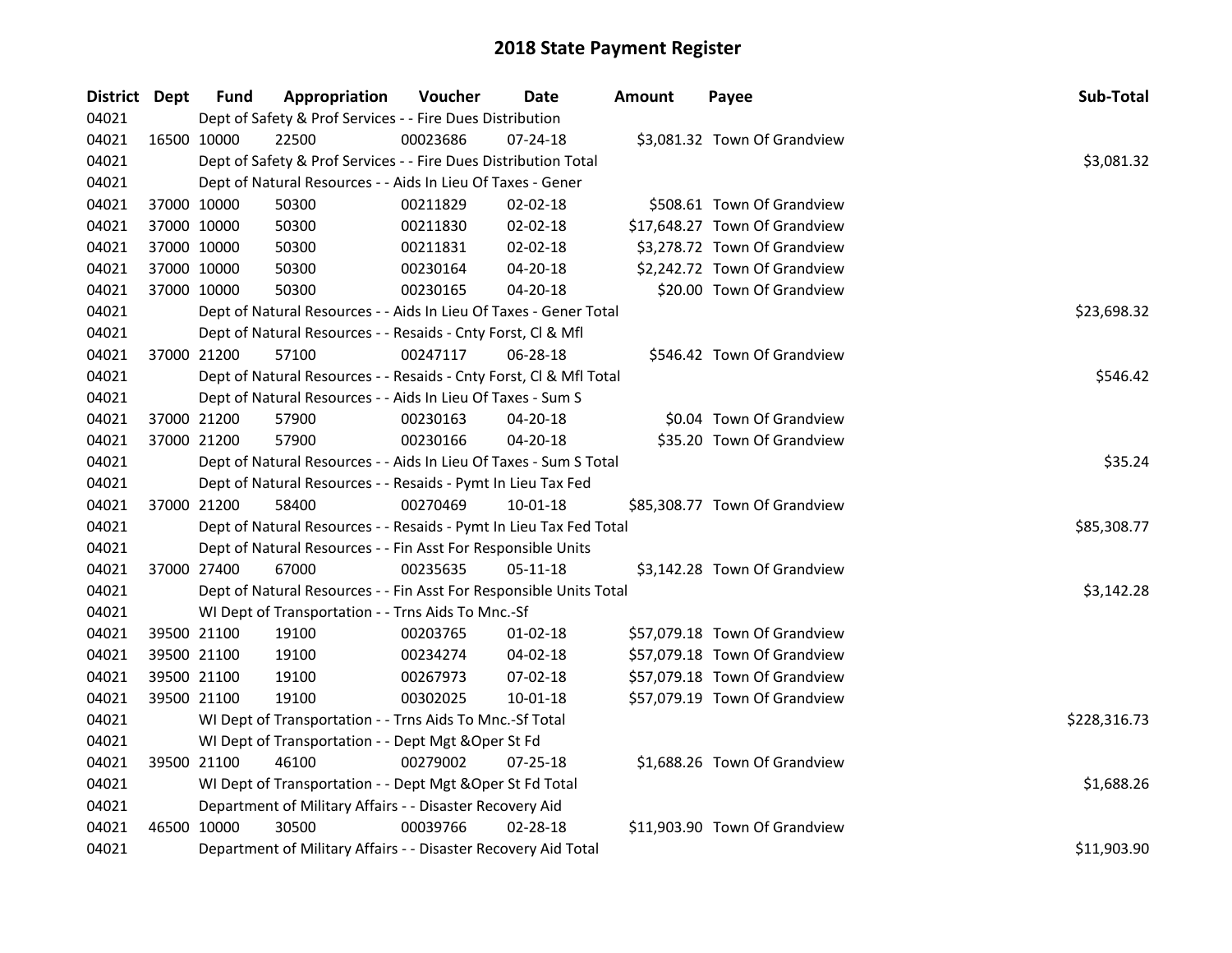| District    | Dept | Fund        | Appropriation                                                          | Voucher     | Date           | Amount | Payee                         | Sub-Total    |
|-------------|------|-------------|------------------------------------------------------------------------|-------------|----------------|--------|-------------------------------|--------------|
| 04021       |      |             | Department of Military Affairs - - Federal Aid, Local Assistance       |             |                |        |                               |              |
| 04021       |      | 46500 10000 | 34200                                                                  | 00039766    | 02-28-18       |        | \$71,423.39 Town Of Grandview |              |
| 04021       |      |             | Department of Military Affairs - - Federal Aid, Local Assistance Total |             |                |        |                               | \$71,423.39  |
| 04021       |      |             | Shared Revenue and Tax Relief - - County And Municipal Aid             |             |                |        |                               |              |
| 04021       |      | 83500 10000 | 10500                                                                  | 00032696    | 07-23-18       |        | \$1,779.14 Town Of Grandview  |              |
| 04021       |      | 83500 10000 | 10500                                                                  | 00035582    | 11-19-18       |        | \$10,081.80 Town Of Grandview |              |
| 04021       |      |             | Shared Revenue and Tax Relief - - County And Municipal Aid Total       | \$11,860.94 |                |        |                               |              |
| 04021       |      |             | Shared Revenue and Tax Relief - - Exempt Computer Aid                  |             |                |        |                               |              |
| 04021       |      | 83500 10000 | 10900                                                                  | 00030019    | $07 - 23 - 18$ |        | \$4.06 Town Of Grandview      |              |
| 04021       |      |             | Shared Revenue and Tax Relief - - Exempt Computer Aid Total            |             |                |        |                               | \$4.06       |
| 04021       |      |             | Shared Revenue and Tax Relief - - Utility Aid                          |             |                |        |                               |              |
| 04021       |      | 83500 10000 | 11000                                                                  | 00032696    | $07 - 23 - 18$ |        | \$36.47 Town Of Grandview     |              |
| 04021       |      | 83500 10000 | 11000                                                                  | 00035582    | 11-19-18       |        | \$256.06 Town Of Grandview    |              |
| 04021       |      |             | Shared Revenue and Tax Relief - - Utility Aid Total                    |             |                |        |                               | \$292.53     |
| 04021 Total |      |             |                                                                        |             |                |        |                               | \$441,302.16 |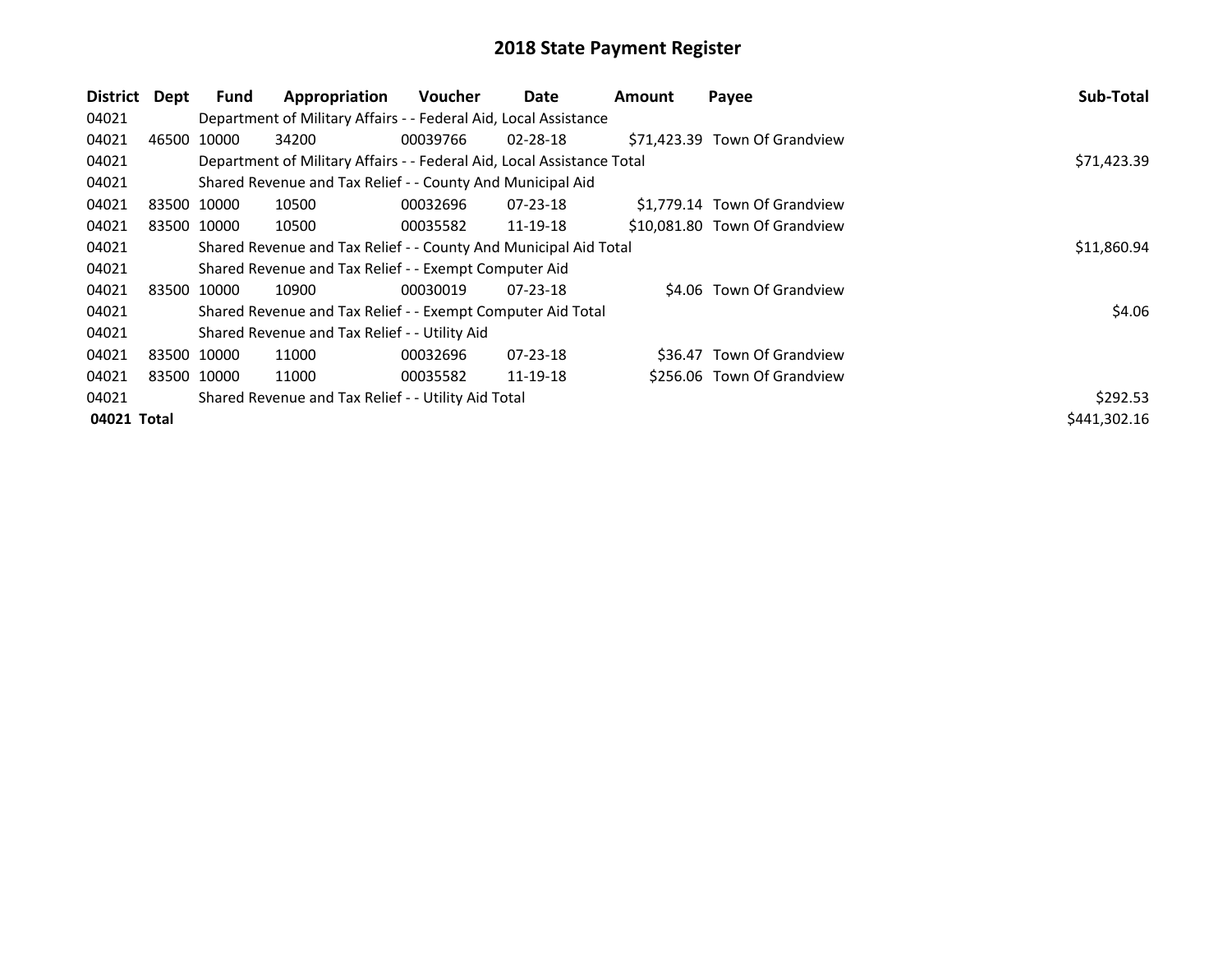| District    | Dept        | Fund        | Appropriation                                                      | <b>Voucher</b> | Date           | <b>Amount</b> | Payee                      | Sub-Total    |
|-------------|-------------|-------------|--------------------------------------------------------------------|----------------|----------------|---------------|----------------------------|--------------|
| 04022       |             |             | Dept of Safety & Prof Services - - Fire Dues Distribution          |                |                |               |                            |              |
| 04022       |             | 16500 10000 | 22500                                                              | 00023687       | $07 - 25 - 18$ |               | \$2,000.54 Town Of Hughes  |              |
| 04022       |             |             | Dept of Safety & Prof Services - - Fire Dues Distribution Total    |                |                |               |                            | \$2,000.54   |
| 04022       |             |             | Dept of Natural Resources - - Aids In Lieu Of Taxes - Gener        |                |                |               |                            |              |
| 04022       |             | 37000 10000 | 50300                                                              | 00211488       | $02 - 02 - 18$ |               | \$2,280.36 Town Of Hughes  |              |
| 04022       |             |             | Dept of Natural Resources - - Aids In Lieu Of Taxes - Gener Total  |                |                |               |                            | \$2,280.36   |
| 04022       |             |             | Dept of Natural Resources - - Resaids - Cnty Forst, CI & Mfl       |                |                |               |                            |              |
| 04022       |             | 37000 21200 | 57100                                                              | 00247118       | 06-28-18       |               | \$7,501.66 Town Of Hughes  |              |
| 04022       |             |             | Dept of Natural Resources - - Resaids - Cnty Forst, Cl & Mfl Total |                |                |               |                            | \$7,501.66   |
| 04022       |             |             | Dept of Natural Resources - - Fin Asst For Responsible Units       |                |                |               |                            |              |
| 04022       |             | 37000 27400 | 67000                                                              | 00235132       | 05-11-18       |               | \$1,989.16 Town Of Hughes  |              |
| 04022       |             |             | Dept of Natural Resources - - Fin Asst For Responsible Units Total | \$1,989.16     |                |               |                            |              |
| 04022       |             |             | WI Dept of Transportation - - Trns Aids To Mnc.-Sf                 |                |                |               |                            |              |
| 04022       |             | 39500 21100 | 19100                                                              | 00203766       | $01 - 02 - 18$ |               | \$45,426.83 Town Of Hughes |              |
| 04022       |             | 39500 21100 | 19100                                                              | 00234275       | 04-02-18       |               | \$45,426.83 Town Of Hughes |              |
| 04022       |             | 39500 21100 | 19100                                                              | 00267974       | 07-02-18       |               | \$45,426.83 Town Of Hughes |              |
| 04022       |             | 39500 21100 | 19100                                                              | 00302026       | 10-01-18       |               | \$45,426.85 Town Of Hughes |              |
| 04022       |             |             | WI Dept of Transportation - - Trns Aids To Mnc.-Sf Total           |                |                |               |                            | \$181,707.34 |
| 04022       |             |             | Shared Revenue and Tax Relief - - County And Municipal Aid         |                |                |               |                            |              |
| 04022       | 83500 10000 |             | 10500                                                              | 00032697       | $07 - 23 - 18$ |               | \$830.86 Town Of Hughes    |              |
| 04022       | 83500 10000 |             | 10500                                                              | 00035583       | 11-19-18       |               | \$4,708.23 Town Of Hughes  |              |
| 04022       |             |             | Shared Revenue and Tax Relief - - County And Municipal Aid Total   | \$5,539.09     |                |               |                            |              |
| 04022       |             |             | Shared Revenue and Tax Relief - - Exempt Computer Aid              |                |                |               |                            |              |
| 04022       | 83500 10000 |             | 10900                                                              | 00030020       | $07 - 23 - 18$ |               | \$3.04 Town Of Hughes      |              |
| 04022       |             |             | Shared Revenue and Tax Relief - - Exempt Computer Aid Total        |                |                |               |                            | \$3.04       |
| 04022 Total |             |             |                                                                    |                |                |               |                            | \$201,021.19 |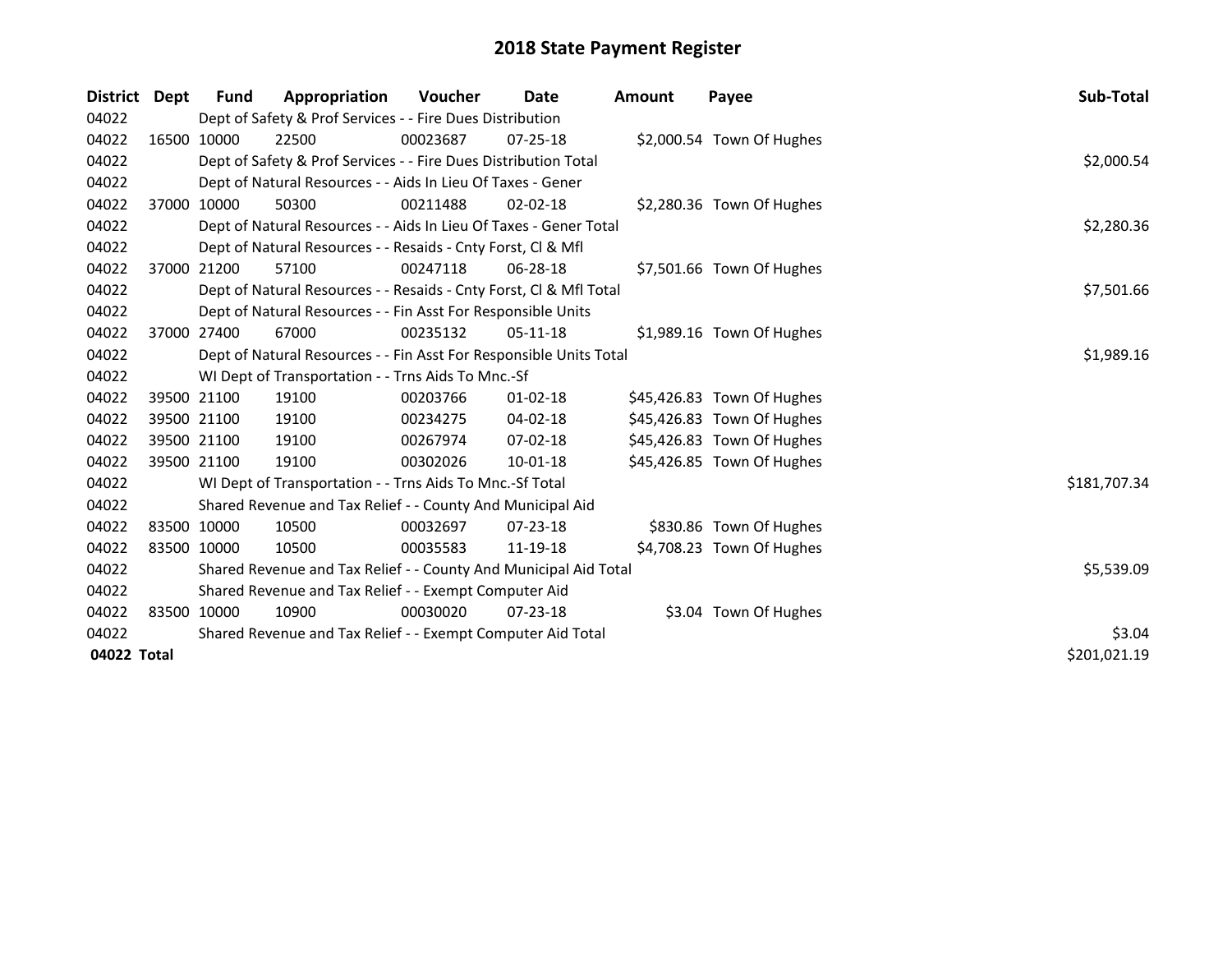| District Dept |             | <b>Fund</b> | Appropriation                                                                   | Voucher   | Date           | <b>Amount</b> | Payee                          | Sub-Total    |
|---------------|-------------|-------------|---------------------------------------------------------------------------------|-----------|----------------|---------------|--------------------------------|--------------|
| 04024         |             |             | Dept of Safety & Prof Services - - Fire Dues Distribution                       |           |                |               |                                |              |
| 04024         | 16500 10000 |             | 22500                                                                           | 00018412  | 07-02-18       |               | \$5,345.75 Town Of Iron River  |              |
| 04024         |             |             | Dept of Safety & Prof Services - - Fire Dues Distribution Total                 |           |                |               |                                | \$5,345.75   |
| 04024         |             |             | Dept of Natural Resources - - Aids In Lieu Of Taxes - Gener                     |           |                |               |                                |              |
| 04024         | 37000 10000 |             | 50300                                                                           | 00211489  | $02 - 01 - 18$ |               | \$16,586.94 Town Of Iron River |              |
| 04024         |             |             | Dept of Natural Resources - - Aids In Lieu Of Taxes - Gener Total               |           |                |               |                                | \$16,586.94  |
| 04024         |             |             | Dept of Natural Resources - - Resaids - Cnty Forst, Cl & Mfl                    |           |                |               |                                |              |
| 04024         | 37000 21200 |             | 57100                                                                           | 00247119  | 06-28-18       |               | \$2,005.46 Town Of Iron River  |              |
| 04024         |             |             | Dept of Natural Resources - - Resaids - Cnty Forst, Cl & Mfl Total              |           |                |               |                                | \$2,005.46   |
| 04024         |             |             | Dept of Natural Resources - - Resaids - Pymt In Lieu Tax Fed                    |           |                |               |                                |              |
| 04024         | 37000 21200 |             | 58400                                                                           | 00270470  | 10-01-18       |               | \$1,304.91 Town Of Iron River  |              |
| 04024         |             |             | Dept of Natural Resources - - Resaids - Pymt In Lieu Tax Fed Total              |           |                |               |                                | \$1,304.91   |
| 04024         |             |             | Dept of Natural Resources - - Gpo--State Funds                                  |           |                |               |                                |              |
| 04024         | 37000 21200 |             | 86100                                                                           | 00210342  | $02 - 16 - 18$ |               | \$25.00 Town Of Iron River     |              |
| 04024         |             |             | Dept of Natural Resources - - Gpo--State Funds Total                            |           |                |               |                                | \$25.00      |
| 04024         |             |             | Dept of Natural Resources - - Fin Asst For Responsible Units                    |           |                |               |                                |              |
| 04024         | 37000 27400 |             | 67000                                                                           | 00235374  | 05-11-18       |               | \$5,947.71 Town Of Iron River  |              |
| 04024         |             |             | Dept of Natural Resources - - Fin Asst For Responsible Units Total              |           |                |               |                                | \$5,947.71   |
| 04024         |             |             | WI Dept of Transportation - - Hwy Sfty Loc Aid Ffd                              |           |                |               |                                |              |
| 04024         | 39500 21100 |             | 18500                                                                           | 00286400  | 08-28-18       |               | \$4,000.00 Town Of Iron River  |              |
| 04024         | 39500 21100 |             | 18500                                                                           | 00291941  | 08-29-18       |               | \$4,500.00 Town Of Iron River  |              |
| 04024         |             |             | WI Dept of Transportation - - Hwy Sfty Loc Aid Ffd Total                        |           |                |               |                                | \$8,500.00   |
| 04024         |             |             | WI Dept of Transportation - - Trns Aids To Mnc.-Sf                              |           |                |               |                                |              |
| 04024         | 39500 21100 |             | 19100                                                                           | 00203767  | $01 - 02 - 18$ |               | \$37,214.64 Town Of Iron River |              |
| 04024         | 39500 21100 |             | 19100                                                                           | 00234276  | 04-02-18       |               | \$37,214.64 Town Of Iron River |              |
| 04024         | 39500 21100 |             | 19100                                                                           | 00267975  | 07-02-18       |               | \$37,214.64 Town Of Iron River |              |
| 04024         | 39500 21100 |             | 19100                                                                           | 00302027  | 10-01-18       |               | \$37,214.67 Town Of Iron River |              |
| 04024         |             |             | WI Dept of Transportation - - Trns Aids To Mnc.-Sf Total                        |           |                |               |                                | \$148,858.59 |
| 04024         |             |             | Department of Health Services - - Emergency Medical Services, Ai                |           |                |               |                                |              |
| 04024         |             | 43500 10000 | 11900                                                                           | 00229360  | 08-31-18       |               | \$4,765.48 Town Of Iron River  |              |
| 04024         |             |             | Department of Health Services - - Emergency Medical Services, Ai Total          |           |                |               |                                | \$4,765.48   |
| 04024         |             |             | Department of Health Services - - Prepaid Medical Transport Reimbursement       |           |                |               |                                |              |
| 04024         | 43500 10000 |             | 16300                                                                           | AMBULANCE | 11-08-18       |               | \$2,000.00 Town Of Iron River  |              |
| 04024         |             |             | Department of Health Services - - Prepaid Medical Transport Reimbursement Total |           |                |               |                                | \$2,000.00   |
| 04024         |             |             | Department of Justice - - Law Enforcement Train, Local                          |           |                |               |                                |              |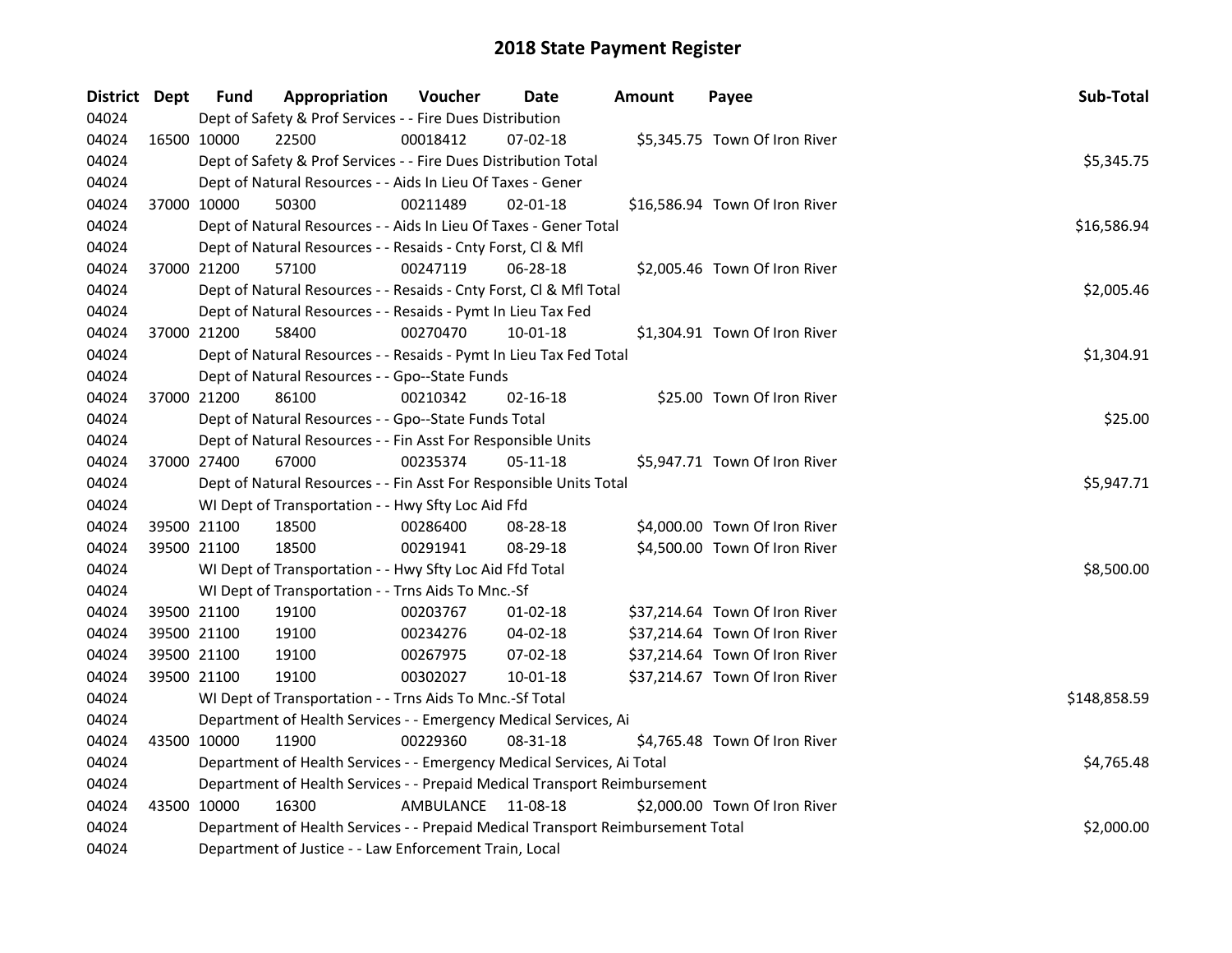| District    | Dept | Fund        | Appropriation                                                    | <b>Voucher</b> | Date           | <b>Amount</b> | Payee                          | Sub-Total    |
|-------------|------|-------------|------------------------------------------------------------------|----------------|----------------|---------------|--------------------------------|--------------|
| 04024       |      | 45500 10000 | 23100                                                            | 00053376       | 10-18-18       |               | \$320.00 Town Of Iron River    |              |
| 04024       |      |             | Department of Justice - - Law Enforcement Train, Local Total     |                |                |               |                                | \$320.00     |
| 04024       |      |             | Department of Revenue - - Payments For Municipal Svcs            |                |                |               |                                |              |
| 04024       |      | 56600 10000 | 50100                                                            | 00026686       | $01 - 31 - 18$ |               | \$105.48 Town Of Iron River    |              |
| 04024       |      |             | Department of Revenue - - Payments For Municipal Svcs Total      |                |                |               |                                | \$105.48     |
| 04024       |      |             | Shared Revenue and Tax Relief - - County And Municipal Aid       |                |                |               |                                |              |
| 04024       |      | 83500 10000 | 10500                                                            | 00032698       | $07 - 23 - 18$ |               | \$1,740.84 Town Of Iron River  |              |
| 04024       |      | 83500 10000 | 10500                                                            | 00035584       | 11-19-18       |               | \$7,864.78 Town Of Iron River  |              |
| 04024       |      |             | Shared Revenue and Tax Relief - - County And Municipal Aid Total |                |                |               |                                | \$9,605.62   |
| 04024       |      |             | Shared Revenue and Tax Relief - - Exempt Computer Aid            |                |                |               |                                |              |
| 04024       |      | 83500 10000 | 10900                                                            | 00030021       | $07 - 23 - 18$ |               | \$388.63 Town Of Iron River    |              |
| 04024       |      |             | Shared Revenue and Tax Relief - - Exempt Computer Aid Total      |                |                |               |                                | \$388.63     |
| 04024       |      |             | Shared Revenue and Tax Relief - - Utility Aid                    |                |                |               |                                |              |
| 04024       |      | 83500 10000 | 11000                                                            | 00032698       | $07 - 23 - 18$ |               | \$2,133.63 Town Of Iron River  |              |
| 04024       |      | 83500 10000 | 11000                                                            | 00035584       | 11-19-18       |               | \$12,928.82 Town Of Iron River |              |
| 04024       |      |             | Shared Revenue and Tax Relief - - Utility Aid Total              |                |                |               |                                | \$15,062.45  |
| 04024 Total |      |             |                                                                  |                |                |               |                                | \$220,822.02 |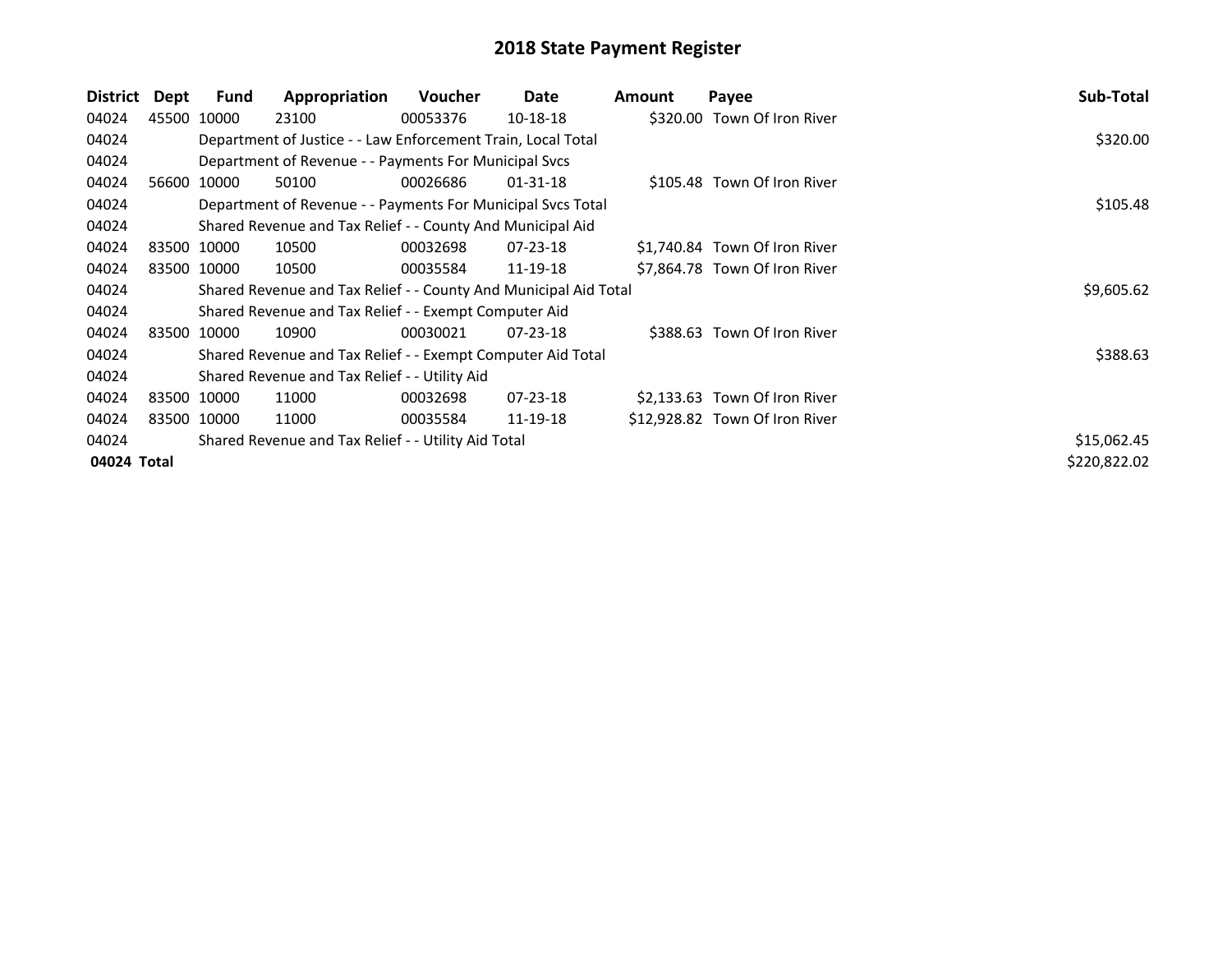| District    | Dept        | <b>Fund</b> | Appropriation                                                          | Voucher  | Date           | <b>Amount</b> | Payee                     | Sub-Total    |
|-------------|-------------|-------------|------------------------------------------------------------------------|----------|----------------|---------------|---------------------------|--------------|
| 04026       |             |             | Dept of Safety & Prof Services - - Fire Dues Distribution              |          |                |               |                           |              |
| 04026       |             | 16500 10000 | 22500                                                                  | 00023688 | $07 - 24 - 18$ |               | \$1,105.91 Town Of Kelly  |              |
| 04026       |             |             | Dept of Safety & Prof Services - - Fire Dues Distribution Total        |          |                |               |                           | \$1,105.91   |
| 04026       |             |             | Dept of Natural Resources - - Aids In Lieu Of Taxes - Gener            |          |                |               |                           |              |
| 04026       |             | 37000 10000 | 50300                                                                  | 00211440 | $02 - 02 - 18$ |               | \$18,562.66 Town Of Kelly |              |
| 04026       |             |             | Dept of Natural Resources - - Aids In Lieu Of Taxes - Gener Total      |          |                |               |                           | \$18,562.66  |
| 04026       |             |             | Dept of Natural Resources - - Resaids - Cnty Forst, CI & Mfl           |          |                |               |                           |              |
| 04026       |             | 37000 21200 | 57100                                                                  | 00247120 | 06-28-18       |               | \$508.36 Town Of Kelly    |              |
| 04026       |             |             | Dept of Natural Resources - - Resaids - Cnty Forst, CI & Mfl Total     |          |                |               |                           | \$508.36     |
| 04026       |             |             | WI Dept of Transportation - - Trns Aids To Mnc.-Sf                     |          |                |               |                           |              |
| 04026       |             | 39500 21100 | 19100                                                                  | 00203768 | $01 - 02 - 18$ |               | \$24,415.58 Town Of Kelly |              |
| 04026       |             | 39500 21100 | 19100                                                                  | 00234277 | 04-02-18       |               | \$24,415.58 Town Of Kelly |              |
| 04026       |             | 39500 21100 | 19100                                                                  | 00267976 | $07 - 02 - 18$ |               | \$24,415.58 Town Of Kelly |              |
| 04026       |             | 39500 21100 | 19100                                                                  | 00302028 | 10-01-18       |               | \$24,415.58 Town Of Kelly |              |
| 04026       |             |             | WI Dept of Transportation - - Trns Aids To Mnc.-Sf Total               |          |                |               |                           | \$97,662.32  |
| 04026       |             |             | Department of Military Affairs - - Federal Aid, Local Assistance       |          |                |               |                           |              |
| 04026       |             | 46500 10000 | 34200                                                                  | 00040321 | $03 - 16 - 18$ |               | \$12,007.17 Town Of Kelly |              |
| 04026       |             |             | Department of Military Affairs - - Federal Aid, Local Assistance Total |          |                |               |                           | \$12,007.17  |
| 04026       |             |             | Shared Revenue and Tax Relief - - County And Municipal Aid             |          |                |               |                           |              |
| 04026       | 83500 10000 |             | 10500                                                                  | 00032699 | $07 - 23 - 18$ |               | \$4,544.13 Town Of Kelly  |              |
| 04026       | 83500 10000 |             | 10500                                                                  | 00035585 | 11-19-18       |               | \$25,750.08 Town Of Kelly |              |
| 04026       |             |             | Shared Revenue and Tax Relief - - County And Municipal Aid Total       |          |                |               |                           | \$30,294.21  |
| 04026       |             |             | Shared Revenue and Tax Relief - - Exempt Computer Aid                  |          |                |               |                           |              |
| 04026       |             | 83500 10000 | 10900                                                                  | 00030022 | $07 - 23 - 18$ |               | \$12.18 Town Of Kelly     |              |
| 04026       |             |             | Shared Revenue and Tax Relief - - Exempt Computer Aid Total            | \$12.18  |                |               |                           |              |
| 04026 Total |             |             |                                                                        |          |                |               |                           | \$160,152.81 |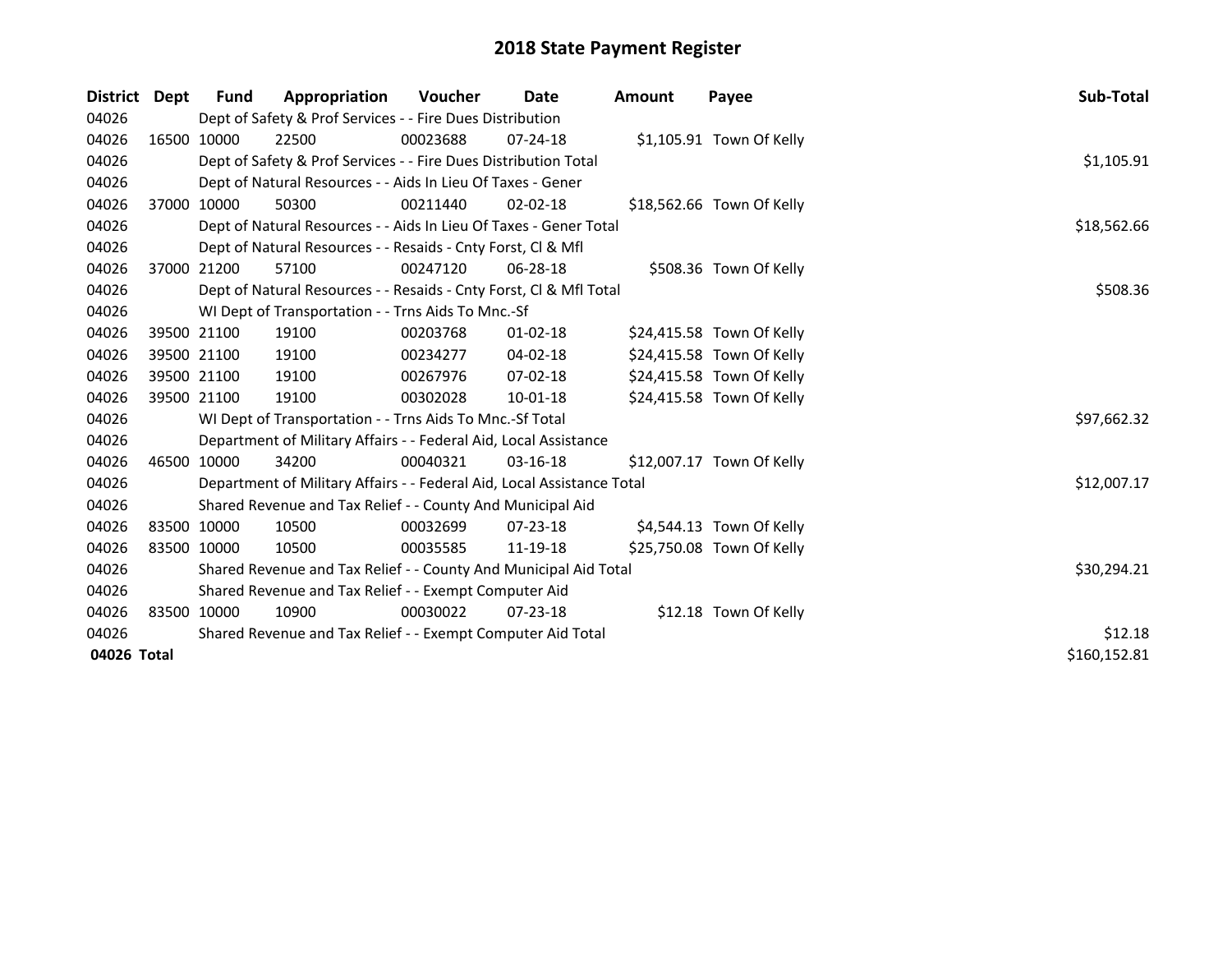| District Dept |             | <b>Fund</b> | Appropriation                                                                   | Voucher   | Date           | <b>Amount</b> | Payee                        | Sub-Total    |
|---------------|-------------|-------------|---------------------------------------------------------------------------------|-----------|----------------|---------------|------------------------------|--------------|
| 04028         |             |             | Dept of Safety & Prof Services - - Fire Dues Distribution                       |           |                |               |                              |              |
| 04028         | 16500 10000 |             | 22500                                                                           | 00023689  | 07-24-18       |               | \$1,016.39 Town Of Keystone  |              |
| 04028         |             |             | Dept of Safety & Prof Services - - Fire Dues Distribution Total                 |           |                |               |                              | \$1,016.39   |
| 04028         |             |             | Dept of Natural Resources - - Aids In Lieu Of Taxes - Gener                     |           |                |               |                              |              |
| 04028         |             | 37000 10000 | 50300                                                                           | 00211490  | $02 - 02 - 18$ |               | \$5,754.74 Town Of Keystone  |              |
| 04028         |             |             | Dept of Natural Resources - - Aids In Lieu Of Taxes - Gener Total               |           |                |               |                              | \$5,754.74   |
| 04028         |             |             | Dept of Natural Resources - - Resaids - Cnty Forst, Cl & Mfl                    |           |                |               |                              |              |
| 04028         |             | 37000 21200 | 57100                                                                           | 00247121  | 06-28-18       |               | \$351.53 Town Of Keystone    |              |
| 04028         |             |             | Dept of Natural Resources - - Resaids - Cnty Forst, Cl & Mfl Total              |           |                |               |                              | \$351.53     |
| 04028         |             |             | Dept of Natural Resources - - Resaids - Pymt In Lieu Tax Fed                    |           |                |               |                              |              |
| 04028         |             | 37000 21200 | 58400                                                                           | 00270471  | 10-01-18       |               | \$17,246.93 Town Of Keystone |              |
| 04028         |             |             | Dept of Natural Resources - - Resaids - Pymt In Lieu Tax Fed Total              |           |                |               |                              | \$17,246.93  |
| 04028         |             |             | Dept of Natural Resources - - Fin Asst For Responsible Units                    |           |                |               |                              |              |
| 04028         |             | 37000 27400 | 67000                                                                           | 00235356  | 05-11-18       |               | \$1,656.19 Town Of Keystone  |              |
| 04028         |             |             | Dept of Natural Resources - - Fin Asst For Responsible Units Total              |           |                |               |                              | \$1,656.19   |
| 04028         |             |             | WI Dept of Transportation - - Trns Aids To Mnc.-Sf                              |           |                |               |                              |              |
| 04028         |             | 39500 21100 | 19100                                                                           | 00203769  | $01-02-18$     |               | \$25,066.58 Town Of Keystone |              |
| 04028         |             | 39500 21100 | 19100                                                                           | 00234278  | $04 - 02 - 18$ |               | \$25,066.58 Town Of Keystone |              |
| 04028         |             | 39500 21100 | 19100                                                                           | 00267977  | 07-02-18       |               | \$25,066.58 Town Of Keystone |              |
| 04028         |             | 39500 21100 | 19100                                                                           | 00302029  | $10 - 01 - 18$ |               | \$25,066.59 Town Of Keystone |              |
| 04028         |             |             | WI Dept of Transportation - - Trns Aids To Mnc.-Sf Total                        |           |                |               |                              | \$100,266.33 |
| 04028         |             |             | Department of Health Services - - Prepaid Medical Transport Reimbursement       |           |                |               |                              |              |
| 04028         | 43500 10000 |             | 16300                                                                           | AMBULANCE | 11-08-18       |               | \$2,000.00 Town Of Keystone  |              |
| 04028         |             |             | Department of Health Services - - Prepaid Medical Transport Reimbursement Total |           |                |               |                              | \$2,000.00   |
| 04028         |             |             | Shared Revenue and Tax Relief - - County And Municipal Aid                      |           |                |               |                              |              |
| 04028         |             | 83500 10000 | 10500                                                                           | 00032700  | 07-23-18       |               | \$6,723.01 Town Of Keystone  |              |
| 04028         |             | 83500 10000 | 10500                                                                           | 00035586  | 11-19-18       |               | \$36,097.05 Town Of Keystone |              |
| 04028         |             |             | Shared Revenue and Tax Relief - - County And Municipal Aid Total                |           |                |               |                              | \$42,820.06  |
| 04028         |             |             | Shared Revenue and Tax Relief - - Exempt Computer Aid                           |           |                |               |                              |              |
| 04028         | 83500 10000 |             | 10900                                                                           | 00030023  | 07-23-18       |               | \$1.01 Town Of Keystone      |              |
| 04028         |             |             | Shared Revenue and Tax Relief - - Exempt Computer Aid Total                     |           |                |               |                              | \$1.01       |
| 04028         |             |             | Shared Revenue and Tax Relief - - Lottery & Gaming Credit                       |           |                |               |                              |              |
| 04028         |             | 83500 52100 | 36300                                                                           | 00027255  | $03 - 26 - 18$ |               | \$564.48 Town Of Keystone    |              |
| 04028         |             |             | Shared Revenue and Tax Relief - - Lottery & Gaming Credit Total                 |           |                |               |                              | \$564.48     |
| 04028 Total   |             |             |                                                                                 |           |                |               |                              | \$171,677.66 |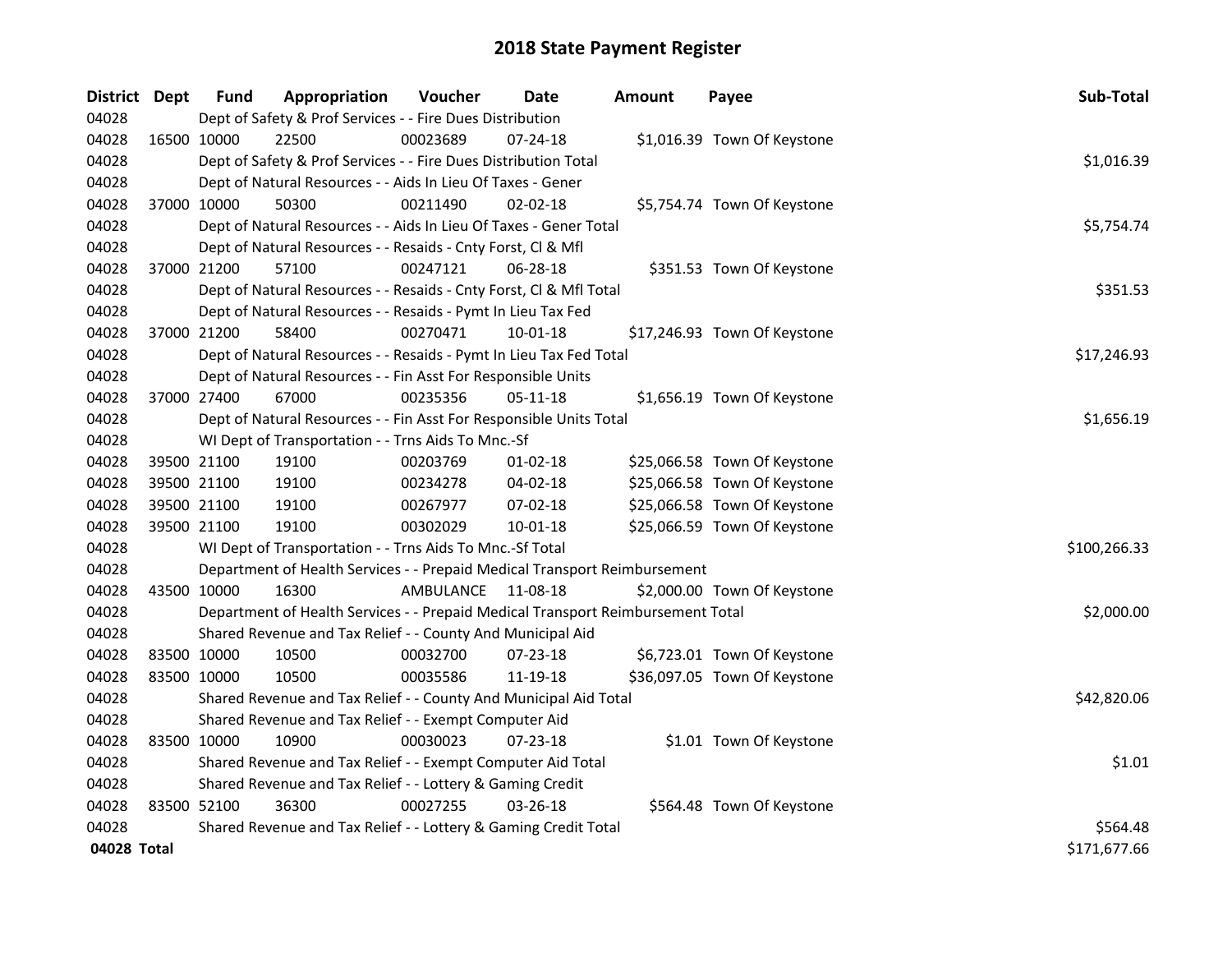| District    | Dept        | <b>Fund</b> | Appropriation                                                          | <b>Voucher</b> | Date           | Amount | Payee                       | Sub-Total    |
|-------------|-------------|-------------|------------------------------------------------------------------------|----------------|----------------|--------|-----------------------------|--------------|
| 04030       |             |             | Dept of Safety & Prof Services - - Fire Dues Distribution              |                |                |        |                             |              |
| 04030       |             | 16500 10000 | 22500                                                                  | 00023690       | $07 - 24 - 18$ |        | \$881.15 Town Of Lincoln    |              |
| 04030       |             |             | Dept of Safety & Prof Services - - Fire Dues Distribution Total        |                |                |        |                             | \$881.15     |
| 04030       |             |             | Dept of Natural Resources - - Resaids - Cnty Forst, Cl & Mfl           |                |                |        |                             |              |
| 04030       |             | 37000 21200 | 57100                                                                  | 00247122       | $06 - 28 - 18$ |        | \$877.92 Town Of Lincoln    |              |
| 04030       |             |             | Dept of Natural Resources - - Resaids - Cnty Forst, Cl & Mfl Total     |                |                |        |                             | \$877.92     |
| 04030       |             |             | WI Dept of Transportation - - Trns Aids To Mnc.-Sf                     |                |                |        |                             |              |
| 04030       |             | 39500 21100 | 19100                                                                  | 00203770       | $01 - 02 - 18$ |        | \$25,657.86 Town Of Lincoln |              |
| 04030       |             | 39500 21100 | 19100                                                                  | 00234279       | 04-02-18       |        | \$25,657.86 Town Of Lincoln |              |
| 04030       |             | 39500 21100 | 19100                                                                  | 00267978       | 07-02-18       |        | \$25,657.86 Town Of Lincoln |              |
| 04030       | 39500 21100 |             | 19100                                                                  | 00302030       | $10 - 01 - 18$ |        | \$25,657.86 Town Of Lincoln |              |
| 04030       |             |             | WI Dept of Transportation - - Trns Aids To Mnc.-Sf Total               |                |                |        |                             | \$102,631.44 |
| 04030       |             |             | Department of Military Affairs - - Disaster Recovery Aid               |                |                |        |                             |              |
| 04030       |             | 46500 10000 | 30500                                                                  | 00038848       | $02 - 07 - 18$ |        | \$16,666.54 Town Of Lincoln |              |
| 04030       |             |             | Department of Military Affairs - - Disaster Recovery Aid Total         |                |                |        |                             | \$16,666.54  |
| 04030       |             |             | Department of Military Affairs - - Federal Aid, Local Assistance       |                |                |        |                             |              |
| 04030       |             | 46500 10000 | 34200                                                                  | 00038848       | $02 - 07 - 18$ |        | \$99,999.23 Town Of Lincoln |              |
| 04030       |             |             | Department of Military Affairs - - Federal Aid, Local Assistance Total |                |                |        |                             | \$99,999.23  |
| 04030       |             |             | Shared Revenue and Tax Relief - - County And Municipal Aid             |                |                |        |                             |              |
| 04030       | 83500 10000 |             | 10500                                                                  | 00032701       | 07-23-18       |        | \$2,913.32 Town Of Lincoln  |              |
| 04030       | 83500 10000 |             | 10500                                                                  | 00035587       | 11-19-18       |        | \$16,508.80 Town Of Lincoln |              |
| 04030       |             |             | Shared Revenue and Tax Relief - - County And Municipal Aid Total       |                |                |        |                             | \$19,422.12  |
| 04030       |             |             | Shared Revenue and Tax Relief - - Exempt Computer Aid                  |                |                |        |                             |              |
| 04030       | 83500 10000 |             | 10900                                                                  | 00030024       | 07-23-18       |        | \$1.01 Town Of Lincoln      |              |
| 04030       |             |             | Shared Revenue and Tax Relief - - Exempt Computer Aid Total            |                |                |        |                             | \$1.01       |
| 04030       |             |             | Shared Revenue and Tax Relief - - Utility Aid                          |                |                |        |                             |              |
| 04030       |             | 83500 10000 | 11000                                                                  | 00032701       | $07 - 23 - 18$ |        | \$0.44 Town Of Lincoln      |              |
| 04030       |             |             | Shared Revenue and Tax Relief - - Utility Aid Total                    | \$0.44         |                |        |                             |              |
| 04030 Total |             |             |                                                                        |                |                |        |                             | \$240,479.85 |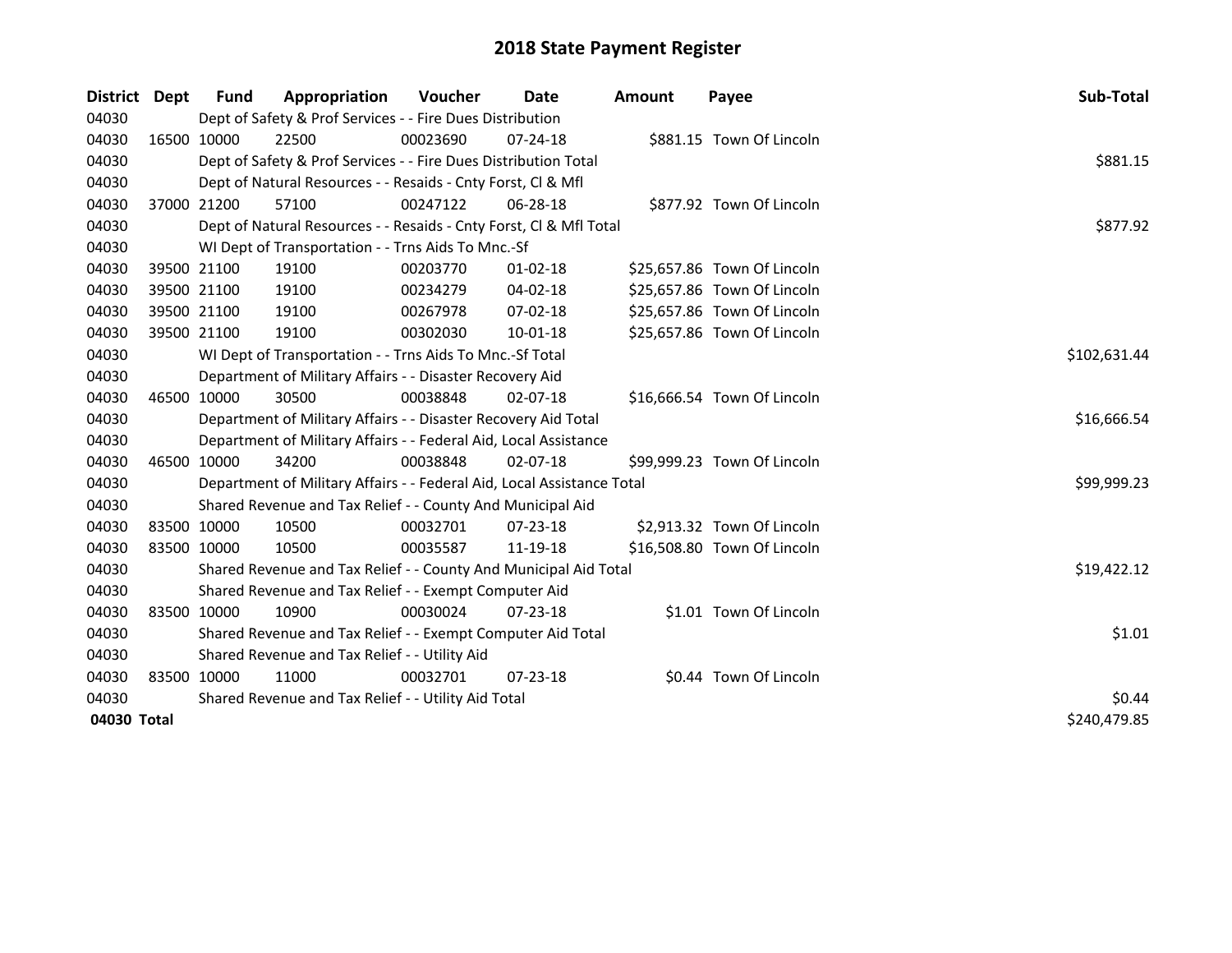| District Dept | Fund        | Appropriation                                                      | <b>Voucher</b> | Date           | Amount | Payee                     | Sub-Total    |
|---------------|-------------|--------------------------------------------------------------------|----------------|----------------|--------|---------------------------|--------------|
| 04032         |             | Dept of Safety & Prof Services - - Fire Dues Distribution          |                |                |        |                           |              |
| 04032         | 16500 10000 | 22500                                                              | 00023691       | $07 - 24 - 18$ |        | \$613.43 Town Of Mason    |              |
| 04032         |             | Dept of Safety & Prof Services - - Fire Dues Distribution Total    |                |                |        |                           | \$613.43     |
| 04032         |             | Dept of Natural Resources - - Aids In Lieu Of Taxes - Gener        |                |                |        |                           |              |
| 04032         | 37000 10000 | 50300                                                              | 00211456       | $02 - 02 - 18$ |        | \$1,552.86 Town Of Mason  |              |
| 04032         | 37000 10000 | 50300                                                              | 00211457       | $02 - 02 - 18$ |        | \$2,525.96 Town Of Mason  |              |
| 04032         | 37000 10000 | 50300                                                              | 00229336       | 04-20-18       |        | \$1,075.28 Town Of Mason  |              |
| 04032         |             | Dept of Natural Resources - - Aids In Lieu Of Taxes - Gener Total  |                |                |        |                           | \$5,154.10   |
| 04032         |             | Dept of Natural Resources - - Resaids - Cnty Forst, CI & Mfl       |                |                |        |                           |              |
| 04032         | 37000 21200 | 57100                                                              | 00247123       | 06-28-18       |        | \$606.77 Town Of Mason    |              |
| 04032         |             | Dept of Natural Resources - - Resaids - Cnty Forst, Cl & Mfl Total |                |                |        |                           | \$606.77     |
| 04032         |             | Dept of Natural Resources - - Fin Asst For Responsible Units       |                |                |        |                           |              |
| 04032         | 37000 27400 | 67000                                                              | 00236004       | 05-15-18       |        | \$3,439.74 Town Of Mason  |              |
| 04032         |             | Dept of Natural Resources - - Fin Asst For Responsible Units Total |                |                |        |                           | \$3,439.74   |
| 04032         |             | WI Dept of Transportation - - Trns Aids To Mnc.-Sf                 |                |                |        |                           |              |
| 04032         | 39500 21100 | 19100                                                              | 00203771       | $01 - 02 - 18$ |        | \$26,816.52 Town Of Mason |              |
| 04032         | 39500 21100 | 19100                                                              | 00234280       | 04-02-18       |        | \$26,816.52 Town Of Mason |              |
| 04032         | 39500 21100 | 19100                                                              | 00267979       | 07-02-18       |        | \$26,816.52 Town Of Mason |              |
| 04032         | 39500 21100 | 19100                                                              | 00302031       | $10 - 01 - 18$ |        | \$26,816.54 Town Of Mason |              |
| 04032         |             | WI Dept of Transportation - - Trns Aids To Mnc.-Sf Total           |                |                |        |                           | \$107,266.10 |
| 04032         |             | Shared Revenue and Tax Relief - - County And Municipal Aid         |                |                |        |                           |              |
| 04032         | 83500 10000 | 10500                                                              | 00032702       | $07 - 23 - 18$ |        | \$4,349.62 Town Of Mason  |              |
| 04032         | 83500 10000 | 10500                                                              | 00035588       | 11-19-18       |        | \$24,647.87 Town Of Mason |              |
| 04032         |             | Shared Revenue and Tax Relief - - County And Municipal Aid Total   |                |                |        |                           | \$28,997.49  |
| 04032         |             | Shared Revenue and Tax Relief - - Exempt Computer Aid              |                |                |        |                           |              |
| 04032         | 83500 10000 | 10900                                                              | 00030025       | $07 - 23 - 18$ |        | \$7.10 Town Of Mason      |              |
| 04032         |             | Shared Revenue and Tax Relief - - Exempt Computer Aid Total        |                |                |        |                           | \$7.10       |
| 04032 Total   |             |                                                                    |                |                |        |                           | \$146,084.73 |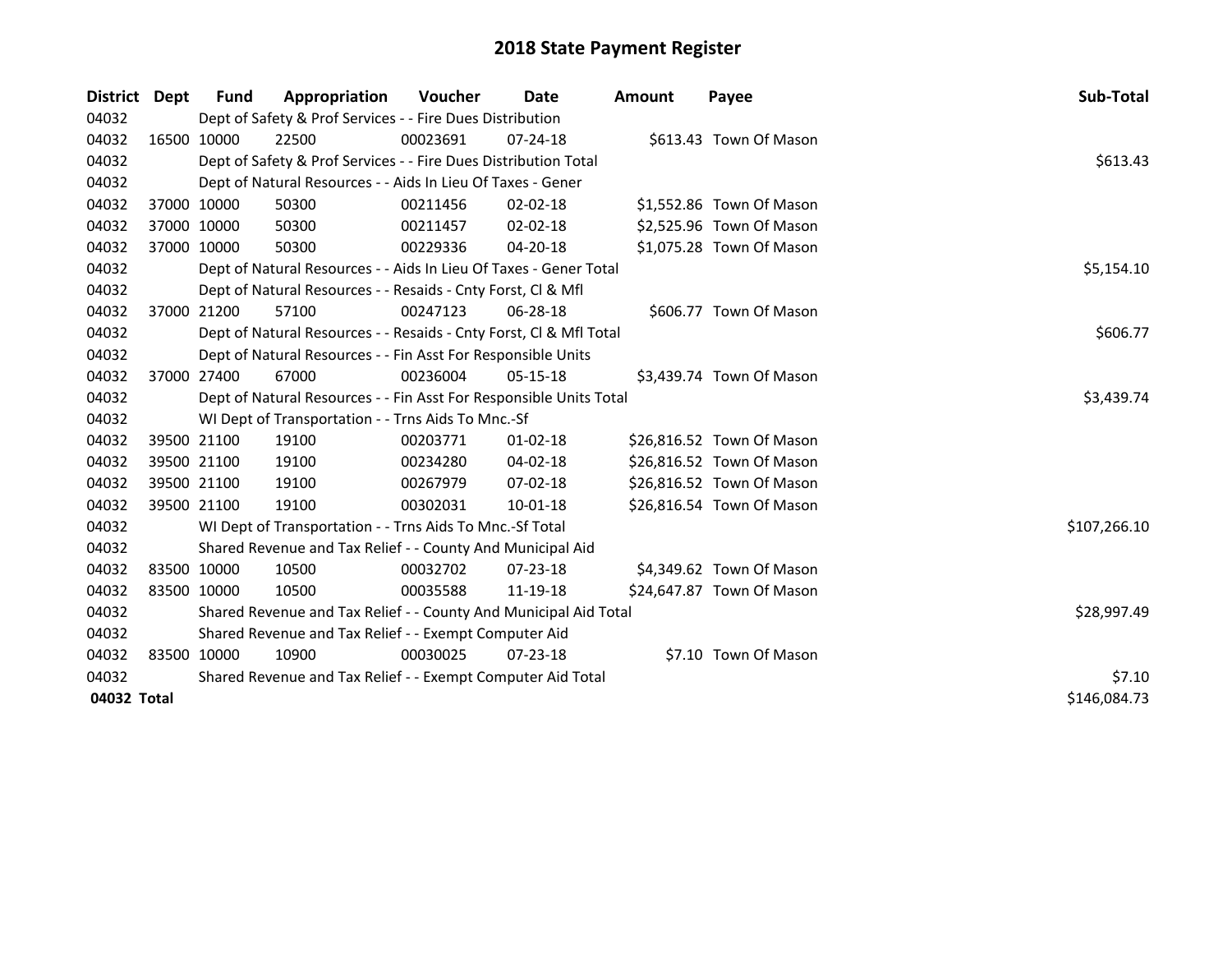| District Dept |             | <b>Fund</b>                                           | Appropriation                                                      | Voucher     | <b>Date</b>    | <b>Amount</b> | Payee                         | Sub-Total    |  |  |
|---------------|-------------|-------------------------------------------------------|--------------------------------------------------------------------|-------------|----------------|---------------|-------------------------------|--------------|--|--|
| 04034         |             |                                                       | Dept of Safety & Prof Services - - Fire Dues Distribution          |             |                |               |                               |              |  |  |
| 04034         |             | 16500 10000                                           | 22500                                                              | 00023692    | 07-25-18       |               | \$5,390.76 Town Of Namakagon  |              |  |  |
| 04034         |             |                                                       | Dept of Safety & Prof Services - - Fire Dues Distribution Total    |             |                |               |                               | \$5,390.76   |  |  |
| 04034         |             |                                                       | Dept of Natural Resources - - Aids In Lieu Of Taxes - Gener        |             |                |               |                               |              |  |  |
| 04034         |             | 37000 10000                                           | 50300                                                              | 00229153    | 04-20-18       |               | \$2.10 Town Of Namakagon      |              |  |  |
| 04034         |             |                                                       | Dept of Natural Resources - - Aids In Lieu Of Taxes - Gener Total  |             |                | \$2.10        |                               |              |  |  |
| 04034         |             |                                                       | Dept of Natural Resources - - Resaids - Cnty Forst, Cl & Mfl       |             |                |               |                               |              |  |  |
| 04034         | 37000 21200 |                                                       | 57100                                                              | 00247124    | 06-28-18       |               | \$543.66 Town Of Namakagon    |              |  |  |
| 04034         |             |                                                       | Dept of Natural Resources - - Resaids - Cnty Forst, Cl & Mfl Total |             |                |               |                               |              |  |  |
| 04034         |             |                                                       | Dept of Natural Resources - - Aids In Lieu Of Taxes - Sum S        |             |                |               |                               |              |  |  |
| 04034         |             | 37000 21200                                           | 57900                                                              | 00229152    | 04-20-18       |               | \$6.44 Town Of Namakagon      |              |  |  |
| 04034         |             |                                                       | Dept of Natural Resources - - Aids In Lieu Of Taxes - Sum S Total  |             |                |               |                               | \$6.44       |  |  |
| 04034         |             |                                                       | Dept of Natural Resources - - Resaids - Pymt In Lieu Tax Fed       |             |                |               |                               |              |  |  |
| 04034         | 37000 21200 |                                                       | 58400                                                              | 00270472    | 10-01-18       |               | \$70,995.35 Town Of Namakagon |              |  |  |
| 04034         |             |                                                       | Dept of Natural Resources - - Resaids - Pymt In Lieu Tax Fed Total | \$70,995.35 |                |               |                               |              |  |  |
| 04034         |             |                                                       | Dept of Natural Resources - - Fin Asst For Responsible Units       |             |                |               |                               |              |  |  |
| 04034         |             | 37000 27400                                           | 67000                                                              | 00235734    | $05-11-18$     |               | \$1,897.42 Town Of Namakagon  |              |  |  |
| 04034         |             |                                                       | Dept of Natural Resources - - Fin Asst For Responsible Units Total |             |                |               |                               | \$1,897.42   |  |  |
| 04034         |             |                                                       | WI Dept of Transportation - - Trns Aids To Mnc.-Sf                 |             |                |               |                               |              |  |  |
| 04034         |             | 39500 21100                                           | 19100                                                              | 00203772    | $01-02-18$     |               | \$39,561.84 Town Of Namakagon |              |  |  |
| 04034         |             | 39500 21100                                           | 19100                                                              | 00234281    | 04-02-18       |               | \$39,561.84 Town Of Namakagon |              |  |  |
| 04034         |             | 39500 21100                                           | 19100                                                              | 00267980    | 07-02-18       |               | \$39,561.84 Town Of Namakagon |              |  |  |
| 04034         |             | 39500 21100                                           | 19100                                                              | 00302032    | $10 - 01 - 18$ |               | \$39,561.84 Town Of Namakagon |              |  |  |
| 04034         |             |                                                       | WI Dept of Transportation - - Trns Aids To Mnc.-Sf Total           |             |                |               |                               | \$158,247.36 |  |  |
| 04034         |             |                                                       | Shared Revenue and Tax Relief - - County And Municipal Aid         |             |                |               |                               |              |  |  |
| 04034         |             | 83500 10000                                           | 10500                                                              | 00032703    | 07-23-18       |               | \$1,151.33 Town Of Namakagon  |              |  |  |
| 04034         |             | 83500 10000                                           | 10500                                                              | 00035589    | 11-19-18       |               | \$6,524.21 Town Of Namakagon  |              |  |  |
| 04034         |             |                                                       | Shared Revenue and Tax Relief - - County And Municipal Aid Total   |             |                |               |                               | \$7,675.54   |  |  |
| 04034         |             | Shared Revenue and Tax Relief - - Exempt Computer Aid |                                                                    |             |                |               |                               |              |  |  |
| 04034         | 83500 10000 |                                                       | 10900                                                              | 00030026    | 07-23-18       |               | \$5.07 Town Of Namakagon      |              |  |  |
| 04034         |             |                                                       | Shared Revenue and Tax Relief - - Exempt Computer Aid Total        | \$5.07      |                |               |                               |              |  |  |
| 04034 Total   |             |                                                       |                                                                    |             |                |               |                               | \$244,763.70 |  |  |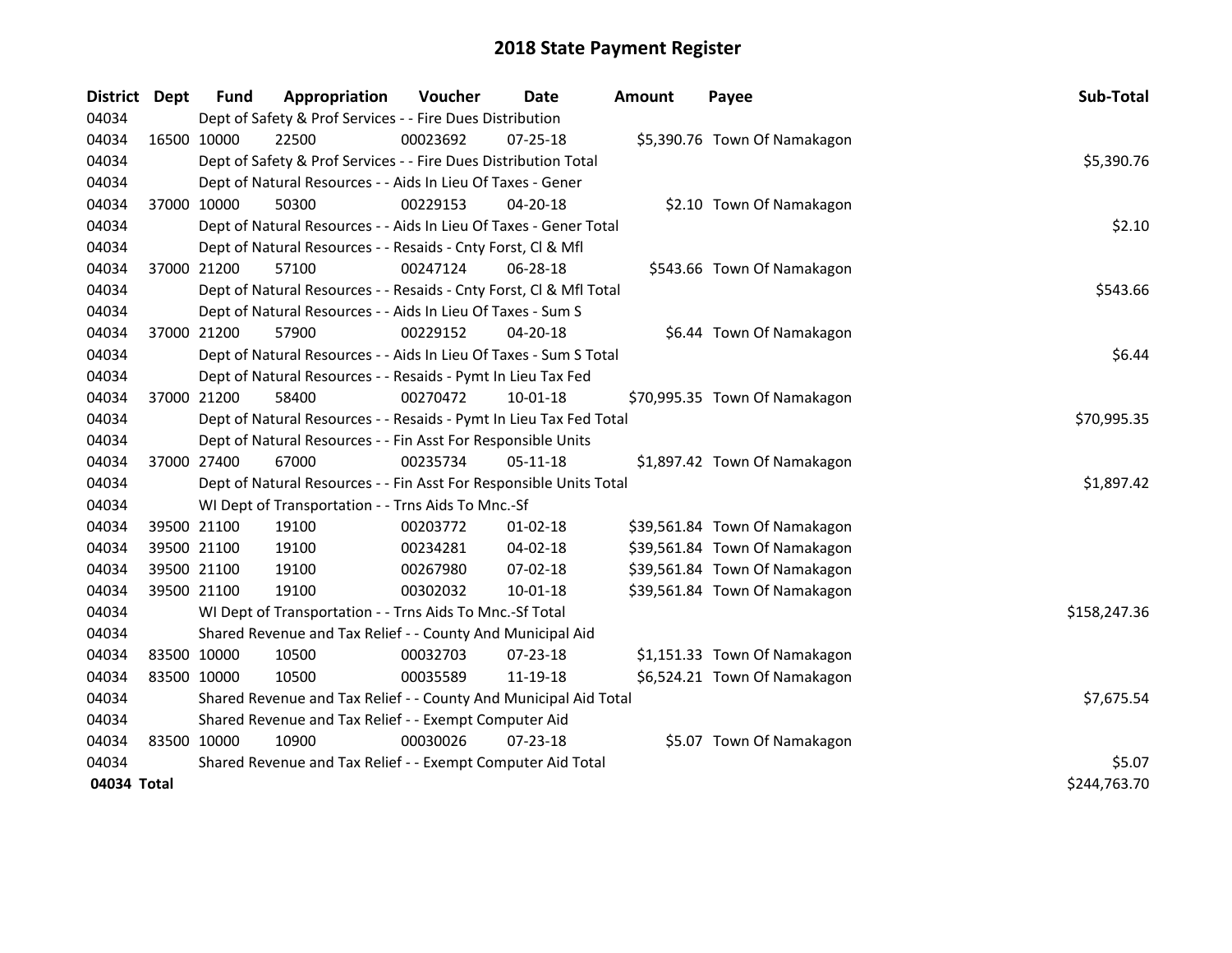| District    | Dept | Fund        | Appropriation                                                      | Voucher    | Date           | Amount | Payee                       | Sub-Total    |
|-------------|------|-------------|--------------------------------------------------------------------|------------|----------------|--------|-----------------------------|--------------|
| 04036       |      |             | Dept of Safety & Prof Services - - Fire Dues Distribution          |            |                |        |                             |              |
| 04036       |      | 16500 10000 | 22500                                                              | 00023693   | $07 - 24 - 18$ |        | \$607.27 Town Of Orienta    |              |
| 04036       |      |             | Dept of Safety & Prof Services - - Fire Dues Distribution Total    |            |                |        |                             | \$607.27     |
| 04036       |      |             | Dept of Natural Resources - - Aids In Lieu Of Taxes - Gener        |            |                |        |                             |              |
| 04036       |      | 37000 10000 | 50300                                                              | 00211443   | 02-02-18       |        | \$8,943.37 Town Of Orienta  |              |
| 04036       |      |             | Dept of Natural Resources - - Aids In Lieu Of Taxes - Gener Total  |            |                |        |                             | \$8,943.37   |
| 04036       |      |             | Dept of Natural Resources - - Resaids - Cnty Forst, Cl & Mfl       |            |                |        |                             |              |
| 04036       |      | 37000 21200 | 57100                                                              | 00247125   | $06 - 28 - 18$ |        | \$2,622.94 Town Of Orienta  |              |
| 04036       |      |             | Dept of Natural Resources - - Resaids - Cnty Forst, CI & Mfl Total | \$2,622.94 |                |        |                             |              |
| 04036       |      |             | WI Dept of Transportation - - Trns Aids To Mnc.-Sf                 |            |                |        |                             |              |
| 04036       |      | 39500 21100 | 19100                                                              | 00203773   | 01-02-18       |        | \$27,906.56 Town Of Orienta |              |
| 04036       |      | 39500 21100 | 19100                                                              | 00234282   | 04-02-18       |        | \$27,906.56 Town Of Orienta |              |
| 04036       |      | 39500 21100 | 19100                                                              | 00267981   | $07-02-18$     |        | \$27,906.56 Town Of Orienta |              |
| 04036       |      | 39500 21100 | 19100                                                              | 00302033   | 10-01-18       |        | \$27,906.57 Town Of Orienta |              |
| 04036       |      |             | WI Dept of Transportation - - Trns Aids To Mnc.-Sf Total           |            |                |        |                             | \$111,626.25 |
| 04036       |      |             | Shared Revenue and Tax Relief - - County And Municipal Aid         |            |                |        |                             |              |
| 04036       |      | 83500 10000 | 10500                                                              | 00032704   | 07-23-18       |        | \$607.28 Town Of Orienta    |              |
| 04036       |      | 83500 10000 | 10500                                                              | 00035590   | 11-19-18       |        | \$3,441.25 Town Of Orienta  |              |
| 04036       |      |             | Shared Revenue and Tax Relief - - County And Municipal Aid Total   |            |                |        |                             | \$4,048.53   |
| 04036 Total |      |             |                                                                    |            |                |        |                             | \$127,848.36 |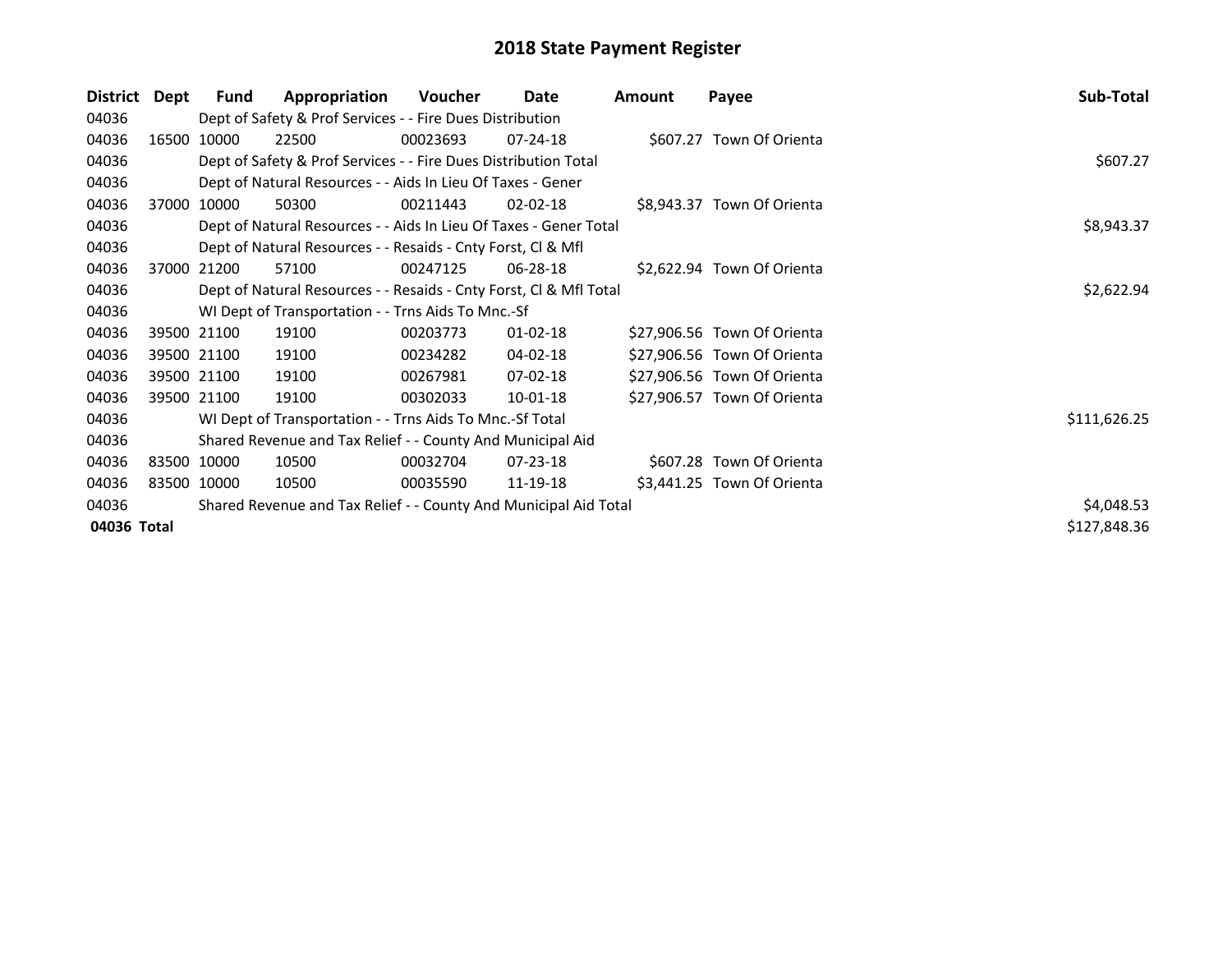| <b>District</b> | Dept        | <b>Fund</b> | Appropriation                                                      | Voucher  | Date           | <b>Amount</b> | Payee                    | Sub-Total    |
|-----------------|-------------|-------------|--------------------------------------------------------------------|----------|----------------|---------------|--------------------------|--------------|
| 04038           |             |             | Dept of Safety & Prof Services - - Fire Dues Distribution          |          |                |               |                          |              |
| 04038           |             | 16500 10000 | 22500                                                              | 00023694 | $07 - 24 - 18$ |               | \$971.67 Town Of Oulu    |              |
| 04038           |             |             | Dept of Safety & Prof Services - - Fire Dues Distribution Total    |          |                |               |                          | \$971.67     |
| 04038           |             |             | Dept of Natural Resources - - Resaids - Cnty Forst, CI & Mfl       |          |                |               |                          |              |
| 04038           |             | 37000 21200 | 57100                                                              | 00247126 | 06-28-18       |               | \$193.34 Town Of Oulu    |              |
| 04038           |             |             | Dept of Natural Resources - - Resaids - Cnty Forst, CI & Mfl Total |          |                |               |                          | \$193.34     |
| 04038           |             |             | Dept of Natural Resources - - Fin Asst For Responsible Units       |          |                |               |                          |              |
| 04038           |             | 37000 27400 | 67000                                                              | 00235907 | 05-11-18       |               | \$2,999.46 Town Of Oulu  |              |
| 04038           |             |             | Dept of Natural Resources - - Fin Asst For Responsible Units Total |          |                |               |                          | \$2,999.46   |
| 04038           |             |             | WI Dept of Transportation - - Trns Aids To Mnc.-Sf                 |          |                |               |                          |              |
| 04038           |             | 39500 21100 | 19100                                                              | 00203774 | $01 - 02 - 18$ |               | \$34,544.94 Town Of Oulu |              |
| 04038           |             | 39500 21100 | 19100                                                              | 00234283 | 04-02-18       |               | \$34,544.94 Town Of Oulu |              |
| 04038           |             | 39500 21100 | 19100                                                              | 00267982 | $07 - 02 - 18$ |               | \$34,544.94 Town Of Oulu |              |
| 04038           |             | 39500 21100 | 19100                                                              | 00302034 | $10 - 01 - 18$ |               | \$34,544.94 Town Of Oulu |              |
| 04038           |             |             | WI Dept of Transportation - - Trns Aids To Mnc.-Sf Total           |          |                |               |                          | \$138,179.76 |
| 04038           |             |             | Shared Revenue and Tax Relief - - County And Municipal Aid         |          |                |               |                          |              |
| 04038           | 83500 10000 |             | 10500                                                              | 00032705 | $07 - 23 - 18$ |               | \$9,504.47 Town Of Oulu  |              |
| 04038           | 83500 10000 |             | 10500                                                              | 00035591 | 11-19-18       |               | \$53,858.68 Town Of Oulu |              |
| 04038           |             |             | Shared Revenue and Tax Relief - - County And Municipal Aid Total   |          |                |               |                          | \$63,363.15  |
| 04038           |             |             | Shared Revenue and Tax Relief - - Utility Aid                      |          |                |               |                          |              |
| 04038           | 83500 10000 |             | 11000                                                              | 00032705 | $07 - 23 - 18$ |               | \$145.93 Town Of Oulu    |              |
| 04038           | 83500 10000 |             | 11000                                                              | 00035591 | 11-19-18       |               | \$838.30 Town Of Oulu    |              |
| 04038           |             |             | Shared Revenue and Tax Relief - - Utility Aid Total                | \$984.23 |                |               |                          |              |
| 04038 Total     |             |             |                                                                    |          |                |               |                          | \$206,691.61 |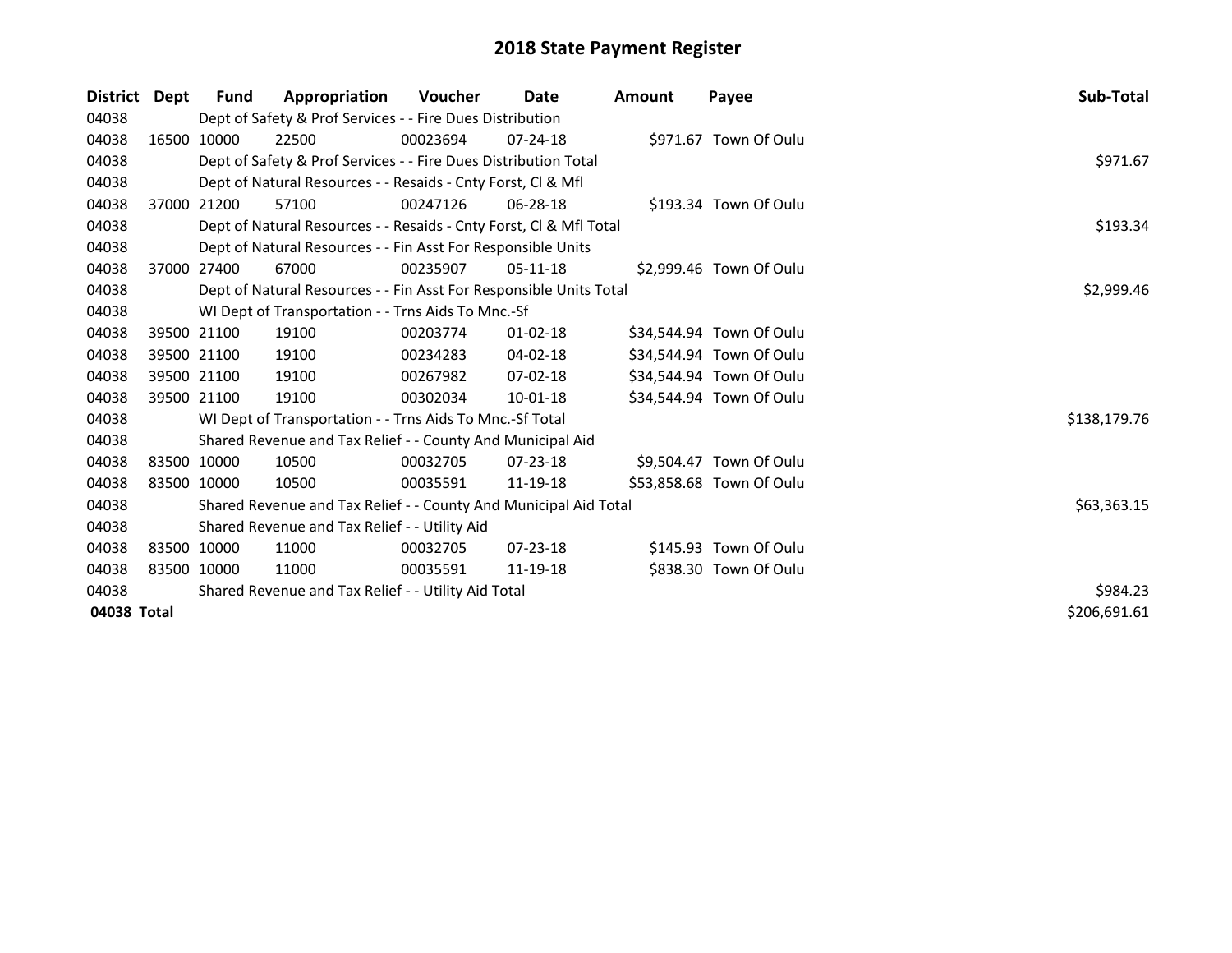| <b>District</b> | Dept | <b>Fund</b> | Appropriation                                                      | <b>Voucher</b> | Date           | Amount | Payee                      | Sub-Total    |
|-----------------|------|-------------|--------------------------------------------------------------------|----------------|----------------|--------|----------------------------|--------------|
| 04040           |      |             | Dept of Safety & Prof Services - - Fire Dues Distribution          |                |                |        |                            |              |
| 04040           |      | 16500 10000 | 22500                                                              | 00023695       | $07 - 24 - 18$ |        | \$611.76 Town Of Pilsen    |              |
| 04040           |      |             | Dept of Safety & Prof Services - - Fire Dues Distribution Total    |                |                |        |                            | \$611.76     |
| 04040           |      |             | Dept of Natural Resources - - Aids In Lieu Of Taxes - Gener        |                |                |        |                            |              |
| 04040           |      | 37000 10000 | 50300                                                              | 00211499       | $02 - 02 - 18$ |        | \$3,324.70 Town Of Pilsen  |              |
| 04040           |      |             | Dept of Natural Resources - - Aids In Lieu Of Taxes - Gener Total  |                |                |        |                            | \$3,324.70   |
| 04040           |      |             | Dept of Natural Resources - - Resaids - Cnty Forst, CI & Mfl       |                |                |        |                            |              |
| 04040           |      | 37000 21200 | 57100                                                              | 00247127       | 06-28-18       |        | \$78.13 Town Of Pilsen     |              |
| 04040           |      |             | Dept of Natural Resources - - Resaids - Cnty Forst, CI & Mfl Total |                |                |        |                            | \$78.13      |
| 04040           |      |             | Dept of Natural Resources - - Resaids - Pymt In Lieu Tax Fed       |                |                |        |                            |              |
| 04040           |      | 37000 21200 | 58400                                                              | 00270473       | $10 - 01 - 18$ |        | \$17,495.54 Town Of Pilsen |              |
| 04040           |      |             | Dept of Natural Resources - - Resaids - Pymt In Lieu Tax Fed Total |                |                |        |                            | \$17,495.54  |
| 04040           |      |             | WI Dept of Transportation - - Trns Aids To Mnc.-Sf                 |                |                |        |                            |              |
| 04040           |      | 39500 21100 | 19100                                                              | 00203775       | $01 - 02 - 18$ |        | \$20,073.57 Town Of Pilsen |              |
| 04040           |      | 39500 21100 | 19100                                                              | 00234284       | 04-02-18       |        | \$20,073.57 Town Of Pilsen |              |
| 04040           |      | 39500 21100 | 19100                                                              | 00267983       | 07-02-18       |        | \$20,073.57 Town Of Pilsen |              |
| 04040           |      | 39500 21100 | 19100                                                              | 00302035       | 10-01-18       |        | \$20,073.58 Town Of Pilsen |              |
| 04040           |      |             | WI Dept of Transportation - - Trns Aids To Mnc.-Sf Total           |                |                |        |                            | \$80,294.29  |
| 04040           |      |             | Shared Revenue and Tax Relief - - County And Municipal Aid         |                |                |        |                            |              |
| 04040           |      | 83500 10000 | 10500                                                              | 00032706       | $07 - 23 - 18$ |        | \$4,074.42 Town Of Pilsen  |              |
| 04040           |      | 83500 10000 | 10500                                                              | 00035592       | 11-19-18       |        | \$23,088.38 Town Of Pilsen |              |
| 04040           |      |             | Shared Revenue and Tax Relief - - County And Municipal Aid Total   |                |                |        |                            | \$27,162.80  |
| 04040           |      |             | Shared Revenue and Tax Relief - - Utility Aid                      |                |                |        |                            |              |
| 04040           |      | 83500 10000 | 11000                                                              | 00032706       | 07-23-18       |        | \$7.72 Town Of Pilsen      |              |
| 04040           |      | 83500 10000 | 11000                                                              | 00035592       | 11-19-18       |        | \$25.86 Town Of Pilsen     |              |
| 04040           |      |             | Shared Revenue and Tax Relief - - Utility Aid Total                | \$33.58        |                |        |                            |              |
| 04040 Total     |      |             |                                                                    |                |                |        |                            | \$129,000.80 |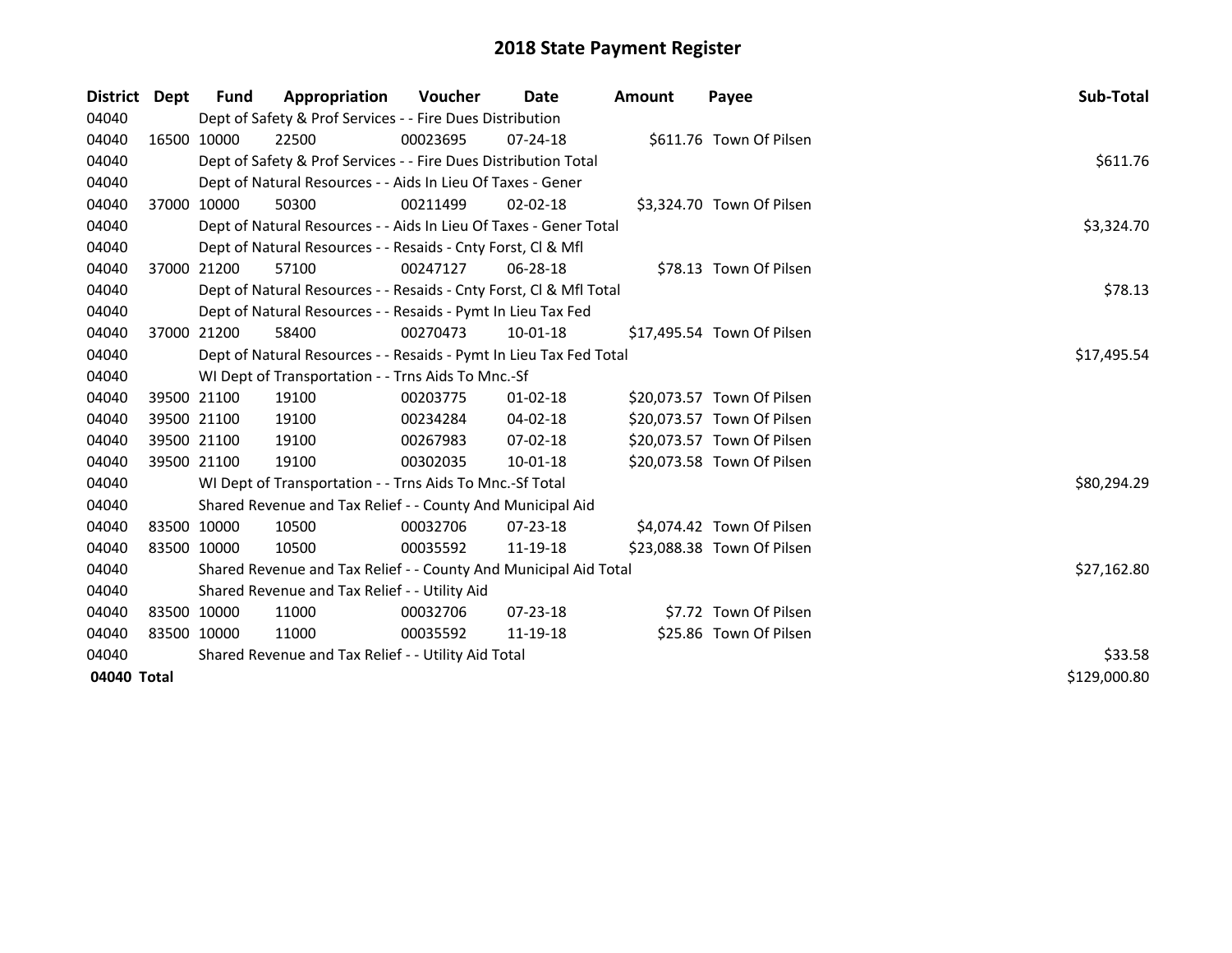| District Dept |             | <b>Fund</b> | Appropriation                                                      | Voucher  | Date           | <b>Amount</b> | Payee                         | Sub-Total   |  |  |  |
|---------------|-------------|-------------|--------------------------------------------------------------------|----------|----------------|---------------|-------------------------------|-------------|--|--|--|
| 04042         |             |             | Dept of Safety & Prof Services - - Fire Dues Distribution          |          |                |               |                               |             |  |  |  |
| 04042         |             | 16500 10000 | 22500                                                              | 00023696 | $07 - 25 - 18$ |               | \$1,375.99 Town Of Port Wing  |             |  |  |  |
| 04042         |             |             | Dept of Safety & Prof Services - - Fire Dues Distribution Total    |          |                |               |                               | \$1,375.99  |  |  |  |
| 04042         |             |             | Dept of Natural Resources - - Gpo-Federal Funds                    |          |                |               |                               |             |  |  |  |
| 04042         |             | 37000 10000 | 44100                                                              | 00205374 | $01 - 05 - 18$ |               | \$4,637.58 Town Of Port Wing  |             |  |  |  |
| 04042         |             | 37000 10000 | 44100                                                              | 00210484 | $01 - 31 - 18$ |               | \$3,346.73 Town Of Port Wing  |             |  |  |  |
| 04042         |             | 37000 10000 | 44100                                                              | 00221404 | 03-19-18       |               | \$4,179.23 Town Of Port Wing  |             |  |  |  |
| 04042         | 37000 10000 |             | 44100                                                              | 00223090 | 04-25-18       |               | \$6,238.71 Town Of Port Wing  |             |  |  |  |
| 04042         | 37000 10000 |             | 44100                                                              | 00234124 | 05-08-18       |               | \$4,187.21 Town Of Port Wing  |             |  |  |  |
| 04042         | 37000 10000 |             | 44100                                                              | 00243586 | 06-14-18       |               | \$8,292.53 Town Of Port Wing  |             |  |  |  |
| 04042         |             | 37000 10000 | 44100                                                              | 00253794 | 07-18-18       |               | \$11,471.49 Town Of Port Wing |             |  |  |  |
| 04042         | 37000 10000 |             | 44100                                                              | 00264339 | 09-19-18       |               | \$4,858.44 Town Of Port Wing  |             |  |  |  |
| 04042         |             | 37000 10000 | 44100                                                              | 00271675 | $10-12-18$     |               | \$5,918.41 Town Of Port Wing  |             |  |  |  |
| 04042         |             | 37000 10000 | 44100                                                              | 00277615 | 11-23-18       |               | \$2,502.12 Town Of Port Wing  |             |  |  |  |
| 04042         |             |             | Dept of Natural Resources - - Gpo-Federal Funds Total              |          |                |               |                               | \$55,632.45 |  |  |  |
| 04042         |             |             | Dept of Natural Resources - - Aids In Lieu Of Taxes - Gener        |          |                |               |                               |             |  |  |  |
| 04042         |             | 37000 10000 | 50300                                                              | 00211507 | 02-02-18       |               | \$3,897.44 Town Of Port Wing  |             |  |  |  |
| 04042         |             | 37000 10000 | 50300                                                              | 00211508 | 02-02-18       |               | \$7,538.45 Town Of Port Wing  |             |  |  |  |
| 04042         |             | 37000 10000 | 50300                                                              | 00230534 | 04-20-18       |               | \$570.38 Town Of Port Wing    |             |  |  |  |
| 04042         |             | 37000 10000 | 50300                                                              | 00230536 | 04-20-18       |               | \$428.13 Town Of Port Wing    |             |  |  |  |
| 04042         |             |             | Dept of Natural Resources - - Aids In Lieu Of Taxes - Gener Total  |          |                |               |                               | \$12,434.40 |  |  |  |
| 04042         |             |             | Dept of Natural Resources - - Resaids - Cnty Forst, Cl & Mfl       |          |                |               |                               |             |  |  |  |
| 04042         |             | 37000 21200 | 57100                                                              | 00247128 | 06-28-18       |               | \$3,229.75 Town Of Port Wing  |             |  |  |  |
| 04042         |             |             | Dept of Natural Resources - - Resaids - Cnty Forst, Cl & Mfl Total |          |                |               |                               | \$3,229.75  |  |  |  |
| 04042         |             |             | Dept of Natural Resources - - Aids In Lieu Of Taxes - Sum S        |          |                |               |                               |             |  |  |  |
| 04042         |             | 37000 21200 | 57900                                                              | 00230535 | 04-20-18       |               | \$51.04 Town Of Port Wing     |             |  |  |  |
| 04042         |             |             | Dept of Natural Resources - - Aids In Lieu Of Taxes - Sum S Total  |          |                |               |                               | \$51.04     |  |  |  |
| 04042         |             |             | Dept of Natural Resources - - Resaids - Pymt In Lieu Tax Fed       |          |                |               |                               |             |  |  |  |
| 04042         |             | 37000 21200 | 58400                                                              | 00270474 | 10-01-18       |               | \$3,025.93 Town Of Port Wing  |             |  |  |  |
| 04042         |             |             | Dept of Natural Resources - - Resaids - Pymt In Lieu Tax Fed Total |          |                |               |                               | \$3,025.93  |  |  |  |
| 04042         |             |             | Dept of Natural Resources - - Fin Asst For Responsible Units       |          |                |               |                               |             |  |  |  |
| 04042         |             | 37000 27400 | 67000                                                              | 00235643 | 05-11-18       |               | \$3,837.13 Town Of Port Wing  |             |  |  |  |
| 04042         |             |             | Dept of Natural Resources - - Fin Asst For Responsible Units Total |          |                |               |                               | \$3,837.13  |  |  |  |
| 04042         |             |             | Dept of Natural Resources - - Land Acquisition                     |          |                |               |                               |             |  |  |  |
| 04042         |             | 37000 36300 | <b>TA100</b>                                                       | 00228335 | 04-19-18       |               | \$8,750.00 Town Of Port Wing  |             |  |  |  |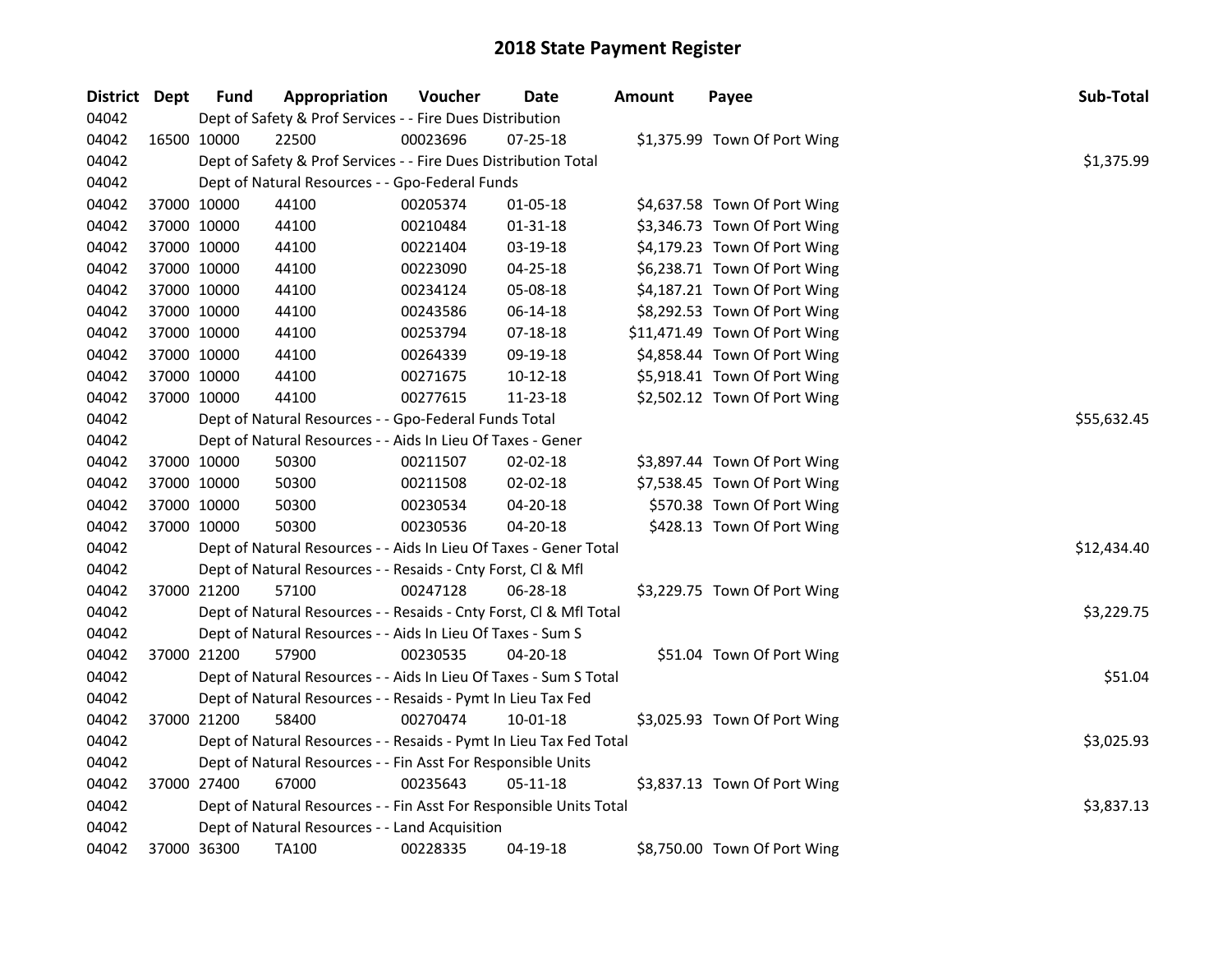| District    | Dept | Fund                                                | Appropriation                                                    | <b>Voucher</b> | Date           | <b>Amount</b> | Payee                         | Sub-Total    |
|-------------|------|-----------------------------------------------------|------------------------------------------------------------------|----------------|----------------|---------------|-------------------------------|--------------|
| 04042       |      | 37000 36300                                         | TA100                                                            | 00253700       | 07-18-18       |               | \$8,750.00 Town Of Port Wing  |              |
| 04042       |      |                                                     | Dept of Natural Resources - - Land Acquisition Total             |                |                |               |                               | \$17,500.00  |
| 04042       |      |                                                     | WI Dept of Transportation - - Trns Aids To Mnc.-Sf               |                |                |               |                               |              |
| 04042       |      | 39500 21100                                         | 19100                                                            | 00203776       | $01 - 02 - 18$ |               | \$31,570.63 Town Of Port Wing |              |
| 04042       |      | 39500 21100                                         | 19100                                                            | 00234285       | 04-02-18       |               | \$31,570.63 Town Of Port Wing |              |
| 04042       |      | 39500 21100                                         | 19100                                                            | 00267984       | 07-02-18       |               | \$31,570.63 Town Of Port Wing |              |
| 04042       |      | 39500 21100                                         | 19100                                                            | 00302036       | $10 - 01 - 18$ |               | \$31,570.65 Town Of Port Wing |              |
| 04042       |      |                                                     | WI Dept of Transportation - - Trns Aids To Mnc.-Sf Total         |                |                |               |                               | \$126,282.54 |
| 04042       |      |                                                     | Shared Revenue and Tax Relief - - County And Municipal Aid       |                |                |               |                               |              |
| 04042       |      | 83500 10000                                         | 10500                                                            | 00032707       | $07 - 23 - 18$ |               | \$8,543.29 Town Of Port Wing  |              |
| 04042       |      | 83500 10000                                         | 10500                                                            | 00035593       | 11-19-18       |               | \$48,411.99 Town Of Port Wing |              |
| 04042       |      |                                                     | Shared Revenue and Tax Relief - - County And Municipal Aid Total |                |                |               |                               | \$56,955.28  |
| 04042       |      |                                                     | Shared Revenue and Tax Relief - - Exempt Computer Aid            |                |                |               |                               |              |
| 04042       |      | 83500 10000                                         | 10900                                                            | 00030027       | 07-23-18       |               | \$17.25 Town Of Port Wing     |              |
| 04042       |      |                                                     | Shared Revenue and Tax Relief - - Exempt Computer Aid Total      |                |                |               |                               | \$17.25      |
| 04042       |      |                                                     | Shared Revenue and Tax Relief - - Utility Aid                    |                |                |               |                               |              |
| 04042       |      | 83500 10000                                         | 11000                                                            | 00032707       | 07-23-18       |               | \$0.35 Town Of Port Wing      |              |
| 04042       |      | 83500 10000                                         | 11000                                                            | 00035593       | 11-19-18       |               | \$0.99 Town Of Port Wing      |              |
| 04042       |      | Shared Revenue and Tax Relief - - Utility Aid Total | \$1.34                                                           |                |                |               |                               |              |
| 04042 Total |      |                                                     |                                                                  |                |                |               |                               | \$280,343.10 |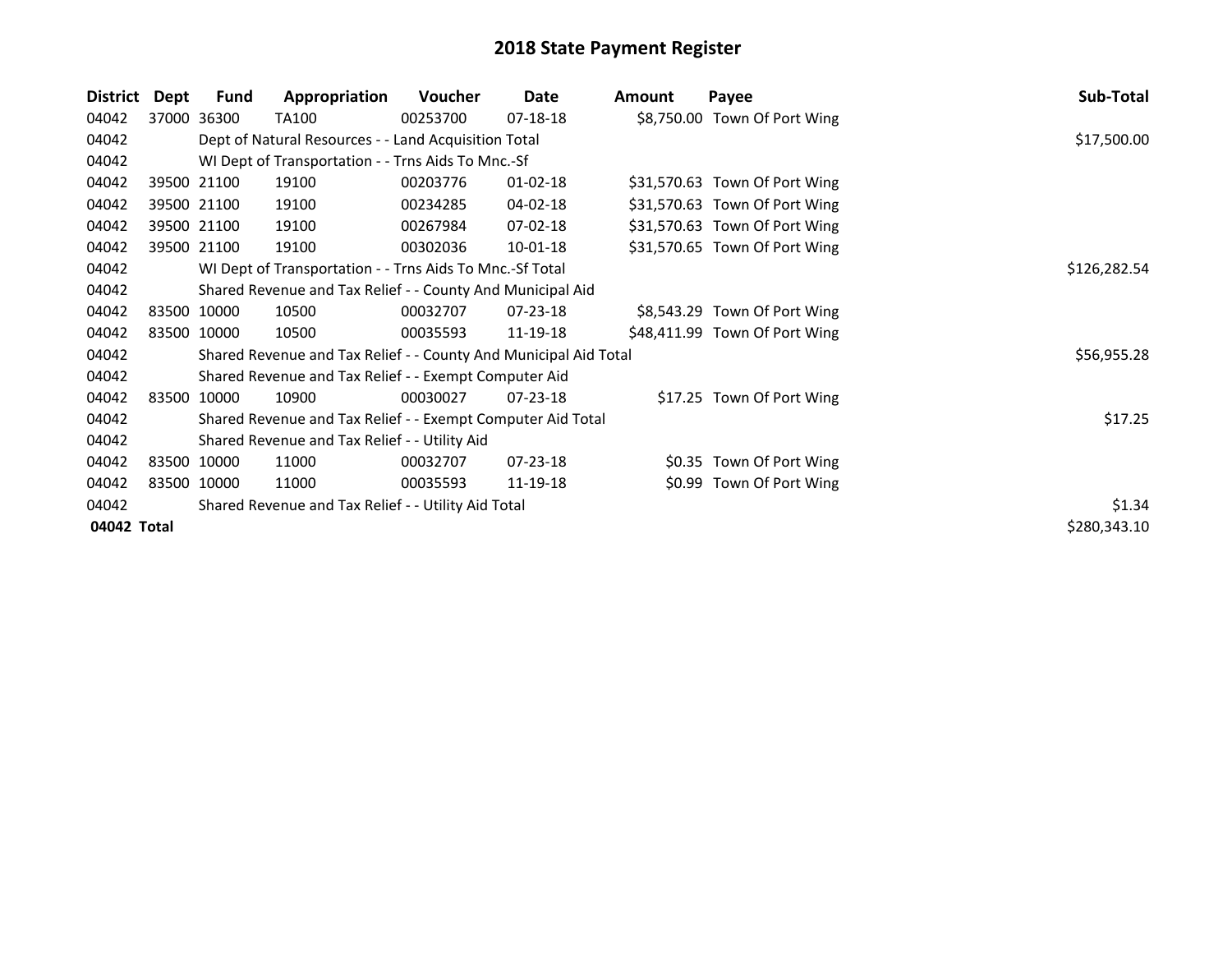| <b>District</b> | Dept | <b>Fund</b>                                           | Appropriation                                                      | Voucher  | <b>Date</b>    | <b>Amount</b> | Payee                       | Sub-Total    |
|-----------------|------|-------------------------------------------------------|--------------------------------------------------------------------|----------|----------------|---------------|-----------------------------|--------------|
| 04046           |      |                                                       | Dept of Safety & Prof Services - - Fire Dues Distribution          |          |                |               |                             |              |
| 04046           |      | 16500 10000                                           | 22500                                                              | 00023697 | $07 - 24 - 18$ |               | \$820.06 Town Of Russell    |              |
| 04046           |      |                                                       | Dept of Safety & Prof Services - - Fire Dues Distribution Total    |          |                |               |                             | \$820.06     |
| 04046           |      |                                                       | Dept of Natural Resources - - Resaids - Cnty Forst, Cl & Mfl       |          |                |               |                             |              |
| 04046           |      | 37000 21200                                           | 57100                                                              | 00247129 | 06-28-18       |               | \$3,002.48 Town Of Russell  |              |
| 04046           |      |                                                       | Dept of Natural Resources - - Resaids - Cnty Forst, Cl & Mfl Total |          |                |               |                             | \$3,002.48   |
| 04046           |      |                                                       | Dept of Natural Resources - - Aids In Lieu Of Taxes - Sum S        |          |                |               |                             |              |
| 04046           |      | 37000 21200                                           | 57900                                                              | 00229421 | 04-20-18       |               | \$1.67 Town Of Russell      |              |
| 04046           |      |                                                       | Dept of Natural Resources - - Aids In Lieu Of Taxes - Sum S Total  |          |                |               |                             | \$1.67       |
| 04046           |      |                                                       | Dept of Natural Resources - - Fin Asst For Responsible Units       |          |                |               |                             |              |
| 04046           |      | 37000 27400                                           | 67000                                                              | 00235010 | $05-11-18$     |               | \$8,888.36 Town Of Russell  |              |
| 04046           |      |                                                       | Dept of Natural Resources - - Fin Asst For Responsible Units Total |          |                |               |                             | \$8,888.36   |
| 04046           |      |                                                       | WI Dept of Transportation - - Trns Aids To Mnc.-Sf                 |          |                |               |                             |              |
| 04046           |      | 39500 21100                                           | 19100                                                              | 00203777 | $01 - 02 - 18$ |               | \$15,391.13 Town Of Russell |              |
| 04046           |      | 39500 21100                                           | 19100                                                              | 00234286 | 04-02-18       |               | \$15,391.13 Town Of Russell |              |
| 04046           |      | 39500 21100                                           | 19100                                                              | 00267985 | 07-02-18       |               | \$15,391.13 Town Of Russell |              |
| 04046           |      | 39500 21100                                           | 19100                                                              | 00302037 | $10 - 01 - 18$ |               | \$15,391.14 Town Of Russell |              |
| 04046           |      |                                                       | WI Dept of Transportation - - Trns Aids To Mnc.-Sf Total           |          |                |               |                             | \$61,564.53  |
| 04046           |      |                                                       | Department of Revenue - - Payments For Municipal Svcs              |          |                |               |                             |              |
| 04046           |      | 56600 10000                                           | 50100                                                              | 00026687 | $01 - 31 - 18$ |               | \$1,967.19 Town Of Russell  |              |
| 04046           |      |                                                       | Department of Revenue - - Payments For Municipal Svcs Total        |          |                |               |                             | \$1,967.19   |
| 04046           |      |                                                       | Shared Revenue and Tax Relief - - County And Municipal Aid         |          |                |               |                             |              |
| 04046           |      | 83500 10000                                           | 10500                                                              | 00032708 | 07-23-18       |               | \$17,129.07 Town Of Russell |              |
| 04046           |      | 83500 10000                                           | 10500                                                              | 00035594 | 11-19-18       |               | \$97,064.72 Town Of Russell |              |
| 04046           |      |                                                       | Shared Revenue and Tax Relief - - County And Municipal Aid Total   |          |                |               |                             | \$114,193.79 |
| 04046           |      | Shared Revenue and Tax Relief - - Exempt Computer Aid |                                                                    |          |                |               |                             |              |
| 04046           |      | 83500 10000                                           | 10900                                                              | 00030028 | $07 - 23 - 18$ |               | \$4.06 Town Of Russell      |              |
| 04046           |      |                                                       | Shared Revenue and Tax Relief - - Exempt Computer Aid Total        | \$4.06   |                |               |                             |              |
| 04046 Total     |      |                                                       |                                                                    |          |                |               |                             | \$190,442.14 |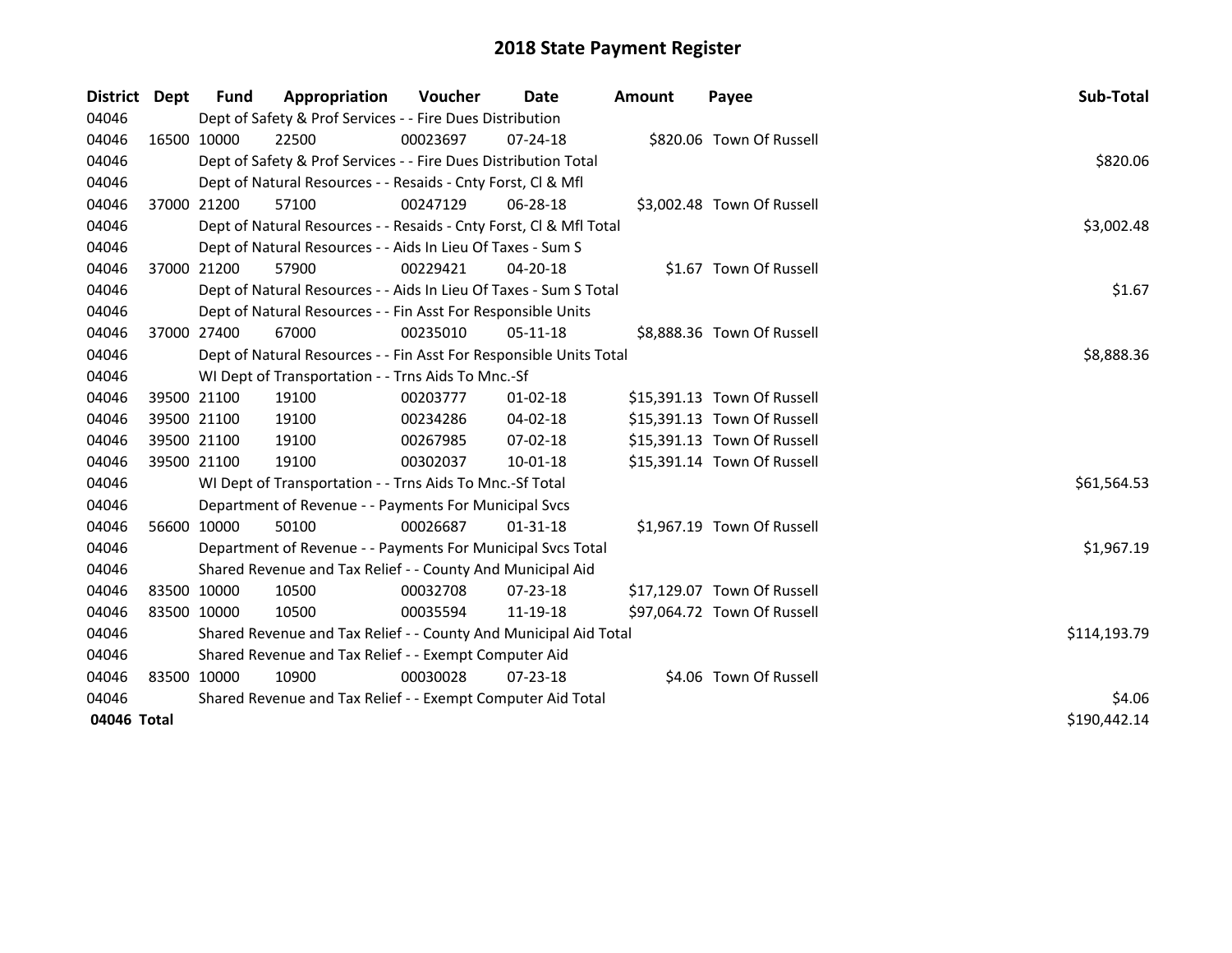| District    | Dept        | Fund        | Appropriation                                                      | Voucher  | Date           | <b>Amount</b> | Payee                      | Sub-Total    |
|-------------|-------------|-------------|--------------------------------------------------------------------|----------|----------------|---------------|----------------------------|--------------|
| 04048       |             |             | Dept of Safety & Prof Services - - Fire Dues Distribution          |          |                |               |                            |              |
| 04048       |             | 16500 10000 | 22500                                                              | 00023698 | $07 - 25 - 18$ |               | \$499.34 Town Of Tripp     |              |
| 04048       |             |             | Dept of Safety & Prof Services - - Fire Dues Distribution Total    |          |                |               |                            | \$499.34     |
| 04048       |             |             | Dept of Natural Resources - - Aids In Lieu Of Taxes - Gener        |          |                |               |                            |              |
| 04048       |             | 37000 10000 | 50300                                                              | 00211447 | $02 - 02 - 18$ |               | $$1,476.12$ Town Of Tripp  |              |
| 04048       |             |             | Dept of Natural Resources - - Aids In Lieu Of Taxes - Gener Total  |          |                |               |                            | \$1,476.12   |
| 04048       |             |             | Dept of Natural Resources - - Resaids - Cnty Forst, Cl & Mfl       |          |                |               |                            |              |
| 04048       |             | 37000 21200 | 57100                                                              | 00247130 | $06 - 28 - 18$ |               | \$2,132.42 Town Of Tripp   |              |
| 04048       |             |             | Dept of Natural Resources - - Resaids - Cnty Forst, Cl & Mfl Total |          |                |               |                            | \$2,132.42   |
| 04048       |             |             | Dept of Natural Resources - - Resaids - Pymt In Lieu Tax Fed       |          |                |               |                            |              |
| 04048       |             | 37000 21200 | 58400                                                              | 00270475 | $10 - 02 - 18$ |               | \$7,539.99 Town Of Tripp   |              |
| 04048       |             |             | Dept of Natural Resources - - Resaids - Pymt In Lieu Tax Fed Total |          |                |               |                            | \$7,539.99   |
| 04048       |             |             | Dept of Natural Resources - - Fin Asst For Responsible Units       |          |                |               |                            |              |
| 04048       |             | 37000 27400 | 67000                                                              | 00235929 | $05-11-18$     |               | $$1,307.48$ Town Of Tripp  |              |
| 04048       |             |             | Dept of Natural Resources - - Fin Asst For Responsible Units Total |          |                |               |                            | \$1,307.48   |
| 04048       |             |             | WI Dept of Transportation - - Trns Aids To Mnc.-Sf                 |          |                |               |                            |              |
| 04048       |             | 39500 21100 | 19100                                                              | 00203778 | $01 - 02 - 18$ |               | \$33,834.21 Town Of Tripp  |              |
| 04048       | 39500 21100 |             | 19100                                                              | 00234287 | $04 - 02 - 18$ |               | \$33,834.21 Town Of Tripp  |              |
| 04048       | 39500 21100 |             | 19100                                                              | 00267986 | 07-02-18       |               | \$33,834.21 Town Of Tripp  |              |
| 04048       |             | 39500 21100 | 19100                                                              | 00302038 | $10-01-18$     |               | \$33,834.22 Town Of Tripp  |              |
| 04048       |             |             | WI Dept of Transportation - - Trns Aids To Mnc.-Sf Total           |          |                |               |                            | \$135,336.85 |
| 04048       |             |             | Shared Revenue and Tax Relief - - County And Municipal Aid         |          |                |               |                            |              |
| 04048       | 83500 10000 |             | 10500                                                              | 00032709 | $07 - 23 - 18$ |               | $$2,201.63$ Town Of Tripp  |              |
| 04048       | 83500 10000 |             | 10500                                                              | 00035595 | 11-19-18       |               | $$12,475.87$ Town Of Tripp |              |
| 04048       |             |             | Shared Revenue and Tax Relief - - County And Municipal Aid Total   |          |                |               |                            | \$14,677.50  |
| 04048 Total |             |             |                                                                    |          |                |               |                            | \$162,969.70 |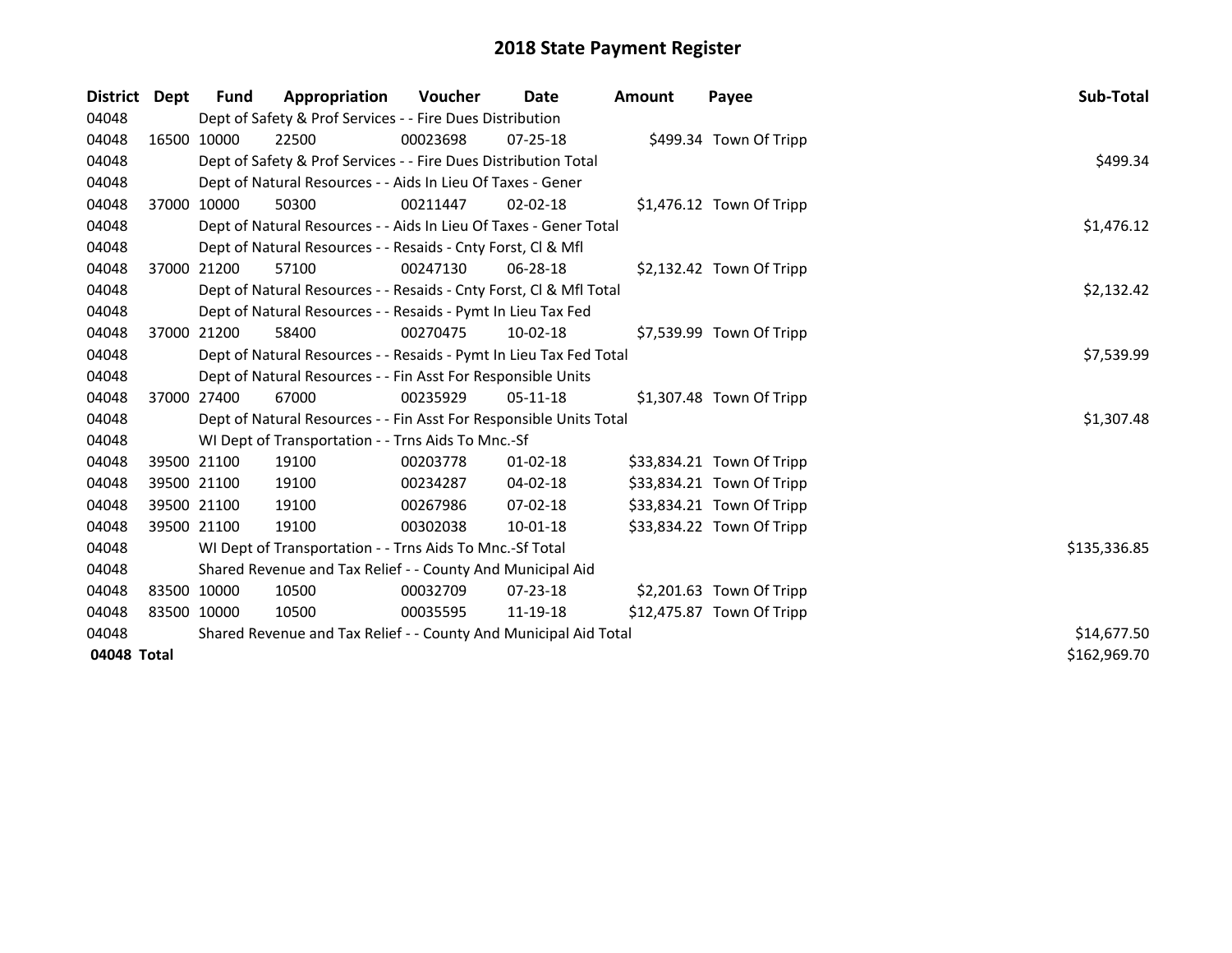| <b>District</b> | <b>Dept</b> | Fund        | Appropriation                                                      | <b>Voucher</b> | Date           | <b>Amount</b> | Payee                        | Sub-Total    |
|-----------------|-------------|-------------|--------------------------------------------------------------------|----------------|----------------|---------------|------------------------------|--------------|
| 04050           |             |             | Dept of Safety & Prof Services - - Fire Dues Distribution          |                |                |               |                              |              |
| 04050           |             | 16500 10000 | 22500                                                              | 00023699       | 07-25-18       |               | \$1,916.39 Town Of Washburn  |              |
| 04050           |             |             | Dept of Safety & Prof Services - - Fire Dues Distribution Total    |                |                |               |                              | \$1,916.39   |
| 04050           |             |             | Dept of Natural Resources - - Aids In Lieu Of Taxes - Gener        |                |                |               |                              |              |
| 04050           |             | 37000 10000 | 50300                                                              | 00211448       | 02-02-18       |               | \$12,549.40 Town Of Washburn |              |
| 04050           | 37000 10000 |             | 50300                                                              | 00229126       | 04-20-18       |               | \$529.63 Town Of Washburn    |              |
| 04050           |             |             | Dept of Natural Resources - - Aids In Lieu Of Taxes - Gener Total  |                |                |               |                              | \$13,079.03  |
| 04050           |             |             | Dept of Natural Resources - - Resaids - Cnty Forst, Cl & Mfl       |                |                |               |                              |              |
| 04050           | 37000 21200 |             | 57100                                                              | 00247131       | 06-28-18       |               | \$799.41 Town Of Washburn    |              |
| 04050           |             |             | Dept of Natural Resources - - Resaids - Cnty Forst, Cl & Mfl Total |                |                |               |                              | \$799.41     |
| 04050           |             |             | Dept of Natural Resources - - Aids In Lieu Of Taxes - Sum S        |                |                |               |                              |              |
| 04050           |             | 37000 21200 | 57900                                                              | 00229125       | 04-20-18       |               | \$6.40 Town Of Washburn      |              |
| 04050           |             |             | Dept of Natural Resources - - Aids In Lieu Of Taxes - Sum S Total  |                |                |               |                              | \$6.40       |
| 04050           |             |             | Dept of Natural Resources - - Resaids - Pymt In Lieu Tax Fed       |                |                |               |                              |              |
| 04050           |             | 37000 21200 | 58400                                                              | 00270476       | $10 - 01 - 18$ |               | \$56,263.83 Town Of Washburn |              |
| 04050           |             |             | Dept of Natural Resources - - Resaids - Pymt In Lieu Tax Fed Total |                |                |               |                              | \$56,263.83  |
| 04050           |             |             | WI Dept of Transportation - - Trns Aids To Mnc.-Sf                 |                |                |               |                              |              |
| 04050           |             | 39500 21100 | 19100                                                              | 00203779       | $01-02-18$     |               | \$74,884.22 Town Of Washburn |              |
| 04050           | 39500 21100 |             | 19100                                                              | 00234288       | 04-02-18       |               | \$74,884.22 Town Of Washburn |              |
| 04050           |             | 39500 21100 | 19100                                                              | 00267987       | 07-02-18       |               | \$74,884.22 Town Of Washburn |              |
| 04050           | 39500 21100 |             | 19100                                                              | 00302039       | 10-01-18       |               | \$74,884.22 Town Of Washburn |              |
| 04050           |             |             | WI Dept of Transportation - - Trns Aids To Mnc.-Sf Total           |                |                |               |                              | \$299,536.88 |
| 04050           |             |             | Shared Revenue and Tax Relief - - County And Municipal Aid         |                |                |               |                              |              |
| 04050           | 83500 10000 |             | 10500                                                              | 00032710       | $07 - 23 - 18$ |               | \$3,589.78 Town Of Washburn  |              |
| 04050           | 83500 10000 |             | 10500                                                              | 00035596       | 11-19-18       |               | \$20,342.45 Town Of Washburn |              |
| 04050           |             |             | Shared Revenue and Tax Relief - - County And Municipal Aid Total   |                |                |               |                              | \$23,932.23  |
| 04050           |             |             | Shared Revenue and Tax Relief - - Exempt Computer Aid              |                |                |               |                              |              |
| 04050           |             | 83500 10000 | 10900                                                              | 00030029       | $07 - 23 - 18$ |               | \$1.01 Town Of Washburn      |              |
| 04050           |             |             | Shared Revenue and Tax Relief - - Exempt Computer Aid Total        |                |                |               |                              | \$1.01       |
| 04050 Total     |             |             |                                                                    |                |                |               |                              | \$395,535.18 |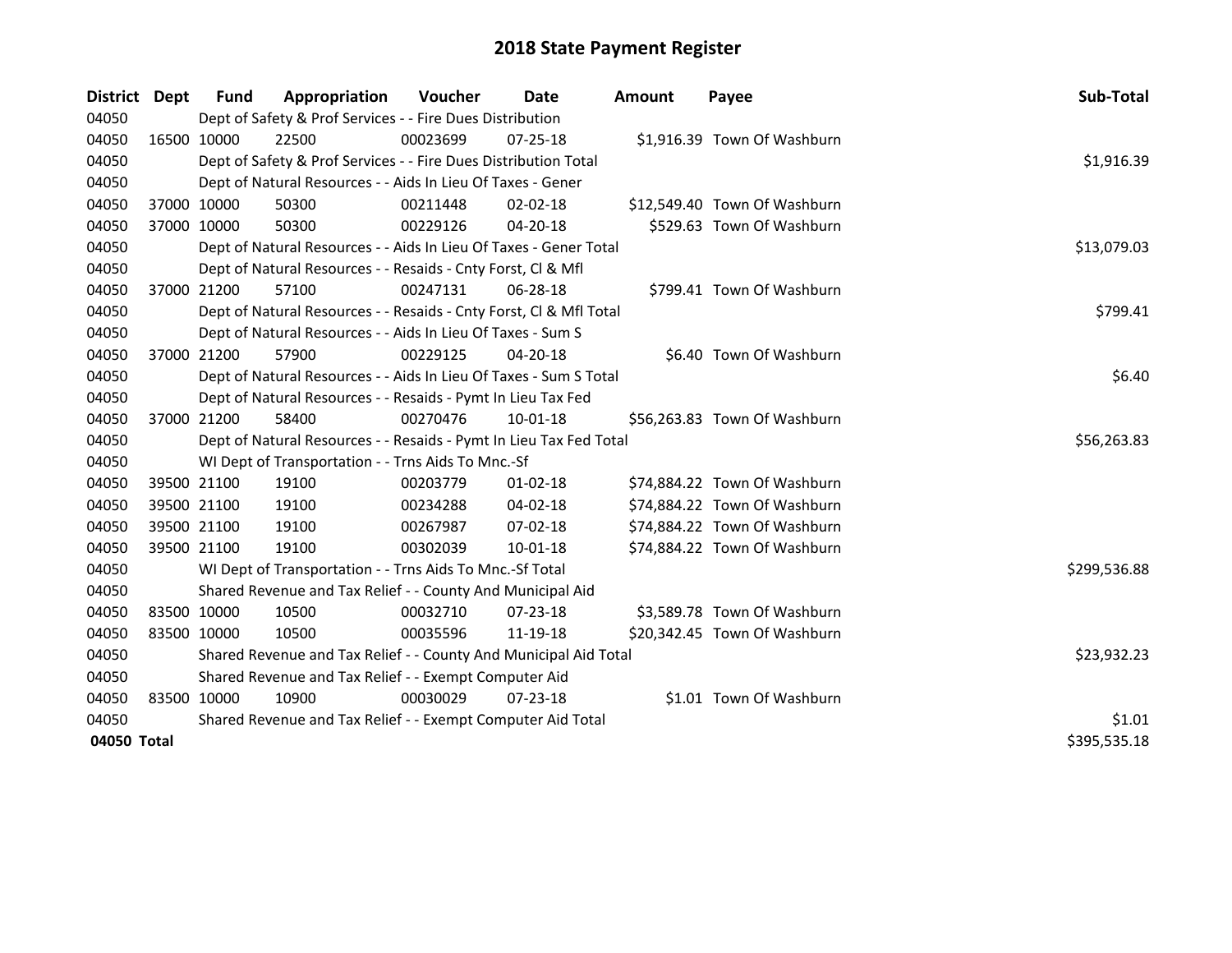| <b>District</b> | Dept        | Fund        | Appropriation                                                    | <b>Voucher</b> | Date           | <b>Amount</b> | Payee                        | Sub-Total   |
|-----------------|-------------|-------------|------------------------------------------------------------------|----------------|----------------|---------------|------------------------------|-------------|
| 04151           |             |             | Dept of Safety & Prof Services - - Fire Dues Distribution        |                |                |               |                              |             |
| 04151           |             | 16500 10000 | 22500                                                            | 00023700       | $07 - 24 - 18$ |               | \$164.62 Village Of Mason    |             |
| 04151           |             |             | Dept of Safety & Prof Services - - Fire Dues Distribution Total  |                |                |               |                              | \$164.62    |
| 04151           |             |             | WI Dept of Transportation - - Trns Aids To Mnc.-Sf               |                |                |               |                              |             |
| 04151           |             | 39500 21100 | 19100                                                            | 00203780       | $01 - 02 - 18$ |               | \$1,558.82 Village Of Mason  |             |
| 04151           |             | 39500 21100 | 19100                                                            | 00234289       | 04-02-18       |               | \$1,558.82 Village Of Mason  |             |
| 04151           |             | 39500 21100 | 19100                                                            | 00267988       | $07-02-18$     |               | \$1,558.82 Village Of Mason  |             |
| 04151           |             | 39500 21100 | 19100                                                            | 00302040       | 10-01-18       |               | \$1,558.83 Village Of Mason  |             |
| 04151           |             |             | WI Dept of Transportation - - Trns Aids To Mnc.-Sf Total         |                |                |               |                              | \$6,235.29  |
| 04151           |             |             | Shared Revenue and Tax Relief - - County And Municipal Aid       |                |                |               |                              |             |
| 04151           | 83500 10000 |             | 10500                                                            | 00032711       | $07 - 23 - 18$ |               | \$5,883.02 Village Of Mason  |             |
| 04151           |             | 83500 10000 | 10500                                                            | 00035597       | 11-19-18       |               | \$33,337.10 Village Of Mason |             |
| 04151           |             |             | Shared Revenue and Tax Relief - - County And Municipal Aid Total |                |                |               |                              | \$39,220.12 |
| 04151 Total     |             |             |                                                                  |                |                |               |                              | \$45,620.03 |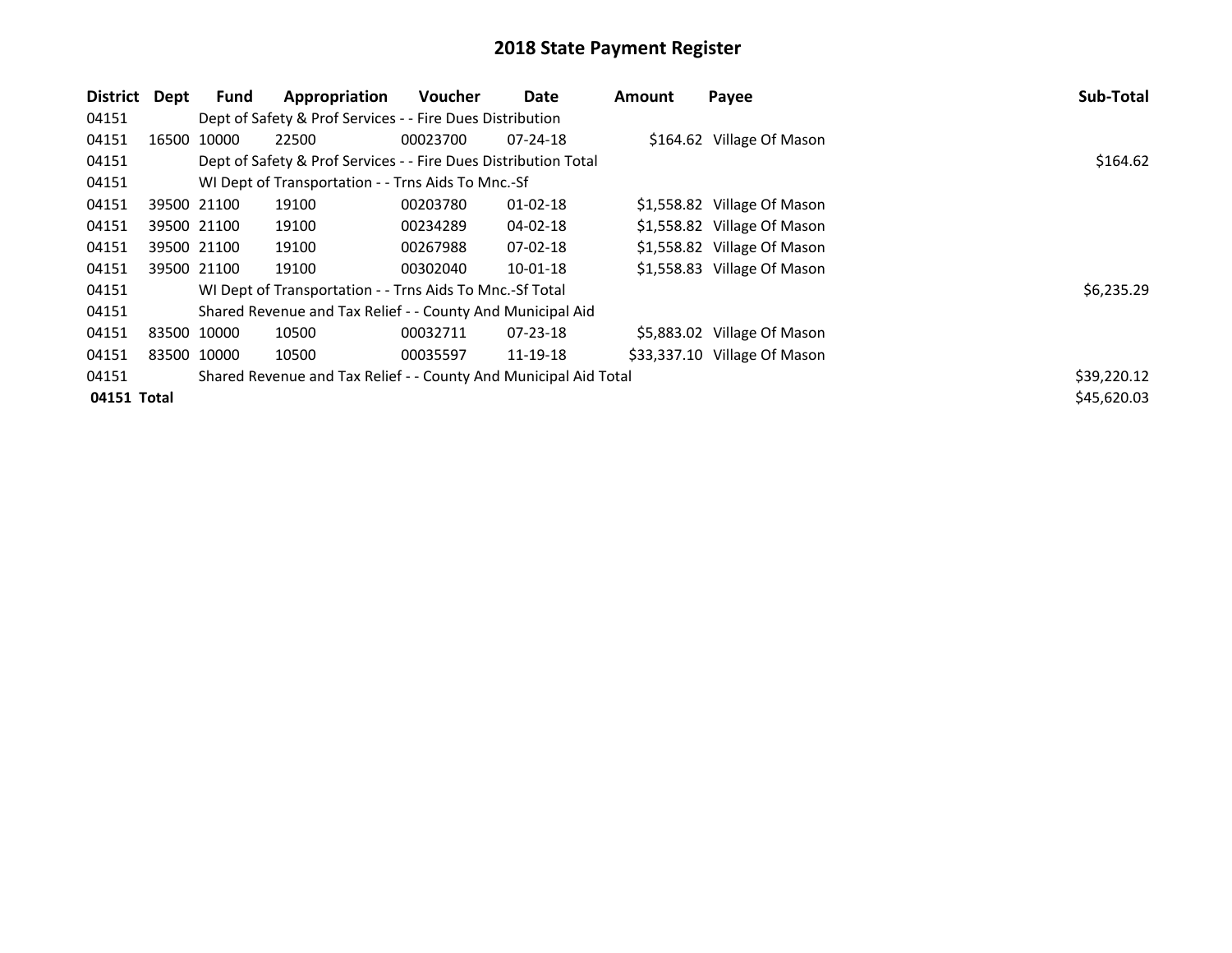| District Dept | <b>Fund</b>                                               | Appropriation                                                     | Voucher  | Date           | <b>Amount</b> | Payee                       | Sub-Total  |  |  |  |  |
|---------------|-----------------------------------------------------------|-------------------------------------------------------------------|----------|----------------|---------------|-----------------------------|------------|--|--|--|--|
| 04206         | Dept of Safety & Prof Services - - Fire Dues Distribution |                                                                   |          |                |               |                             |            |  |  |  |  |
| 04206         | 16500 10000                                               | 22500                                                             | 00023701 | $07 - 24 - 18$ |               | \$3,445.44 City Of Bayfield |            |  |  |  |  |
| 04206         |                                                           | Dept of Safety & Prof Services - - Fire Dues Distribution Total   |          |                |               |                             | \$3,445.44 |  |  |  |  |
| 04206         |                                                           | Dept of Natural Resources - - Aids In Lieu Of Taxes - Gener       |          |                |               |                             |            |  |  |  |  |
| 04206         | 37000 10000                                               | 50300                                                             | 00229777 | $04 - 20 - 18$ |               | \$98.85 City Of Bayfield    |            |  |  |  |  |
| 04206         |                                                           | Dept of Natural Resources - - Aids In Lieu Of Taxes - Gener Total |          |                |               |                             | \$98.85    |  |  |  |  |
| 04206         |                                                           | Dept of Natural Resources - - Gen Program Ops-State Funds         |          |                |               |                             |            |  |  |  |  |
| 04206         | 37000 21200                                               | 16100                                                             | 00217637 | 03-05-18       |               | \$71.31 City Of Bayfield    |            |  |  |  |  |
| 04206         | 37000 21200                                               | 16100                                                             | 00218622 | 03-06-18       |               | \$11.02 City Of Bayfield    |            |  |  |  |  |
| 04206         | 37000 21200                                               | 16100                                                             | 00218624 | 03-06-18       |               | \$183.88 City Of Bayfield   |            |  |  |  |  |
| 04206         | 37000 21200                                               | 16100                                                             | 00228701 | 04-20-18       |               | \$10.50 City Of Bayfield    |            |  |  |  |  |
| 04206         | 37000 21200                                               | 16100                                                             | 00228709 | 04-20-18       |               | \$66.80 City Of Bayfield    |            |  |  |  |  |
| 04206         | 37000 21200                                               | 16100                                                             | 00228713 | 04-20-18       |               | \$169.55 City Of Bayfield   |            |  |  |  |  |
| 04206         | 37000 21200                                               | 16100                                                             | 00249405 | 07-03-18       |               | \$172.63 City Of Bayfield   |            |  |  |  |  |
| 04206         | 37000 21200                                               | 16100                                                             | 00249415 | 07-03-18       |               | \$69.38 City Of Bayfield    |            |  |  |  |  |
| 04206         | 37000 21200                                               | 16100                                                             | 00249421 | 07-03-18       |               | \$43.51 City Of Bayfield    |            |  |  |  |  |
| 04206         | 37000 21200                                               | 16100                                                             | 00262028 | 08-24-18       |               | \$172.63 City Of Bayfield   |            |  |  |  |  |
| 04206         | 37000 21200                                               | 16100                                                             | 00262031 | 08-24-18       |               | \$67.91 City Of Bayfield    |            |  |  |  |  |
| 04206         | 37000 21200                                               | 16100                                                             | 00262032 | 08-24-18       |               | \$123.16 City Of Bayfield   |            |  |  |  |  |
| 04206         | 37000 21200                                               | 16100                                                             | 00274847 | 10-24-18       |               | \$172.63 City Of Bayfield   |            |  |  |  |  |
| 04206         | 37000 21200                                               | 16100                                                             | 00274848 | 10-24-18       |               | \$70.15 City Of Bayfield    |            |  |  |  |  |
| 04206         | 37000 21200                                               | 16100                                                             | 00274849 | 10-24-18       |               | \$68.66 City Of Bayfield    |            |  |  |  |  |
| 04206         | 37000 21200                                               | 16100                                                             | 00285966 | 12-20-18       |               | \$174.01 City Of Bayfield   |            |  |  |  |  |
| 04206         | 37000 21200                                               | 16100                                                             | 00285968 | 12-20-18       |               | \$70.15 City Of Bayfield    |            |  |  |  |  |
| 04206         | 37000 21200                                               | 16100                                                             | 00285972 | 12-20-18       |               | \$43.51 City Of Bayfield    |            |  |  |  |  |
| 04206         |                                                           | Dept of Natural Resources - - Gen Program Ops-State Funds Total   |          |                |               |                             | \$1,761.39 |  |  |  |  |
| 04206         |                                                           | Dept of Natural Resources - - Gpo--State Funds                    |          |                |               |                             |            |  |  |  |  |
| 04206         | 37000 21200                                               | 36100                                                             | 00204936 | $01 - 04 - 18$ |               | \$81.82 City Of Bayfield    |            |  |  |  |  |
| 04206         | 37000 21200                                               | 36100                                                             | 00204945 | 01-04-18       |               | \$34.58 City Of Bayfield    |            |  |  |  |  |
| 04206         | 37000 21200                                               | 36100                                                             | 00217637 | 03-05-18       |               | \$30.56 City Of Bayfield    |            |  |  |  |  |
| 04206         | 37000 21200                                               | 36100                                                             | 00218624 | 03-06-18       |               | \$78.81 City Of Bayfield    |            |  |  |  |  |
| 04206         | 37000 21200                                               | 36100                                                             | 00228709 | 04-20-18       |               | \$33.40 City Of Bayfield    |            |  |  |  |  |
| 04206         | 37000 21200                                               | 36100                                                             | 00228713 | 04-20-18       |               | \$84.77 City Of Bayfield    |            |  |  |  |  |
| 04206         | 37000 21200                                               | 36100                                                             | 00249405 | 07-03-18       |               | \$85.03 City Of Bayfield    |            |  |  |  |  |
| 04206         | 37000 21200                                               | 36100                                                             | 00249415 | 07-03-18       |               | \$34.17 City Of Bayfield    |            |  |  |  |  |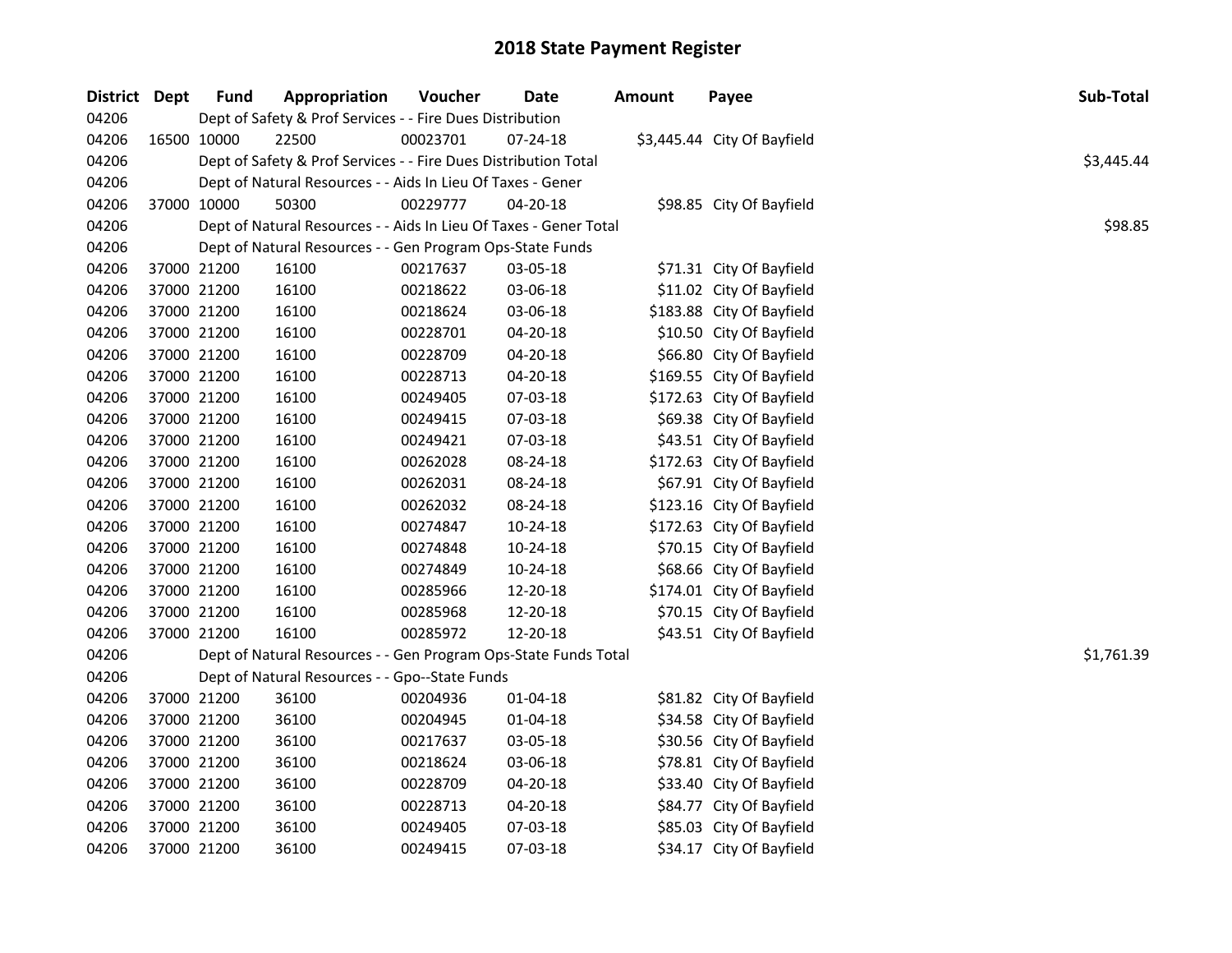| <b>District</b> | <b>Dept</b> | <b>Fund</b> | Appropriation                                                                   | Voucher            | <b>Date</b>    | <b>Amount</b> | Payee                         | Sub-Total    |
|-----------------|-------------|-------------|---------------------------------------------------------------------------------|--------------------|----------------|---------------|-------------------------------|--------------|
| 04206           |             | 37000 21200 | 36100                                                                           | 00262028           | 08-24-18       |               | \$85.03 City Of Bayfield      |              |
| 04206           |             | 37000 21200 | 36100                                                                           | 00262031           | 08-24-18       |               | \$33.96 City Of Bayfield      |              |
| 04206           |             | 37000 21200 | 36100                                                                           | 00274847           | 10-24-18       |               | \$85.03 City Of Bayfield      |              |
| 04206           |             | 37000 21200 | 36100                                                                           | 00274848           | 10-24-18       |               | \$35.07 City Of Bayfield      |              |
| 04206           |             | 37000 21200 | 36100                                                                           | 00285966           | 12-20-18       |               | \$87.00 City Of Bayfield      |              |
| 04206           |             | 37000 21200 | 36100                                                                           | 00285968           | 12-20-18       |               | \$35.07 City Of Bayfield      |              |
| 04206           |             |             | Dept of Natural Resources - - Gpo--State Funds Total                            | \$824.30           |                |               |                               |              |
| 04206           |             |             | Dept of Natural Resources - - Gpo-State Funds                                   |                    |                |               |                               |              |
| 04206           |             | 37000 21200 | 45900                                                                           | 00204936           | 01-04-18       |               | \$190.91 City Of Bayfield     |              |
| 04206           |             | 37000 21200 | 45900                                                                           | 00204945           | 01-04-18       |               | \$80.68 City Of Bayfield      |              |
| 04206           |             | 37000 21200 | 45900                                                                           | 00204950           | 01-04-18       |               | \$49.80 City Of Bayfield      |              |
| 04206           |             |             | Dept of Natural Resources - - Gpo-State Funds Total                             |                    |                |               |                               | \$321.39     |
| 04206           |             |             | Dept of Natural Resources - - Aids In Lieu Of Taxes - Sum S                     |                    |                |               |                               |              |
| 04206           |             | 37000 21200 | 57900                                                                           | 00229778           | 04-20-18       |               | \$0.01 City Of Bayfield       |              |
| 04206           |             |             | Dept of Natural Resources - - Aids In Lieu Of Taxes - Sum S Total               |                    |                |               |                               | \$0.01       |
| 04206           |             |             | WI Dept of Transportation - - Trns Aids To Mnc.-Sf                              |                    |                |               |                               |              |
| 04206           |             | 39500 21100 | 19100                                                                           | 00203781           | $01 - 02 - 18$ |               | \$22,000.20 City Of Bayfield  |              |
| 04206           |             | 39500 21100 | 19100                                                                           | 00234290           | $04 - 02 - 18$ |               | \$22,000.20 City Of Bayfield  |              |
| 04206           |             | 39500 21100 | 19100                                                                           | 00267989           | 07-02-18       |               | \$22,000.20 City Of Bayfield  |              |
| 04206           |             | 39500 21100 | 19100                                                                           | 00302041           | $10 - 01 - 18$ |               | \$22,000.21 City Of Bayfield  |              |
| 04206           |             |             | WI Dept of Transportation - - Trns Aids To Mnc.-Sf Total                        |                    |                |               |                               | \$88,000.81  |
| 04206           |             |             | Department of Health Services - - Prepaid Medical Transport Reimbursement       |                    |                |               |                               |              |
| 04206           |             | 43500 10000 | 16300                                                                           | AMBULANCE 11-08-18 |                |               | \$3,681.92 City Of Bayfield   |              |
| 04206           |             |             | Department of Health Services - - Prepaid Medical Transport Reimbursement Total |                    |                |               |                               | \$3,681.92   |
| 04206           |             |             | Department of Justice - - Law Enforcement Train, Local                          |                    |                |               |                               |              |
| 04206           |             | 45500 10000 | 23100                                                                           | 00052092           | 09-25-18       |               | \$640.00 City Of Bayfield     |              |
| 04206           |             |             | Department of Justice - - Law Enforcement Train, Local Total                    |                    |                |               |                               | \$640.00     |
| 04206           |             |             | Department of Administration - - Federal Aid                                    |                    |                |               |                               |              |
| 04206           |             | 50500 10000 | 14200                                                                           | 00086501           | 08-13-18       |               | \$3,457.71 City Of Bayfield   |              |
| 04206           |             | 50500 10000 | 14200                                                                           | 00087361           | 08-27-18       |               | \$105,000.00 City Of Bayfield |              |
| 04206           |             |             | Department of Administration - - Federal Aid Total                              |                    |                |               |                               | \$108,457.71 |
| 04206           |             |             | Department of Revenue - - Payments For Municipal Svcs                           |                    |                |               |                               |              |
| 04206           |             | 56600 10000 | 50100                                                                           | 00026688           | $01 - 31 - 18$ |               | \$670.02 City Of Bayfield     |              |
| 04206           |             |             | Department of Revenue - - Payments For Municipal Svcs Total                     |                    |                |               |                               | \$670.02     |
| 04206           |             |             | Shared Revenue and Tax Relief - - County And Municipal Aid                      |                    |                |               |                               |              |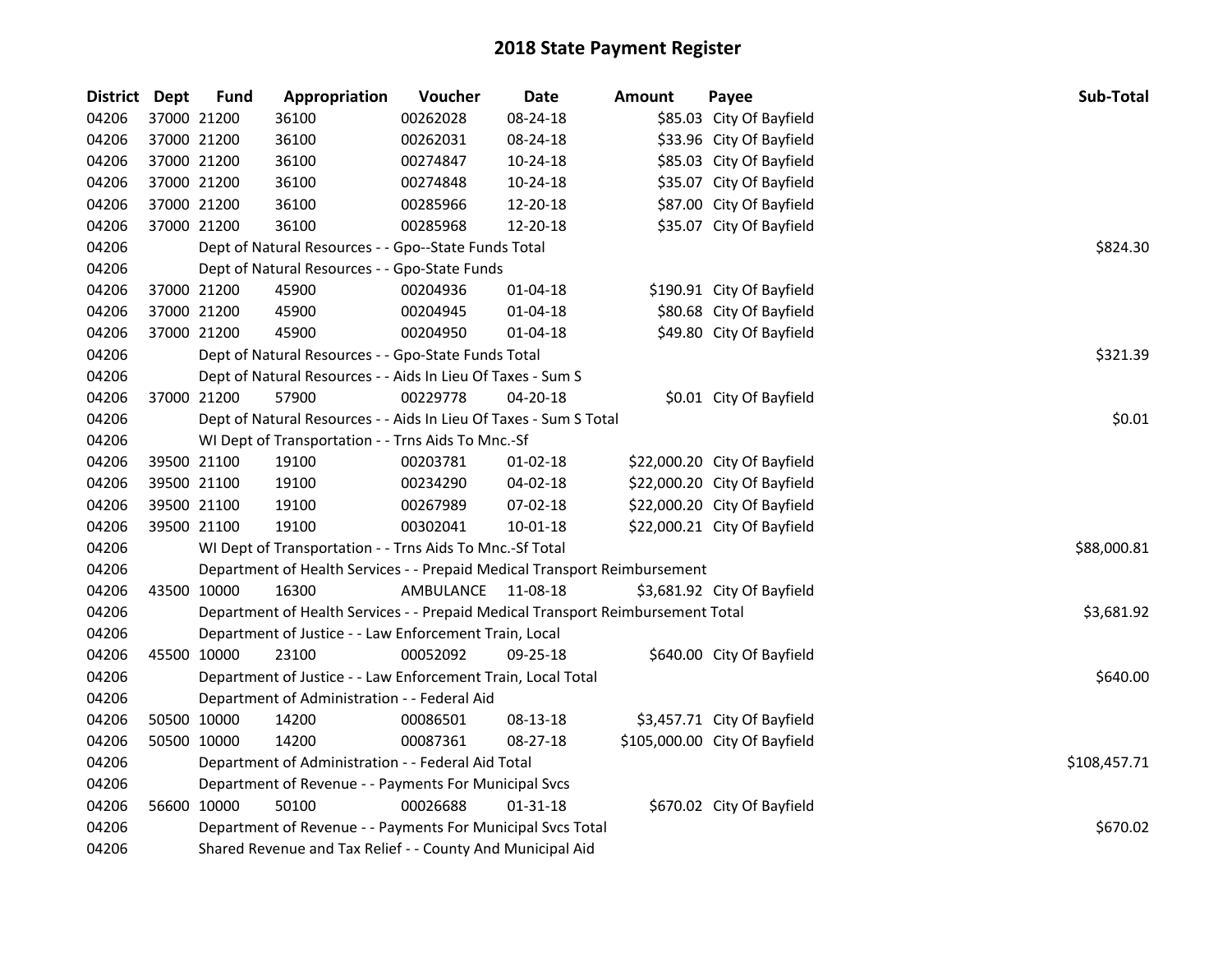| District    | Dept        | Fund        | Appropriation                                                    | Voucher  | Date           | <b>Amount</b> | Payee                        | Sub-Total    |
|-------------|-------------|-------------|------------------------------------------------------------------|----------|----------------|---------------|------------------------------|--------------|
| 04206       |             | 83500 10000 | 10500                                                            | 00032712 | $07 - 23 - 18$ |               | \$4,244.45 City Of Bayfield  |              |
| 04206       |             | 83500 10000 | 10500                                                            | 00035598 | 11-19-18       |               | \$20,369.95 City Of Bayfield |              |
| 04206       |             |             | Shared Revenue and Tax Relief - - County And Municipal Aid Total |          |                |               |                              | \$24,614.40  |
| 04206       |             |             | Shared Revenue and Tax Relief - - Exempt Computer Aid            |          |                |               |                              |              |
| 04206       | 83500 10000 |             | 10900                                                            | 00030030 | $07 - 23 - 18$ |               | \$159.31 City Of Bayfield    |              |
| 04206       |             |             | Shared Revenue and Tax Relief - - Exempt Computer Aid Total      |          |                |               |                              | \$159.31     |
| 04206       |             |             | Shared Revenue and Tax Relief - - Utility Aid                    |          |                |               |                              |              |
| 04206       | 83500 10000 |             | 11000                                                            | 00032712 | $07 - 23 - 18$ |               | \$526.89 City Of Bayfield    |              |
| 04206       |             | 83500 10000 | 11000                                                            | 00035598 | 11-19-18       |               | \$5,348.14 City Of Bayfield  |              |
| 04206       |             |             | Shared Revenue and Tax Relief - - Utility Aid Total              |          |                |               |                              | \$5,875.03   |
| 04206 Total |             |             |                                                                  |          |                |               |                              | \$238,550.58 |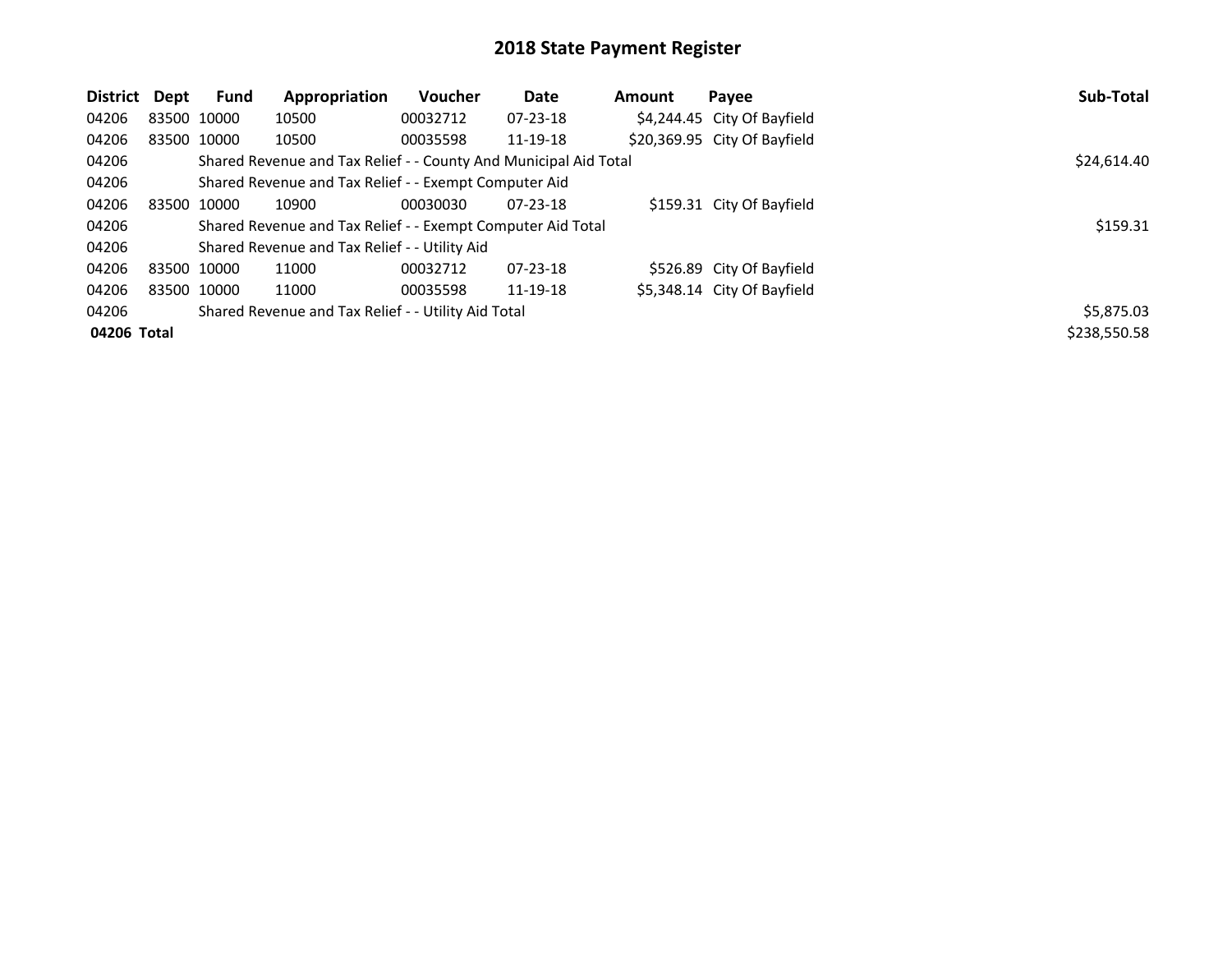| District Dept |             | <b>Fund</b>                                                      | Appropriation                                                                                                                                       | Voucher  | Date           | <b>Amount</b> | Payee                         |  | Sub-Total   |  |  |  |
|---------------|-------------|------------------------------------------------------------------|-----------------------------------------------------------------------------------------------------------------------------------------------------|----------|----------------|---------------|-------------------------------|--|-------------|--|--|--|
| 04291         |             |                                                                  | Dept of Safety & Prof Services - - Fire Dues Distribution                                                                                           |          |                |               |                               |  |             |  |  |  |
| 04291         |             | 16500 10000                                                      | 22500                                                                                                                                               | 00023702 | 07-25-18       |               | \$5,253.10 Washburn, City of  |  |             |  |  |  |
| 04291         |             |                                                                  | Dept of Safety & Prof Services - - Fire Dues Distribution Total                                                                                     |          |                |               |                               |  |             |  |  |  |
| 04291         |             |                                                                  | Dept of Natural Resources - - Gen Program Ops-State Funds-Fr                                                                                        |          |                |               |                               |  |             |  |  |  |
| 04291         |             | 37000 21200                                                      | 16600                                                                                                                                               | 00207084 | $01 - 12 - 18$ |               | \$289.63 Washburn, City of    |  |             |  |  |  |
| 04291         |             | 37000 21200                                                      | 16600                                                                                                                                               | 00207090 | $01 - 12 - 18$ |               | \$440.10 Washburn, City of    |  |             |  |  |  |
| 04291         |             |                                                                  | Dept of Natural Resources - - Gen Program Ops-State Funds-Fr Total                                                                                  |          | \$729.73       |               |                               |  |             |  |  |  |
| 04291         |             |                                                                  | Dept of Natural Resources - - General Program Operations --                                                                                         |          |                |               |                               |  |             |  |  |  |
| 04291         | 37000 21200 |                                                                  | 25400                                                                                                                                               | 00226632 | $04 - 16 - 18$ |               | \$445.15 Washburn, City of    |  |             |  |  |  |
| 04291         |             | 37000 21200                                                      | 25400                                                                                                                                               | 00226652 | 04-16-18       |               | \$282.81 Washburn, City of    |  |             |  |  |  |
| 04291         |             | 37000 21200                                                      | 25400                                                                                                                                               | 00252790 | 07-30-18       |               | \$707.34 Washburn, City of    |  |             |  |  |  |
| 04291         |             | 37000 21200                                                      | 25400                                                                                                                                               | 00252889 | 07-18-18       |               | \$359.92 Washburn, City of    |  |             |  |  |  |
| 04291         |             | 37000 21200                                                      | 25400                                                                                                                                               | 00265899 | 09-12-18       |               | \$17.57 Washburn, City of     |  |             |  |  |  |
| 04291         |             | 37000 21200                                                      | 25400                                                                                                                                               | 00272025 | $10 - 11 - 18$ |               | \$509.65 Washburn, City of    |  |             |  |  |  |
| 04291         |             | 37000 21200                                                      | 25400                                                                                                                                               | 00272028 | $10 - 11 - 18$ |               | \$296.83 Washburn, City of    |  |             |  |  |  |
| 04291         |             |                                                                  | Dept of Natural Resources - - General Program Operations -- Total                                                                                   |          |                |               |                               |  | \$2,619.27  |  |  |  |
| 04291         |             |                                                                  | Dept of Natural Resources - - Resaids - Cnty Forst, Cl & Mfl                                                                                        |          |                |               |                               |  |             |  |  |  |
| 04291         |             | 37000 21200                                                      | 57100                                                                                                                                               | 00247132 | 06-28-18       |               | \$6.20 Washburn, City of      |  |             |  |  |  |
| 04291         |             |                                                                  | Dept of Natural Resources - - Resaids - Cnty Forst, Cl & Mfl Total                                                                                  |          |                |               |                               |  | \$6.20      |  |  |  |
| 04291         |             |                                                                  | Dept of Natural Resources - - Petrostorage Envr Remd Awards                                                                                         |          |                |               |                               |  |             |  |  |  |
| 04291         | 37000 27200 |                                                                  | 66700                                                                                                                                               | 00249507 | 07-05-18       |               | \$5,919.32 Washburn, City of  |  |             |  |  |  |
| 04291         |             |                                                                  | Dept of Natural Resources - - Petrostorage Envr Remd Awards Total                                                                                   |          |                |               |                               |  | \$5,919.32  |  |  |  |
| 04291         |             |                                                                  | Dept of Natural Resources - - Fin Asst For Responsible Units                                                                                        |          |                |               |                               |  |             |  |  |  |
| 04291         |             | 37000 27400                                                      | 67000                                                                                                                                               | 00235208 | 05-11-18       |               | \$15,333.81 Washburn, City of |  |             |  |  |  |
| 04291         |             |                                                                  | Dept of Natural Resources - - Fin Asst For Responsible Units Total                                                                                  |          |                |               |                               |  | \$15,333.81 |  |  |  |
| 04291         |             |                                                                  | WI Dept of Transportation - - Trns Aids To Mnc.-Sf                                                                                                  |          |                |               |                               |  |             |  |  |  |
| 04291         |             | 39500 21100                                                      | 19100                                                                                                                                               | 00203782 | $01 - 02 - 18$ |               | \$35,097.48 Washburn, City of |  |             |  |  |  |
| 04291         |             | 39500 21100                                                      | 19100                                                                                                                                               | 00234291 | 04-02-18       |               | \$35,097.48 Washburn, City of |  |             |  |  |  |
| 04291         |             | 39500 21100                                                      | 19100                                                                                                                                               | 00267990 | 07-02-18       |               | \$35,097.48 Washburn, City of |  |             |  |  |  |
| 04291         |             | 39500 21100                                                      | 19100                                                                                                                                               | 00302042 | 10-01-18       |               | \$35,097.51 Washburn, City of |  |             |  |  |  |
| 04291         |             |                                                                  | WI Dept of Transportation - - Trns Aids To Mnc.-Sf Total                                                                                            |          | \$140,389.95   |               |                               |  |             |  |  |  |
| 04291         |             | Department of Health Services - - Emergency Medical Services, Ai |                                                                                                                                                     |          |                |               |                               |  |             |  |  |  |
| 04291         |             | 43500 10000                                                      | 11900                                                                                                                                               | 00229464 | 08-31-18       |               | \$4,850.62 Washburn, City of  |  |             |  |  |  |
| 04291         |             |                                                                  |                                                                                                                                                     |          |                |               |                               |  | \$4,850.62  |  |  |  |
| 04291         |             |                                                                  | Department of Health Services - - Emergency Medical Services, Ai Total<br>Department of Health Services - - Prepaid Medical Transport Reimbursement |          |                |               |                               |  |             |  |  |  |